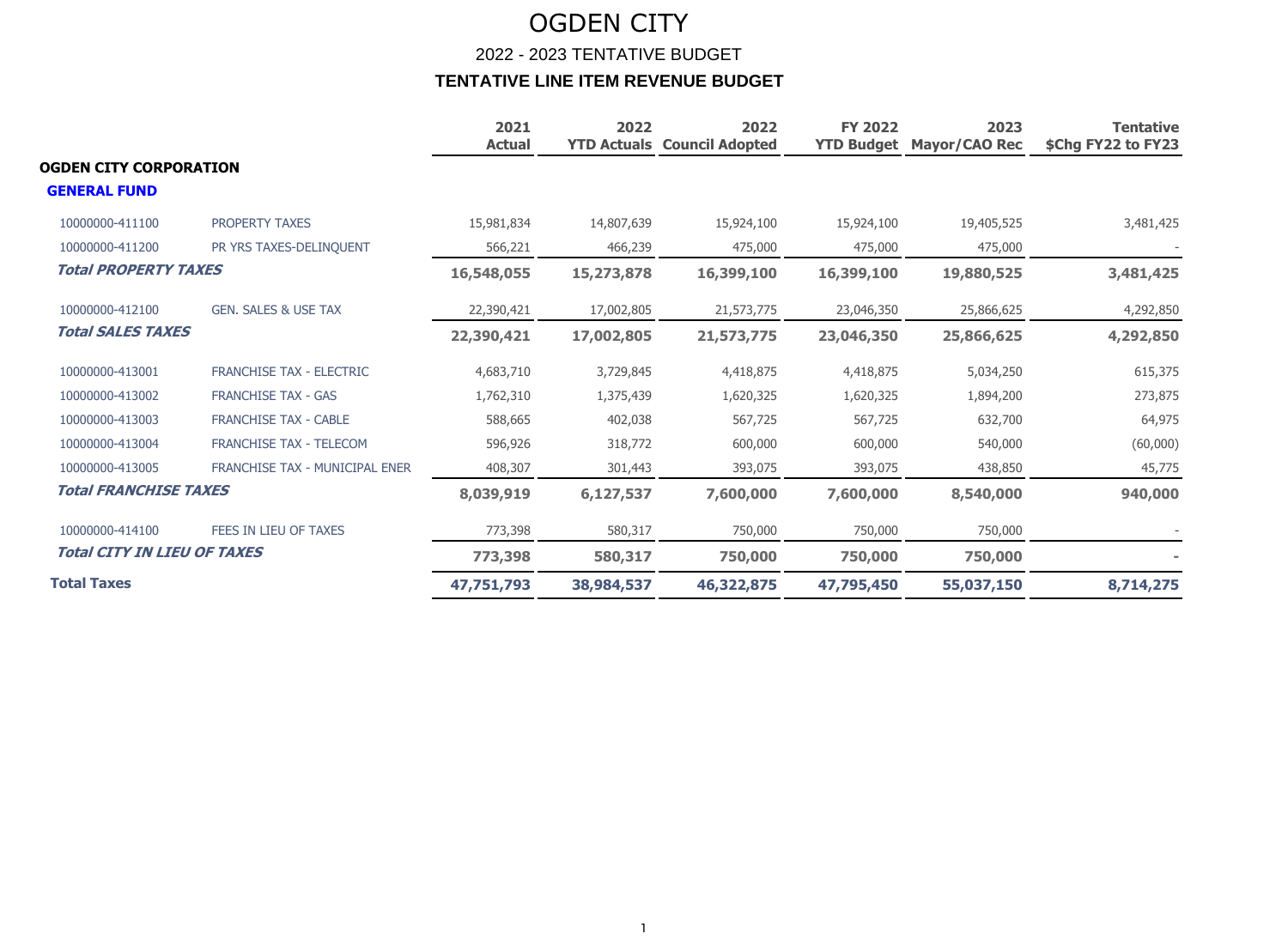|                                   |                                       | 2021<br><b>Actual</b> | 2022       | 2022<br><b>YTD Actuals Council Adopted</b> | <b>FY 2022</b> | 2023<br><b>YTD Budget Mayor/CAO Rec</b> | <b>Tentative</b><br>\$Chg FY22 to FY23 |
|-----------------------------------|---------------------------------------|-----------------------|------------|--------------------------------------------|----------------|-----------------------------------------|----------------------------------------|
| 10045506-421000                   | <b>BUSINESS LICENSES</b>              | 1,141,045             | 1,063,435  | 1,000,000                                  | 1,000,000      | 1,150,000                               | 150,000                                |
| <b>Total BUSINESS LICENSES</b>    |                                       | 1,141,045             | 1,063,435  | 1,000,000                                  | 1,000,000      | 1,150,000                               | 150,000                                |
| 10040400-422100                   | <b>BUILDING PERMITS - FIRE PORTIO</b> | 66,288                | 8,060      | 35,000                                     | 35,000         | 35,000                                  |                                        |
| 10045505-422000                   | <b>BUILDING PERMITS</b>               | 2,405,073             | 2,034,173  | 1,200,000                                  | 1,200,000      | 2,200,000                               | 1,000,000                              |
| 10045505-422200                   | AFTER HOURS INSPECTIONS REVENU        |                       |            | 1,000                                      | 1,000          | 1,000                                   |                                        |
| <b>Total BUILDING PERMITS</b>     |                                       | 2,471,361             | 2,042,233  | 1,236,000                                  | 1,236,000      | 2,236,000                               | 1,000,000                              |
| 10035343-423000                   | <b>ANIMAL LICENSE</b>                 | 39,486                | 25,366     | 48,000                                     | 48,000         | 48,000                                  |                                        |
| 10035343-423001                   | ANIMAL LICENSE - OUTSIDE              | 6,823                 | 7,008      |                                            |                |                                         |                                        |
| <b>Total ANIMAL LICENSES</b>      |                                       | 46,309                | 32,374     | 48,000                                     | 48,000         | 48,000                                  |                                        |
| <b>Total Licenses and Permits</b> |                                       | 3,658,715             | 3,138,042  | 2,284,000                                  | 2,284,000      | 3,434,000                               | 1,150,000                              |
| 10040100-432001                   | <b>FIRE FEDERAL GRANTS</b>            | 3,536                 |            | 15,000                                     | 15,000         | 15,000                                  |                                        |
| <b>Total FEDERAL GRANTS</b>       |                                       | 201,040               | (197, 503) | 15,000                                     | 15,000         | 15,000                                  |                                        |
| 10000000-433004                   | <b>COMBINED ROAD FUNDS</b>            | 3,657,653             | 2,294,663  | 3,350,000                                  | 3,350,000      | 3,350,000                               |                                        |
| 10000000-433005                   | <b>ACTIVE TRANSPORTATION FUNDS</b>    | 2,091,285             | 1,322,139  | 1,700,000                                  | 1,700,000      | 1,900,000                               | 200,000                                |
| 10035322-433002                   | NARCOTICS - STRIKE TASK FORCE         | 88,945                | 76,487     | 150,000                                    | 150,000        | 150,000                                 |                                        |
| 10035324-433003                   | <b>BEER TAX ENFORCEMENT</b>           | 167,648               | 157,388    | 160,000                                    | 160,000        | 160,000                                 |                                        |
| <b>Total STATE FUNDS</b>          |                                       | 6,005,530             | 3,850,677  | 5,360,000                                  | 5,360,000      | 5,560,000                               | 200,000                                |
| 10035100-434000                   | POLICE STATE-FUNDED GRANTS            | 98,486                |            |                                            |                |                                         |                                        |
| 10040100-434000                   | <b>FIRE STATE GRANTS</b>              |                       | 964        |                                            |                |                                         |                                        |
| <b>Total STATE GRANTS</b>         |                                       | 98,486                | 964        |                                            |                |                                         |                                        |
| 10000000-435001                   | RAMP MUNICIPAL ALLOCATION             | 7,000                 |            |                                            |                |                                         |                                        |
| 10040412-435000                   | FIRE RESCUE TEAM COUNTY FUNDS         | 23,200                | 4,963      | 23,200                                     | 23,200         | 23,200                                  |                                        |
| 10050601-435000                   | <b>WEBER CNTY MUN GARDENS</b>         | 20,000                | 20,000     | 20,000                                     | 20,000         | 20,000                                  |                                        |
| 10050636-435002                   | WEBER HUMAN SERVICES-GHC              | 30,000                | 30,000     | 30,000                                     | 30,000         | 30,000                                  |                                        |
| <b>Total COUNTY FUNDS</b>         |                                       | 80,200                | 54,963     | 73,200                                     | 73,200         | 73,200                                  |                                        |
| 10040100-436000                   | <b>OTHER GRANTS</b>                   |                       |            |                                            | 13,625         |                                         |                                        |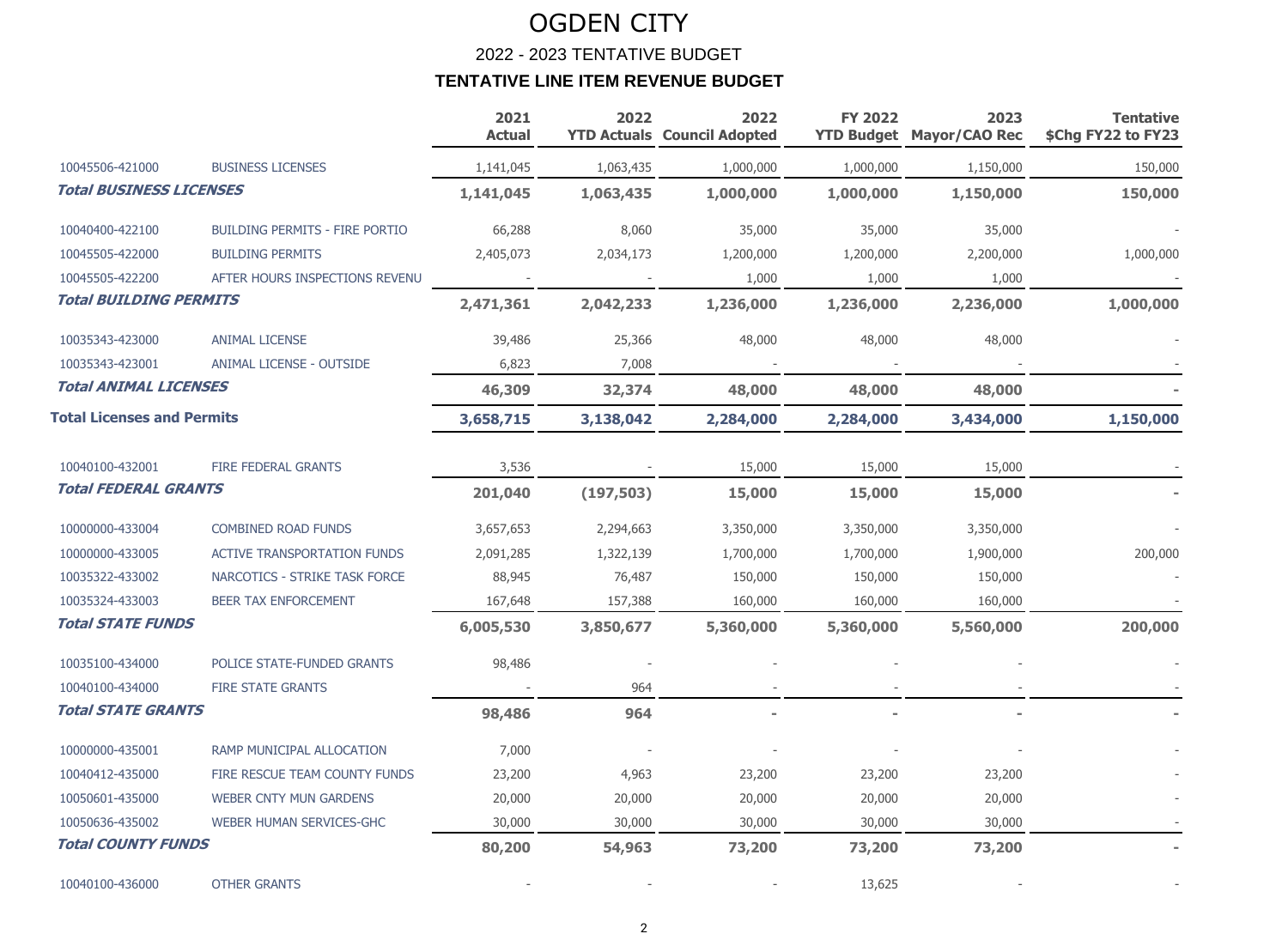|                                        |                                       | 2021<br><b>Actual</b> | 2022      | 2022<br><b>YTD Actuals Council Adopted</b> | <b>FY 2022</b> | 2023<br><b>YTD Budget Mayor/CAO Rec</b> | <b>Tentative</b><br>\$Chg FY22 to FY23 |
|----------------------------------------|---------------------------------------|-----------------------|-----------|--------------------------------------------|----------------|-----------------------------------------|----------------------------------------|
| 10045100-436000                        | <b>OTHER GRANTS</b>                   |                       |           | 5,000                                      | 5,000          | 5,000                                   |                                        |
| <b>Total OTHER GRANTS</b>              |                                       |                       |           | 5,000                                      | 18,625         | 5,000                                   |                                        |
| 10035100-437000                        | POLICE MISC GRANT & DONATION R        | 16,510                | 1,803     |                                            |                |                                         |                                        |
| 10035323-437001                        | OGDEN CITY SCHOOLS-POLICE             | 373,408               | 3,206     | 400,000                                    | 400,000        | 400,000                                 |                                        |
| 10035341-437001                        | <b>UTA EVIDENCE</b>                   |                       |           | 3,000                                      | 3,000          | 3,000                                   |                                        |
| <b>Total MISCELLANEOUS</b>             |                                       | 389,918               | 5,008     | 403,000                                    | 403,000        | 403,000                                 |                                        |
| <b>Total Intergovernmental Revenue</b> |                                       | 6,775,174             | 3,714,108 | 5,856,200                                  | 5,869,825      | 6,056,200                               | 200,000                                |
| 10000000-442002                        | <b>ENTERPRISE ADMIN SHARE</b>         |                       | 2,320,675 | 2,784,875                                  | 2,784,875      | 3,020,975                               | 236,100                                |
| 10000000-442003                        | <b>ENTERPRISE SUPERVISION CHG</b>     |                       | 150,050   | 180,000                                    | 180,000        | 180,000                                 |                                        |
| 10025100-442004                        | <b>LEGAL DISCOVERY FEES</b>           | 21,904                | 17,066    | 30,000                                     | 30,000         |                                         | (30,000)                               |
| 10035100-442101                        | <b>POLICE REPORT FEES</b>             | 65,348                | 44,745    | 75,000                                     | 75,000         | 65,000                                  | (10,000)                               |
| 10035100-442102                        | <b>FINGER PRINTING FEES</b>           | 15,054                | 9,288     | 15,000                                     | 15,000         | 15,000                                  |                                        |
| 10035100-442103                        | POLICE OVERTIME REIMBURSEMENT         | 19,107                | 8,166     | 50,000                                     | 50,000         | 40,000                                  | (10,000)                               |
| 10035100-442105                        | <b>RECORDING FEES</b>                 | 240                   | 112       | 100                                        | 100            | 100                                     |                                        |
| 10035100-442106                        | POLICE FALSE ALARM FEES               | 13,237                | 1,128     | 10,000                                     | 10,000         | 1,000                                   | (9,000)                                |
| 10035100-442110                        | POLICE REGISTRY FEES                  | 6,225                 | 5,925     | 4,500                                      | 4,500          | 5,000                                   | 500                                    |
| 10035100-442113                        | POLICE MISC FEES                      | 9,426                 | 10,649    |                                            |                |                                         |                                        |
| 10035100-442114                        | SECURITY ALARM PERMIT                 | 32,607                | 18,122    | 10,000                                     | 10,000         | 20,000                                  | 10,000                                 |
| 10035100-442116                        | <b>BACKGROUND CHECK FEES</b>          | 490                   | 320       | 500                                        | 500            | 500                                     |                                        |
| 10035100-442117                        | <b>ID CARD FEES</b>                   | 530                   | 310       | 1,100                                      | 1,100          | 500                                     | (600)                                  |
| 10040100-442112                        | <b>FIRE REPORTS</b>                   | 2,630                 | 2,560     | 3,500                                      | 3,500          | 3,500                                   |                                        |
| 10040100-442113                        | FIRE OVERTIME REIMBURSEMENT           | 69                    |           | 3,500                                      | 3,500          | 3,500                                   |                                        |
| 10040411-442000                        | <b>HAZMAT COLLECTION - THIRD PART</b> | 3,773                 | 1,406     |                                            |                |                                         |                                        |
| 10040411-442111                        | <b>HAZMAT CLEANUP CHARGES</b>         | 7,078                 | 6,673     | 15,000                                     | 15,000         | 15,000                                  |                                        |
| 10045500-442107                        | <b>PLANNING DOCUMENTS</b>             | 58                    |           |                                            |                |                                         |                                        |
| 10045500-442108                        | DEVELOPMENT REVIEW FEES               | 95,741                | 79,800    | 30,000                                     | 30,000         | 50,000                                  | 20,000                                 |
| 10045500-442109                        | <b>NEW DEVELOPMENT FEES</b>           | 258,218               | 216,753   | 180,000                                    | 180,000        | 200,000                                 | 20,000                                 |
| <b>Total ADMINISTRATIVE</b>            |                                       | 551,734               | 2,893,749 | 3,393,075                                  | 3,393,075      | 3,620,075                               | 227,000                                |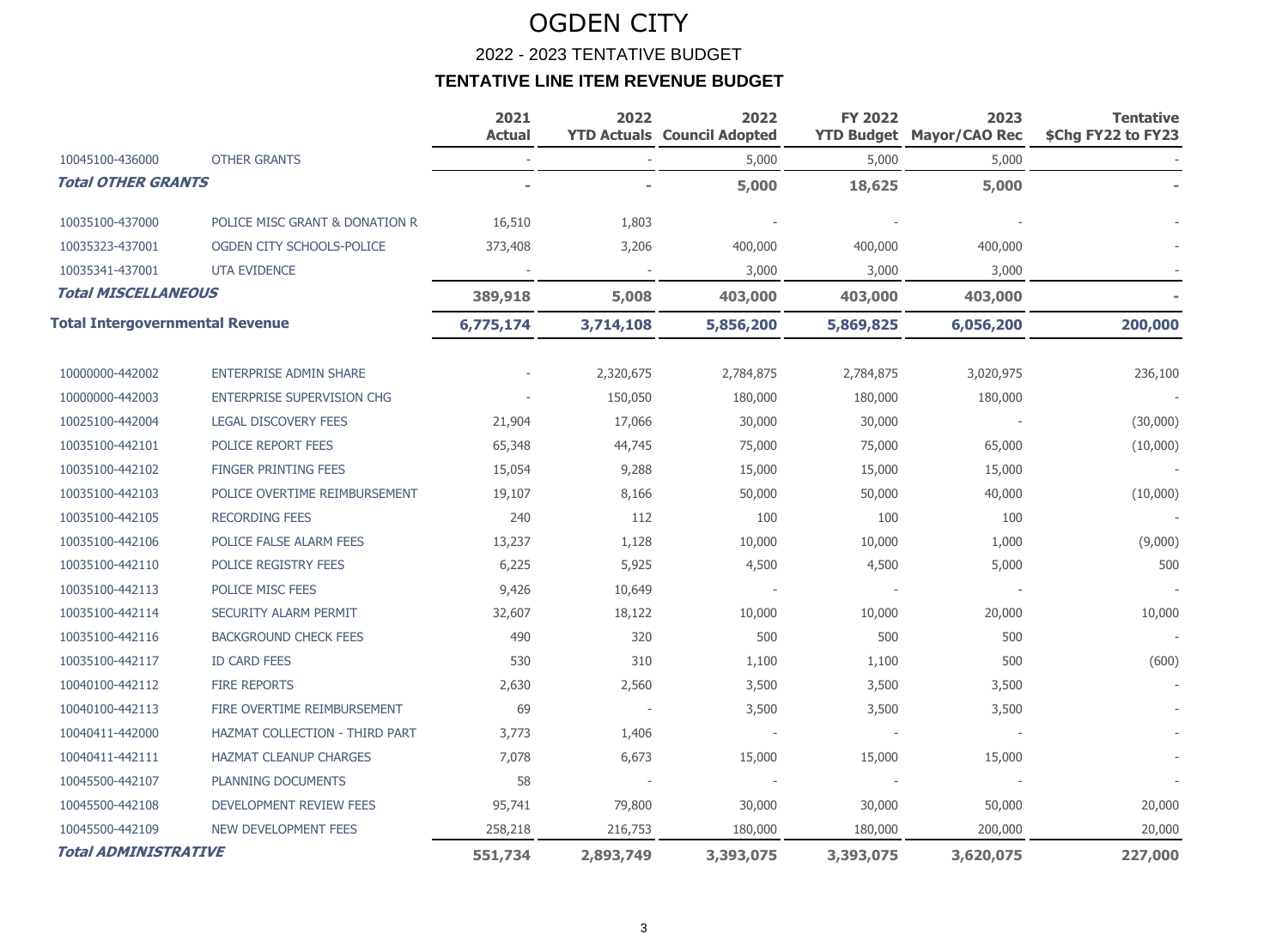### OGDEN CITY 2022 - 2023 TENTATIVE BUDGET **TENTATIVE LINE ITEM REVENUE BUDGET**

|                 |                                      | 2021<br><b>Actual</b> | 2022    | 2022<br><b>YTD Actuals Council Adopted</b> | <b>FY 2022</b> | 2023<br><b>YTD Budget Mayor/CAO Rec</b> | <b>Tentative</b><br>\$Chg FY22 to FY23 |
|-----------------|--------------------------------------|-----------------------|---------|--------------------------------------------|----------------|-----------------------------------------|----------------------------------------|
| 10045523-443106 | AMPHITHEATER RENTALS                 | 3,766                 | 13,151  | 25,000                                     | 25,000         | 15,000                                  | (10,000)                               |
| 10045523-443109 | AMPHITHEATER TICKET SALES            |                       |         | 10,000                                     | 10,000         | 750                                     | (9,250)                                |
| 10045523-443112 | AMPHITHEATER CONCESSIONS (PREP       |                       |         | 5,000                                      | 5,000          | 2,000                                   | (3,000)                                |
| 10045523-443113 | AMPHITHEATER BEVERAGES               | 10,509                | 3,257   | 15,000                                     | 15,000         | 10,000                                  | (5,000)                                |
| 10045523-443114 | AMPHITHEATER MERCHANDISE             |                       |         | 3,000                                      | 3,000          |                                         | (3,000)                                |
| 10045523-443117 | AMP TWILIGHT TICKET SALES            |                       | 660     |                                            |                |                                         |                                        |
| 10045523-443118 | AMP TWILIGHT BEVERAGES               |                       | 813     |                                            |                |                                         |                                        |
| 10045524-443108 | <b>CORNER INFO CONCESSIONS (PACK</b> | 6,059                 | 3,265   | 2,000                                      | 2,000          | 2,000                                   |                                        |
| 10045524-443112 | CORNER INFO CONCESSIONS (PREP        | 106                   | 1,515   | 2,000                                      | 2,000          | 2,000                                   |                                        |
| 10045524-443113 | <b>CORNER INFO BEVERAGES</b>         |                       | 8,747   | 11,000                                     | 11,000         | 11,000                                  |                                        |
| 10045524-443114 | <b>CORNER INFO MERCHANDISE</b>       | 2,272                 | 5,340   | 2,900                                      | 2,900          | 3,500                                   | 600                                    |
| 10045525-443117 | AMP TWILIGHT TICKET SALES            |                       |         | 49,700                                     | 49,700         | 75,000                                  | 25,300                                 |
| 10045525-443118 | AMP TWILIGHT BEVERAGES               |                       |         | 235,000                                    | 235,000        |                                         | (235,000)                              |
| 10045526-443106 | DUMKE ARTS PLAZA RENTALS             |                       |         |                                            |                | 15,800                                  | 15,800                                 |
| 10045590-443102 | UNION STATION ROOM RESERVATION       | 30,428                | 90,219  | 150,000                                    | 150,000        | 150,000                                 |                                        |
| 10045590-443120 | UNION STATION ART SALES              | 410                   | 1,815   | 500                                        | 500            | 500                                     |                                        |
| 10045590-443121 | UNION STATION GIFT SHOP              | 17,624                | 20,111  | 25,000                                     | 25,000         | 25,000                                  |                                        |
| 10045590-443122 | UNION STATION MEMBERSHIPS            | 1,406                 | 1,948   | 3,000                                      | 3,000          | 2,000                                   | (1,000)                                |
| 10045590-443500 | UNION STATIONS ADMISSIONS            | 55,950                | 64,329  | 80,000                                     | 80,000         | 80,000                                  |                                        |
| 10050603-443100 | <b>PARKS GENERAL</b>                 | 45,275                | 31,610  | 40,000                                     | 40,000         | 40,000                                  |                                        |
| 10050607-443103 | DOWNTOWN OGDEN STADIUM               |                       | 93,500  | 100,000                                    | 100,000        | 100,000                                 |                                        |
| 10050607-443107 | <b>OGDEN STADIUM REVENUE</b>         |                       | 250     | 5,000                                      | 5,000          | 250                                     | (4,750)                                |
| 10050610-443104 | <b>CEMETERY</b>                      | 126,484               | 122,570 | 100,000                                    | 100,000        | 120,000                                 | 20,000                                 |
| 10050610-443105 | PET CEMETERY                         | 3,298                 | 1,690   | 5,000                                      | 5,000          | 5,000                                   |                                        |
| 10050630-443200 | <b>GENERAL RECREATION</b>            | (5, 109)              | 500     | 15,000                                     | 15,000         | 15,000                                  |                                        |
| 10050630-443201 | YOUTH PROG REGISTRATIONS             |                       | 72,752  | 70,000                                     | 70,000         | 70,000                                  |                                        |
| 10050632-443201 | YOUTH PROG REGISTRATIONS             | 58,107                |         |                                            |                |                                         |                                        |
| 10050635-443500 | <b>LORIN FARR ADMISSIONS</b>         | 11,773                | 17,927  | 45,000                                     | 45,000         | 45,000                                  |                                        |
| 10050635-443501 | LORIN FARR EQUIP RENTALS             |                       |         | 250                                        | 250            | 250                                     |                                        |
| 10050635-443502 | <b>LORIN FARR LOCKERS</b>            |                       |         | 100                                        | 100            | 100                                     |                                        |
| 10050635-443503 | <b>LORIN FARR LESSONS</b>            | 1,400                 | 100     | 15,000                                     | 15,000         | 15,000                                  |                                        |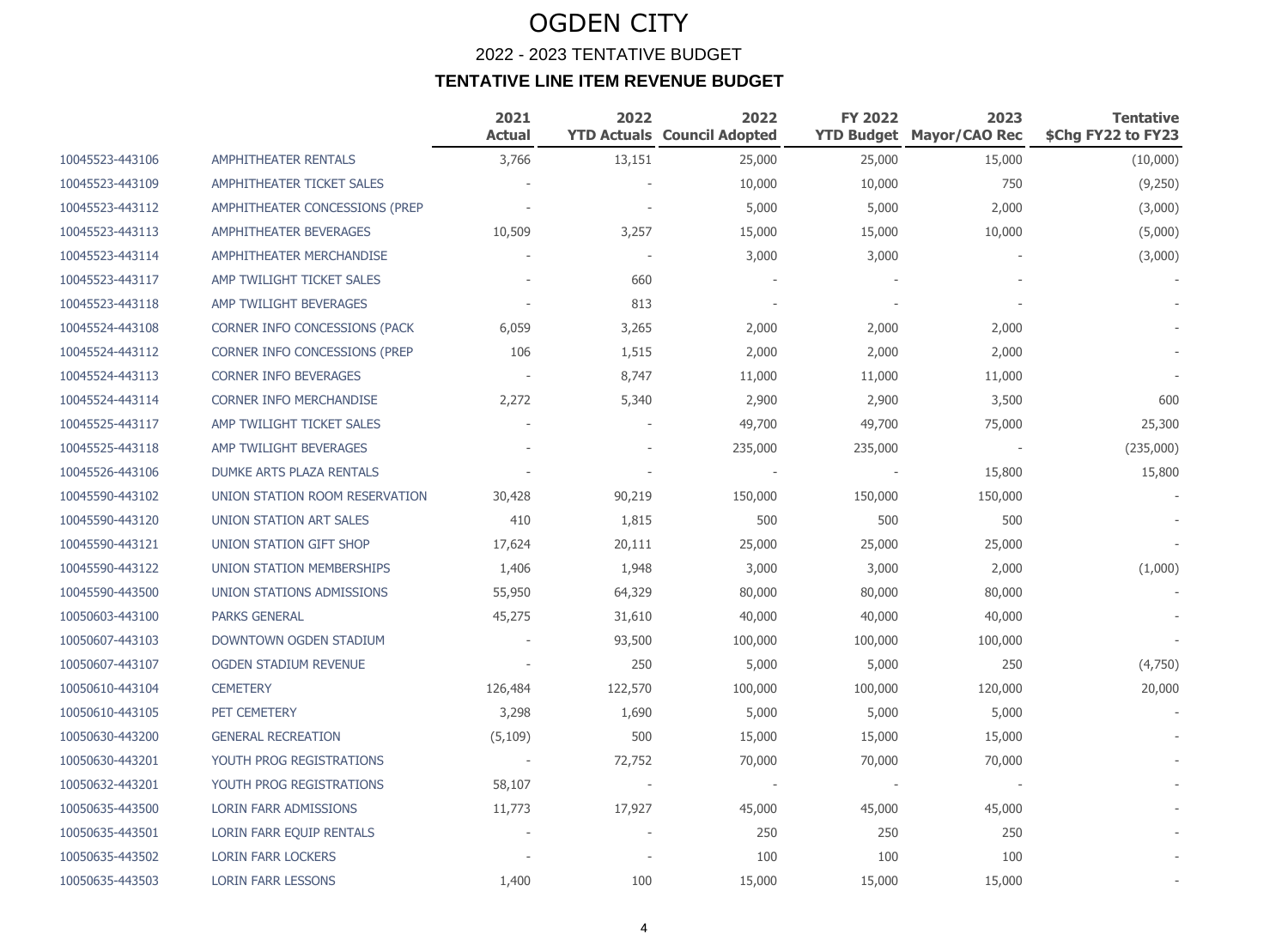### OGDEN CITY 2022 - 2023 TENTATIVE BUDGET **TENTATIVE LINE ITEM REVENUE BUDGET**

|                                   |                                       | 2021<br><b>Actual</b> | 2022    | 2022<br><b>YTD Actuals Council Adopted</b> | <b>FY 2022</b> | 2023<br><b>YTD Budget Mayor/CAO Rec</b> | <b>Tentative</b><br>\$Chg FY22 to FY23 |
|-----------------------------------|---------------------------------------|-----------------------|---------|--------------------------------------------|----------------|-----------------------------------------|----------------------------------------|
| 10050635-443504                   | <b>LORIN FARR CONCESSIONS</b>         | 2,854                 | 6,166   | 5,000                                      | 5,000          | 5,000                                   |                                        |
| 10050635-443505                   | <b>LORIN FARR MERCHANDISE</b>         | 60                    | 162     |                                            |                |                                         |                                        |
| 10050635-443506                   | LORIN FARR CONCESSIONS (PREPAR        | 1,281                 | 2,693   | 5,000                                      | 5,000          | 5,000                                   |                                        |
| 10050636-443700                   | <b>GOLDEN HRS CTR RENTAL CHGS</b>     |                       | 1,267   | 5,275                                      | 5,275          | 2,500                                   | (2,775)                                |
| 10050636-443701                   | PROGRAM INCOME-GOLDEN HOUR            | 4                     | 2,485   | 5,500                                      | 5,500          | 5,000                                   | (500)                                  |
| 10050636-443703                   | COMPUTER CLASSES/RENTAL INCOME        |                       |         | 500                                        | 500            |                                         | (500)                                  |
| 10050640-443603                   | <b>MWC PROGRAMS</b>                   | 1,165                 | 14,514  | 12,500                                     | 12,500         | 12,500                                  |                                        |
| 10050640-443604                   | MWC TEEN PROGRAM ACTIVITIES           | 30                    |         | 500                                        | 500            | 500                                     |                                        |
| 10050641-443605                   | MWC SPECIAL EVENTS                    |                       | 300     | 500                                        | 500            | 500                                     |                                        |
| 10050643-443601                   | MWC FACILITY RENTAL                   | 31,139                | 45,393  | 60,000                                     | 60,000         | 60,000                                  |                                        |
| 10050643-443602                   | <b>MWC VENDING</b>                    |                       | 2,757   | 1,500                                      | 1,500          | 1,500                                   |                                        |
| 10050643-443606                   | MWC ADMISSIONS                        | 397                   | 4,054   | 30,000                                     | 30,000         | 30,000                                  |                                        |
| <b>Total PARKS AND RECREATION</b> |                                       | 406,686               | 635,860 | 1,140,725                                  | 1,140,725      | 927,650                                 | (213, 075)                             |
| 10000000-444105                   | DISPATCH CENTER CAM CHARGES           | 28,278                | 35,244  | 33,000                                     | 33,000         | 30,000                                  | (3,000)                                |
| 10000000-444106                   | <b>UCAN RENTAL FEES</b>               | 49,500                | 35,000  | 49,500                                     | 49,500         | 42,000                                  | (7,500)                                |
| 10035343-444101                   | <b>ANIMAL SHELTER - LICENSE PENAL</b> | 825                   | 450     | 1,500                                      | 1,500          | 1,500                                   |                                        |
| 10035343-444102                   | ANIMAL SHELTER - FIELD SERVICE        |                       |         | 250                                        | 250            | 250                                     |                                        |
| 10035343-444103                   | ANIMAL SHELTER - VETERINARY/OW        | 75                    | 75      |                                            |                |                                         |                                        |
| 10035343-444107                   | <b>ANIMAL SHELTER - OWNER SURREND</b> |                       | 50      |                                            |                |                                         |                                        |
| 10040400-444107                   | FIRE SAFETY TRAILER RENTAL            |                       |         | 100                                        | 100            | 100                                     |                                        |
| 10050100-444103                   | <b>SCOOTER FEES</b>                   | 4,185                 | 4,326   | 7,000                                      | 7,000          | 5,000                                   | (2,000)                                |
| <b>Total OPERATIONS</b>           |                                       | 82,864                | 75,145  | 91,350                                     | 91,350         | 78,850                                  | (12,500)                               |
| 10045590-446000                   | UNION STATION LEASE REVENUE           | 27,600                | 25,300  | 27,000                                     | 27,000         | 27,000                                  |                                        |
| <b>Total LEASE REVENUE</b>        |                                       | 27,600                | 25,300  | 27,000                                     | 27,000         | 27,000                                  |                                        |
| 10000000-447003                   | <b>EMPLOYEE LOAN PROGRAM FEES</b>     |                       |         | 500                                        | 500            |                                         | (500)                                  |
| 10020225-447000                   | MISC. RECORDER CHARGES                | 15,226                | 12,526  | 15,000                                     | 15,000         | 15,000                                  |                                        |
| 10045590-447000                   | UNION STATION MISC REVENUE            | 2,109                 | 375     |                                            |                |                                         |                                        |
| 10050620-447008                   | <b>MISC STREETS - SIGNS</b>           | 3,580                 | 40,162  | 500                                        | 500            | 500                                     |                                        |
| <b>Total MISCELLANEOUS</b>        |                                       | 20,915                | 53,063  | 16,000                                     | 16,000         | 15,500                                  | (500)                                  |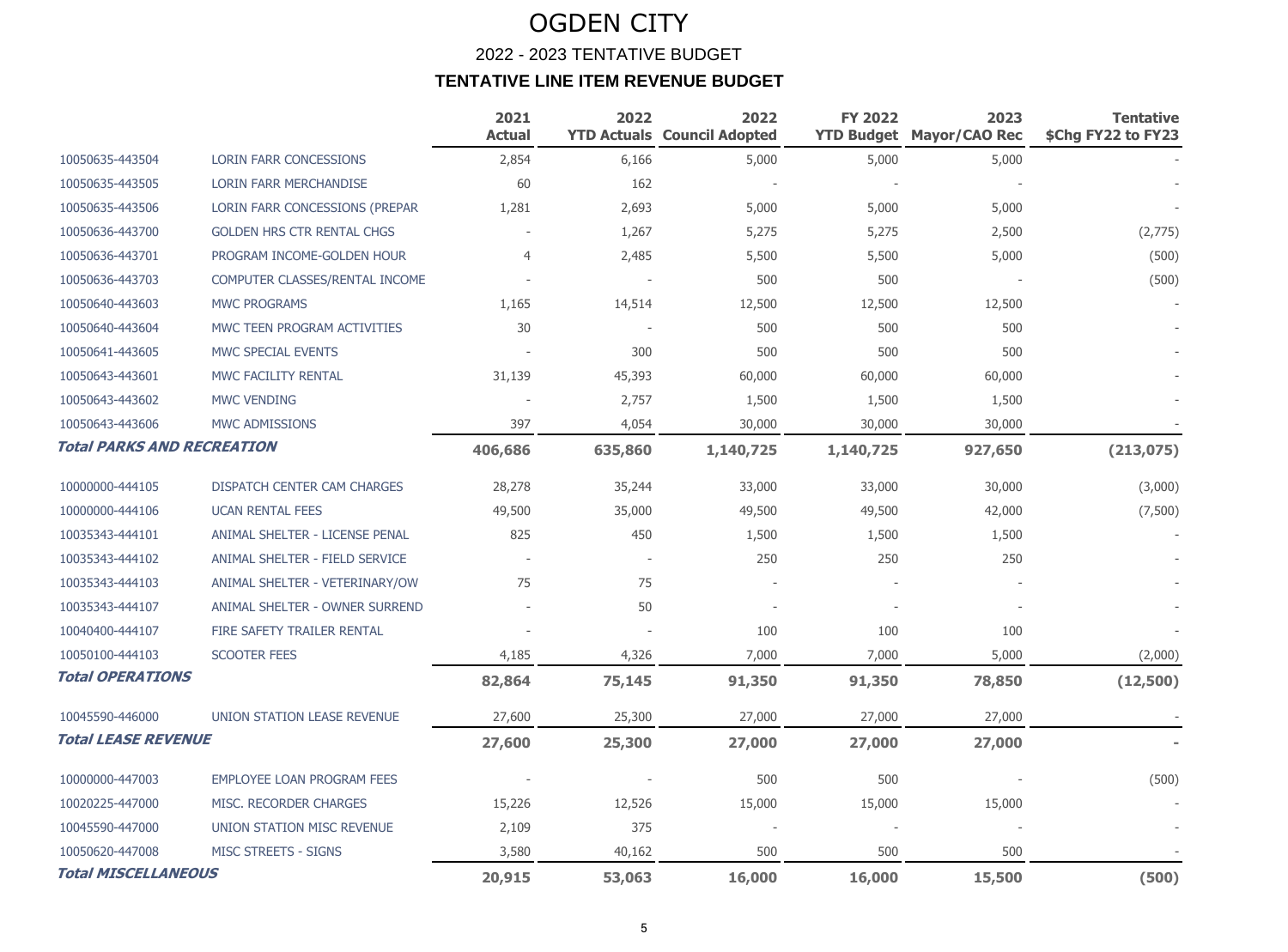2022 - 2023 TENTATIVE BUDGET

|                                      |                                      | 2021<br><b>Actual</b> | 2022       | 2022<br><b>YTD Actuals Council Adopted</b> | <b>FY 2022</b> | 2023<br><b>YTD Budget Mayor/CAO Rec</b> | <b>Tentative</b><br>\$Chg FY22 to FY23 |
|--------------------------------------|--------------------------------------|-----------------------|------------|--------------------------------------------|----------------|-----------------------------------------|----------------------------------------|
| <b>Total Charges for Services</b>    |                                      | 1,089,798             | 3,683,117  | 4,668,150                                  | 4,668,150      | 4,669,075                               | 925                                    |
| 10020205-451000                      | <b>COURT FINES &amp; FORFEITURES</b> | 1,474,733             | 1,422,938  | 1,400,000                                  | 1,400,000      | 1,500,000                               | 100,000                                |
| <b>Total COURTS</b>                  |                                      | 1,474,733             | 1,422,938  | 1,400,000                                  | 1,400,000      | 1,500,000                               | 100,000                                |
| 10020100-452000                      | PARKING VIOLATIONS                   |                       | 200,784    |                                            |                |                                         |                                        |
| 10020205-452000                      | PARKING VIOLATIONS                   | 62,007                | 25,310     | 100,000                                    | 100,000        | 200,000                                 | 100,000                                |
| <b>Total PARKING VIOLATIONS</b>      |                                      | 62,007                | 226,094    | 100,000                                    | 100,000        | 200,000                                 | 100,000                                |
| 10000000-453003                      | NUISANCE ABATEMENT PENALTIES         |                       | 18,116     |                                            |                |                                         |                                        |
| 10000000-453004                      | MISCELLANEOUS PENALTIES REVEN        |                       | 937        |                                            |                |                                         |                                        |
| 10035100-453002                      | LAW ENFORCEMENT SURCHARGE            | 138,916               | 82,930     | 150,000                                    | 150,000        | 165,850                                 | 15,850                                 |
| 10045507-453001                      | <b>CIVIL CITATIONS</b>               | 244,930               | 123,334    | 200,000                                    | 200,000        | 225,000                                 | 25,000                                 |
| 10045507-453003                      | NUISANCE ABATEMENT PENALTIES         | 22,678                | 64,603     | 50,000                                     | 50,000         | 50,000                                  |                                        |
| <b>Total MISCELLANEOUS PENALTIES</b> |                                      | 406,524               | 289,920    | 400,000                                    | 400,000        | 440,850                                 | 40,850                                 |
| <b>Total Fines and Forfeitures</b>   |                                      | 1,943,264             | 1,938,952  | 1,900,000                                  | 1,900,000      | 2,140,850                               | 240,850                                |
| 10000000-461000                      | <b>INTEREST INCOME</b>               | 47,576                | (232, 273) | 100,000                                    | 100,000        | 100,000                                 |                                        |
| <b>Total GENERAL</b>                 |                                      | 47,576                | (232, 273) | 100,000                                    | 100,000        | 100,000                                 |                                        |
| <b>Total Interest</b>                |                                      | 47,576                | (232, 273) | 100,000                                    | 100,000        | 100,000                                 |                                        |
| 10000000-471000                      | <b>SALE OF ASSETS</b>                | 226                   | 4,430      |                                            |                |                                         |                                        |
| 10000000-471002                      | <b>SALE OF LAND</b>                  |                       | 35,900     |                                            |                |                                         |                                        |
| 10035100-471001                      | POLICE AUCTION                       | 2,484                 | 7,695      |                                            |                |                                         |                                        |
| 10040100-471000                      | <b>SALE OF ASSETS</b>                |                       | 494        |                                            |                |                                         |                                        |
| 10050603-471003                      | RECYCLING SCRAP METAL REVENUE        | 4,827                 | 2,183      | 500                                        | 500            | 500                                     |                                        |
| 10050620-471003                      | RECYCLING SCRAP METAL REVENUE        | 722                   | 119        | 500                                        | 500            | 500                                     |                                        |
| <b>Total SALE OF ASSETS</b>          |                                      | 8,259                 | 50,821     | 1,000                                      | 1,000          | 1,000                                   |                                        |
| 10000000-472000                      | ADMINISTRATIVE REVENUE RDA           | 132,792               | 92,745     | 111,300                                    | 111,300        | 131,100                                 | 19,800                                 |
| 10000000-472001                      | <b>CELL TOWER REVENUE</b>            | 206,001               | 144,167    | 170,000                                    | 170,000        | 170,000                                 |                                        |
| 10000000-472002                      | <b>SUNDRY</b>                        | (66, 432)             | 51,941     | 5,000                                      | 5,000          | 5,000                                   |                                        |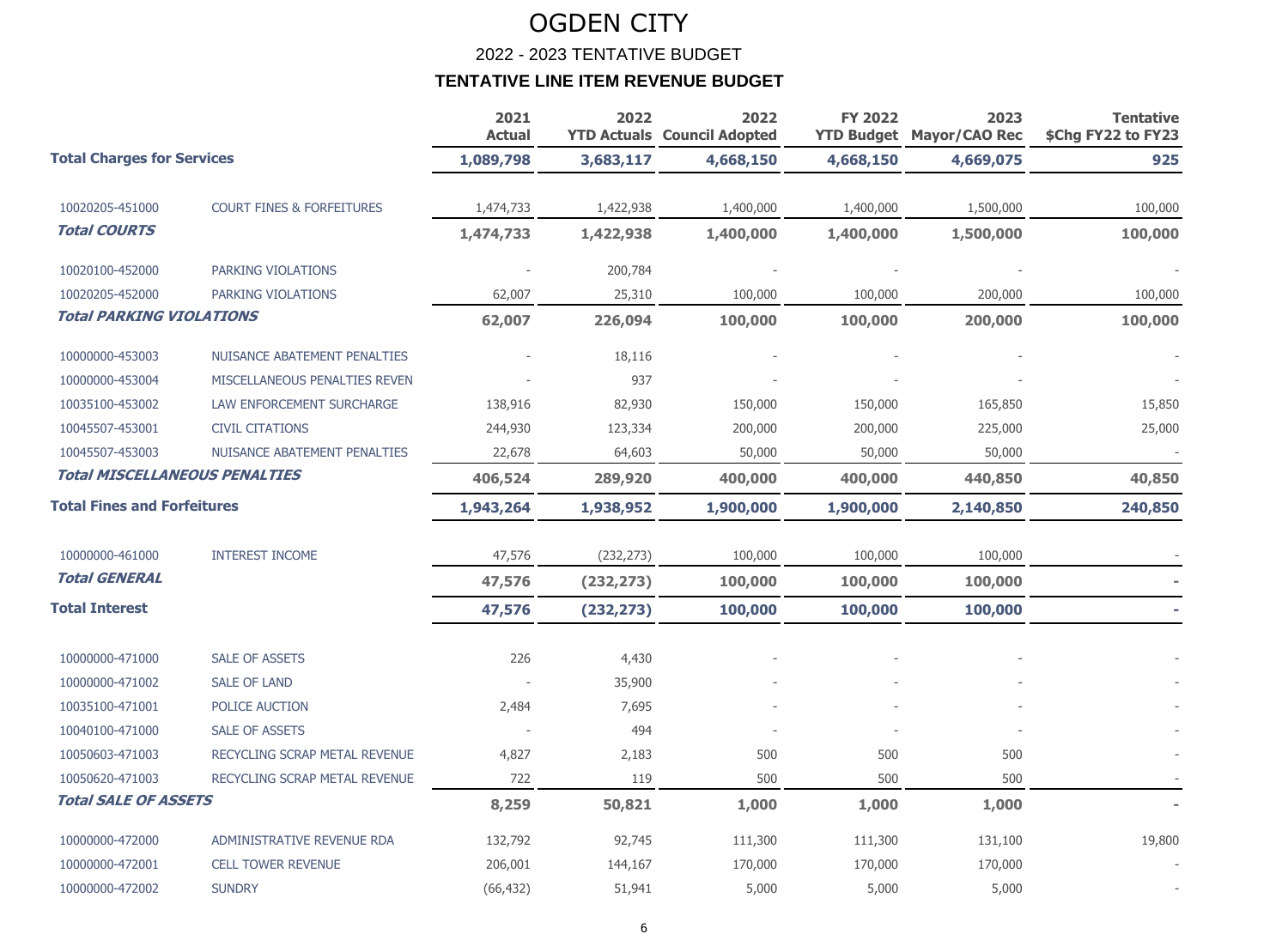### OGDEN CITY 2022 - 2023 TENTATIVE BUDGET **TENTATIVE LINE ITEM REVENUE BUDGET**

|                                      |                                      | 2021<br><b>Actual</b> | 2022<br><b>YTD Actuals</b> | 2022<br><b>Council Adopted</b> | <b>FY 2022</b><br><b>YTD Budget</b> | 2023<br><b>Mayor/CAO Rec</b> | <b>Tentative</b><br>\$Chg FY22 to FY23 |
|--------------------------------------|--------------------------------------|-----------------------|----------------------------|--------------------------------|-------------------------------------|------------------------------|----------------------------------------|
| 10000000-472005                      | <b>AIRPORT NOTE PAYMENTS</b>         |                       | 96,175                     | 115,425                        | 115,425                             | 115,425                      |                                        |
| 10000000-472007                      | <b>CREDIT CARD REBATE</b>            |                       | 33,946                     | 35,000                         | 35,000                              |                              | (35,000)                               |
| 10000000-472011                      | <b>OVER AND SHORT</b>                | (330)                 | 1,562                      |                                |                                     |                              |                                        |
| 10045590-472000                      | <b>CLAIMS REVENUE</b>                |                       | 500                        |                                |                                     |                              |                                        |
| <b>Total OTHER</b>                   |                                      | 272,031               | 421,036                    | 436,725                        | 436,725                             | 421,525                      | (15, 200)                              |
| <b>Total Miscellaneous</b>           |                                      | 280,290               | 471,857                    | 437,725                        | 437,725                             | 422,525                      | (15, 200)                              |
| 10000000-481002                      | SPECIAL PROJECT DONATIONS            |                       |                            | 7,500                          | 7,500                               | 7,500                        |                                        |
| 10045590-481000                      | UNION STATION DONATIONS              | 124                   | 1,493                      |                                |                                     |                              |                                        |
| 10050100-481000                      | <b>DONATIONS</b>                     |                       | 500                        |                                | 500                                 |                              |                                        |
| 10050643-481003                      | <b>MWC DONATIONS</b>                 | 1,827                 |                            |                                |                                     |                              |                                        |
| <b>Total DONATIONS</b>               |                                      | 1,951                 | 1,993                      | 7,500                          | 8,000                               | 7,500                        |                                        |
| 10000000-483000                      | ENCUMBRANCE RESERVE                  |                       |                            |                                | 6,208,525                           |                              |                                        |
| 10000000-483001                      | BEGINNING FUND BALANCE               |                       |                            |                                | 2,957,925                           |                              |                                        |
| 10000000-483002                      | FUND BAL BUSINESS DEVELOPMENT        |                       |                            |                                | 156,775                             |                              |                                        |
| <b>Total FUND BALANCE/CARRYOVERS</b> |                                      |                       |                            |                                | 9,323,225                           |                              |                                        |
| 10000000-484000                      | <b>TRANSFER FROM CIP</b>             | 128,800               |                            |                                |                                     |                              |                                        |
| 10000000-484001                      | TRANSFER FROM OTHER FUNDS            |                       | 626,300                    | 626,300                        | 626,300                             | 397,000                      | (229, 300)                             |
| 10000000-484005                      | <b>CONTRIBUTION FROM OTHER FUNDS</b> |                       | 83,350                     | 100,000                        | 100,000                             | 100,000                      |                                        |
| 10000000-484011                      | INTER TRANS ALLOC TO MUN OPS         | 5,395,171             | 4,546,650                  | 5,456,000                      | 5,456,000                           | 6,022,725                    | 566,725                                |
| <b>Total TRANSFERS</b>               |                                      | 5,523,971             | 5,256,300                  | 6,182,300                      | 6,182,300                           | 6,519,725                    | 337,425                                |
| <b>Total Other Financing Sources</b> |                                      | 5,525,922             | 5,258,293                  | 6,189,800                      | 15,513,525                          | 6,527,225                    | 337,425                                |
| <b>TOTAL GENERAL FUND</b>            |                                      | 67,072,532            | 56,956,633                 | 67,758,750                     | 78,568,675                          | 78,387,025                   | 10,628,275                             |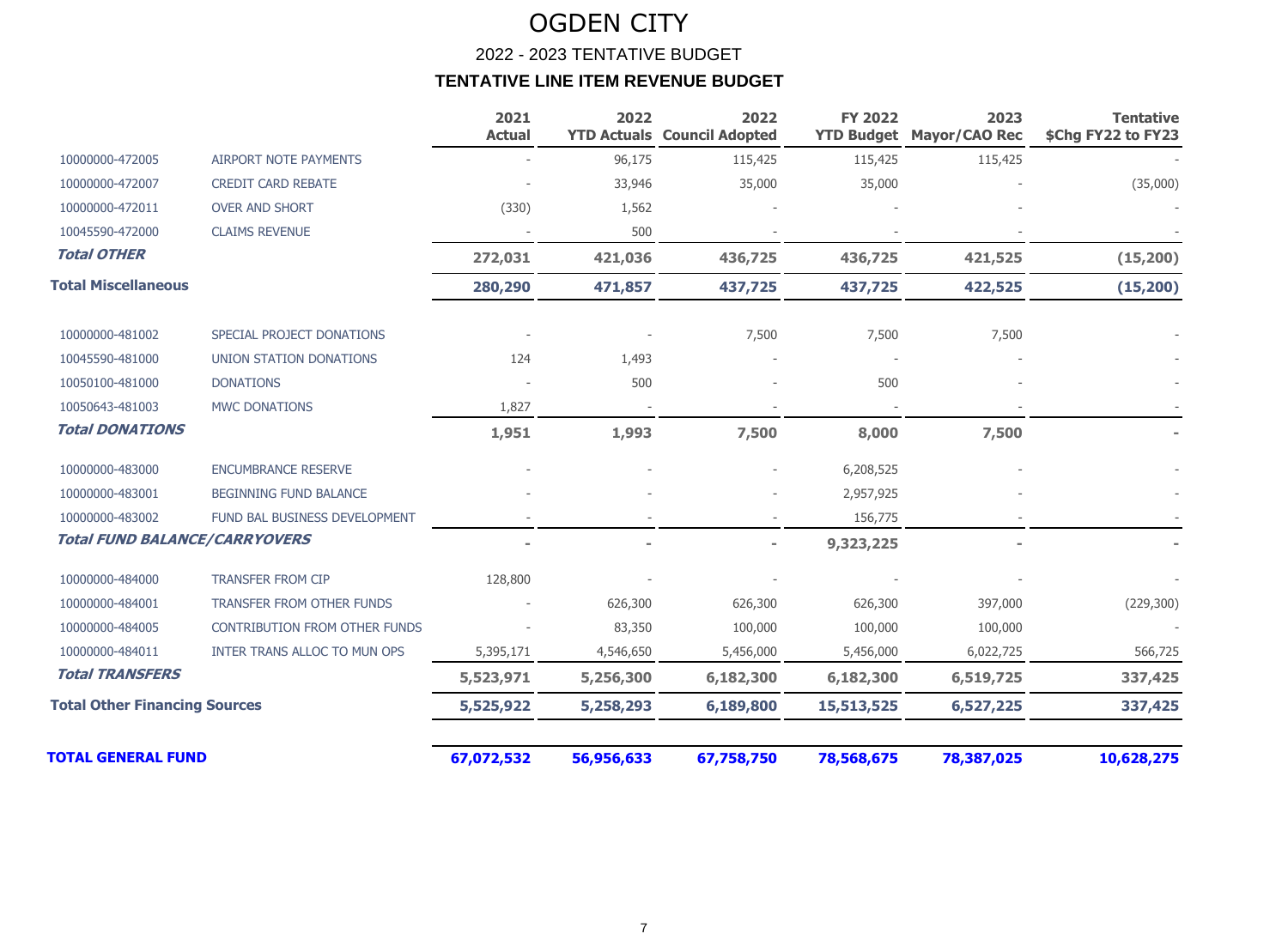2022 - 2023 TENTATIVE BUDGET

|                                  |                                                | 2021<br><b>Actual</b> | 2022 | 2022<br><b>YTD Actuals Council Adopted</b> | <b>FY 2022</b> | 2023<br><b>YTD Budget Mayor/CAO Rec</b> | <b>Tentative</b><br>\$Chg FY22 to FY23 |
|----------------------------------|------------------------------------------------|-----------------------|------|--------------------------------------------|----------------|-----------------------------------------|----------------------------------------|
|                                  | <b>DOWNTOWN OGDEN SPECIAL ASSESSMENT</b>       |                       |      |                                            |                |                                         |                                        |
| 21145541-415000                  | SPECIAL ASSESSMENTS                            | 1,862                 | 630  |                                            |                |                                         |                                        |
| <b>Total SPECIAL ASSESSMENTS</b> |                                                | 1,862                 | 630  |                                            | $\sim$         | $\sim$                                  |                                        |
| <b>Total Taxes</b>               |                                                | 1,862                 | 630  |                                            | ٠              | ÷                                       |                                        |
| 21045540-461000                  | <b>INTEREST INCOME</b>                         | 1,615                 |      |                                            |                |                                         |                                        |
| 21145541-461000                  | <b>INTEREST INCOME</b>                         | 108                   | (39) |                                            |                |                                         |                                        |
| <b>Total GENERAL</b>             |                                                | 1,723                 | (39) |                                            |                |                                         |                                        |
| <b>Total Interest</b>            |                                                | 1,723                 | (39) |                                            | ÷              |                                         |                                        |
|                                  | <b>TOTAL DOWNTOWN OGDEN SPECIAL ASSESSMENT</b> | 3,584                 | 591  |                                            |                |                                         |                                        |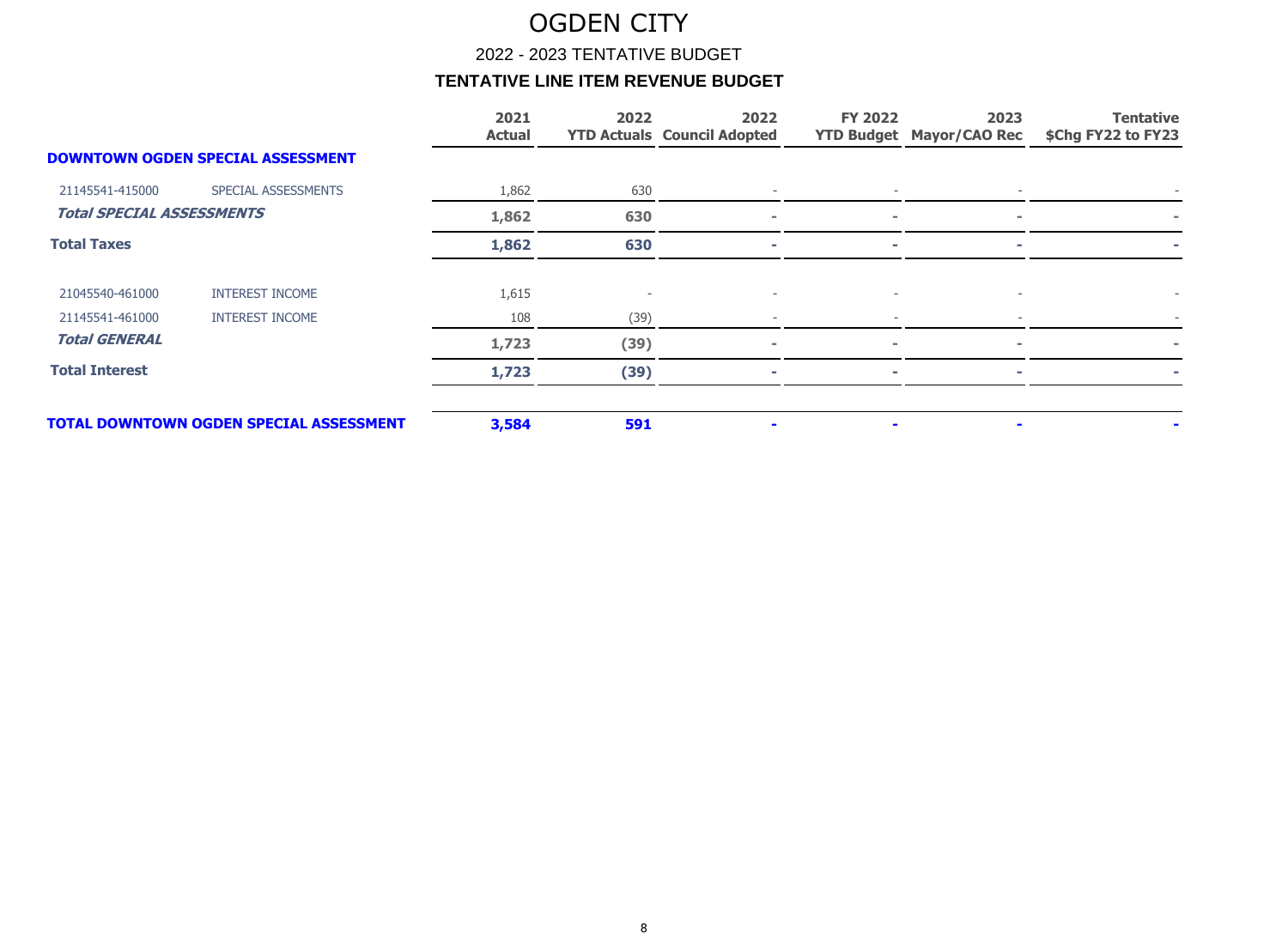2022 - 2023 TENTATIVE BUDGET

|                                      |                         | 2021<br><b>Actual</b> | 2022    | 2022<br><b>YTD Actuals Council Adopted</b> | <b>FY 2022</b> | 2023<br><b>YTD Budget Mayor/CAO Rec</b> | <b>Tentative</b><br>\$Chg FY22 to FY23 |
|--------------------------------------|-------------------------|-----------------------|---------|--------------------------------------------|----------------|-----------------------------------------|----------------------------------------|
| <b>TOURISM &amp; MARKETING</b>       |                         |                       |         |                                            |                |                                         |                                        |
| 21245542-413200                      | <b>HOTEL TAX</b>        | 180,127               | 165,505 | 202,850                                    | 202,850        | 245,000                                 | 42,150                                 |
| <b>Total FRANCHISE TAXES</b>         |                         | 180,127               | 165,505 | 202,850                                    | 202,850        | 245,000                                 | 42,150                                 |
| <b>Total Taxes</b>                   |                         | 180,127               | 165,505 | 202,850                                    | 202,850        | 245,000                                 | 42,150                                 |
| 21245542-461000                      | <b>INTEREST INCOME</b>  | 1,034                 | (1,656) | 3,000                                      | 3,000          | 3,000                                   |                                        |
| <b>Total GENERAL</b>                 |                         | 1,034                 | (1,656) | 3,000                                      | 3,000          | 3,000                                   |                                        |
| <b>Total Interest</b>                |                         | 1,034                 | (1,656) | 3,000                                      | 3,000          | 3,000                                   |                                        |
| 21245542-483000                      | PRIOR YEAR FUND BALANCE |                       |         | 6,900                                      | 6,900          |                                         | (6,900)                                |
| <b>Total FUND BALANCE/CARRYOVERS</b> |                         |                       |         | 6,900                                      | 6,900          |                                         | (6,900)                                |
| <b>Total Other Financing Sources</b> |                         |                       |         | 6,900                                      | 6,900          |                                         | (6,900)                                |
| <b>TOTAL TOURISM &amp; MARKETING</b> |                         | 181,161               | 163,850 | 212,750                                    | 212,750        | 248,000                                 | 35,250                                 |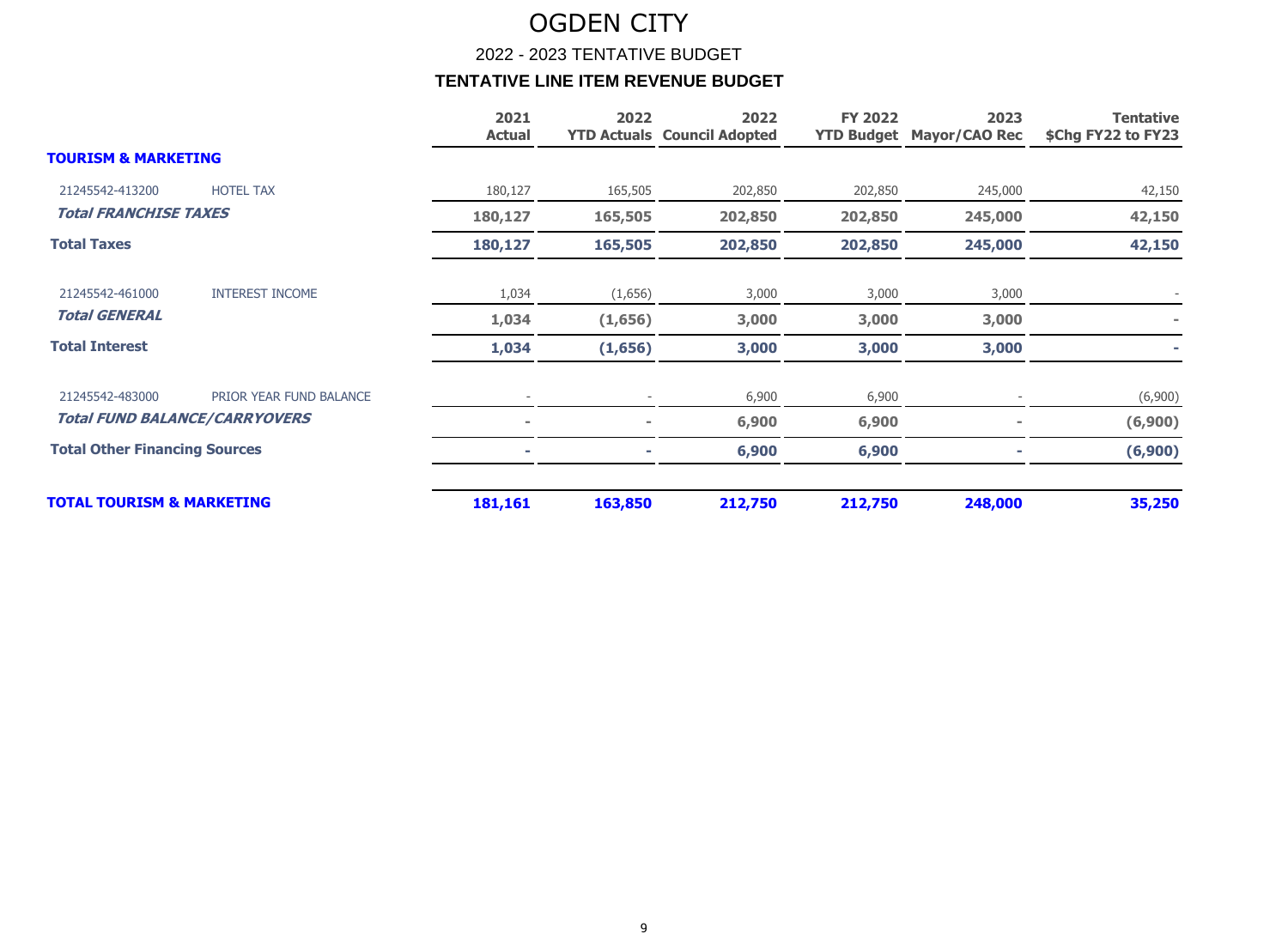2022 - 2023 TENTATIVE BUDGET

|                                        |                                 | 2021<br><b>Actual</b> | 2022       | 2022<br><b>YTD Actuals Council Adopted</b> | <b>FY 2022</b> | 2023<br><b>YTD Budget Mayor/CAO Rec</b> | <b>Tentative</b><br>\$Chg FY22 to FY23 |
|----------------------------------------|---------------------------------|-----------------------|------------|--------------------------------------------|----------------|-----------------------------------------|----------------------------------------|
| <b>CAPITAL IMPROVEMENT PROJECTS</b>    |                                 |                       |            |                                            |                |                                         |                                        |
| 41050000-433000                        | HARRISON BLVD STATE APPROP      | (5,025)               |            |                                            |                |                                         |                                        |
| 41050000-433001                        | <b>UDOT FUNDS</b>               | 250,000               | 15,147     |                                            |                |                                         |                                        |
| <b>Total STATE FUNDS</b>               |                                 | 244,975               | 15,147     |                                            |                |                                         |                                        |
| 41000000-434000                        | <b>STATE GRANTS</b>             | 124,778               |            |                                            |                |                                         |                                        |
| <b>Total STATE GRANTS</b>              |                                 | 124,778               |            |                                            |                |                                         |                                        |
| 41000000-435001                        | <b>RAMP GRANTS</b>              | 638,156               | 432,948    | 15,000                                     | 57,325         | 87,000                                  | 72,000                                 |
| 41050000-435000                        | <b>WACOG FUNDS</b>              | 2,571,154             | 2,300      | 3,083,000                                  | 3,321,900      | 1,600,000                               | (1,483,000)                            |
| <b>Total COUNTY FUNDS</b>              |                                 | 3,209,310             | 435,248    | 3,098,000                                  | 3,379,225      | 1,687,000                               | (1,411,000)                            |
| 41000000-436002                        | DUMKE FOUNDATION DONATION       | 440,000               | 1,600,000  |                                            | 180,000        |                                         |                                        |
| 41000000-436003                        | OGDEN FIRST RAMP SUB-AGREEMENT  |                       | 1,000,000  |                                            |                |                                         |                                        |
| <b>Total OTHER GRANTS</b>              |                                 | 440,000               | 2,600,000  |                                            | 180,000        |                                         |                                        |
| <b>Total Intergovernmental Revenue</b> |                                 | 4,019,063             | 3,050,395  | 3,098,000                                  | 3,559,225      | 1,687,000                               | (1,411,000)                            |
| 41050000-443100                        | <b>CENTENNIAL TRAIL REVENUE</b> | 25,000                | 37,500     |                                            |                |                                         |                                        |
| <b>Total PARKS AND RECREATION</b>      |                                 | 25,000                | 37,500     |                                            |                |                                         |                                        |
| <b>Total Charges for Services</b>      |                                 | 25,000                | 37,500     |                                            |                |                                         |                                        |
| 41000000-461000                        | <b>INTEREST INCOME</b>          | 63,185                | (101, 975) |                                            |                |                                         |                                        |
| <b>Total GENERAL</b>                   |                                 | 63,185                | (101, 975) |                                            |                |                                         |                                        |
| <b>Total Interest</b>                  |                                 | 63,185                | (101, 975) |                                            |                |                                         |                                        |
| 41000000-472000                        | <b>REBATES AND OTHER</b>        | 157,208               |            |                                            |                |                                         |                                        |
| 41000000-472002                        | <b>SUNDRY</b>                   | 100,000               |            |                                            |                |                                         |                                        |
| <b>Total OTHER</b>                     |                                 | 257,208               |            |                                            |                |                                         |                                        |
| <b>Total Miscellaneous</b>             |                                 | 257,208               |            |                                            |                |                                         |                                        |
| 41000000-483000                        | PRIOR FY PROJECT CARRYOVER      |                       |            |                                            | 26,487,018     |                                         |                                        |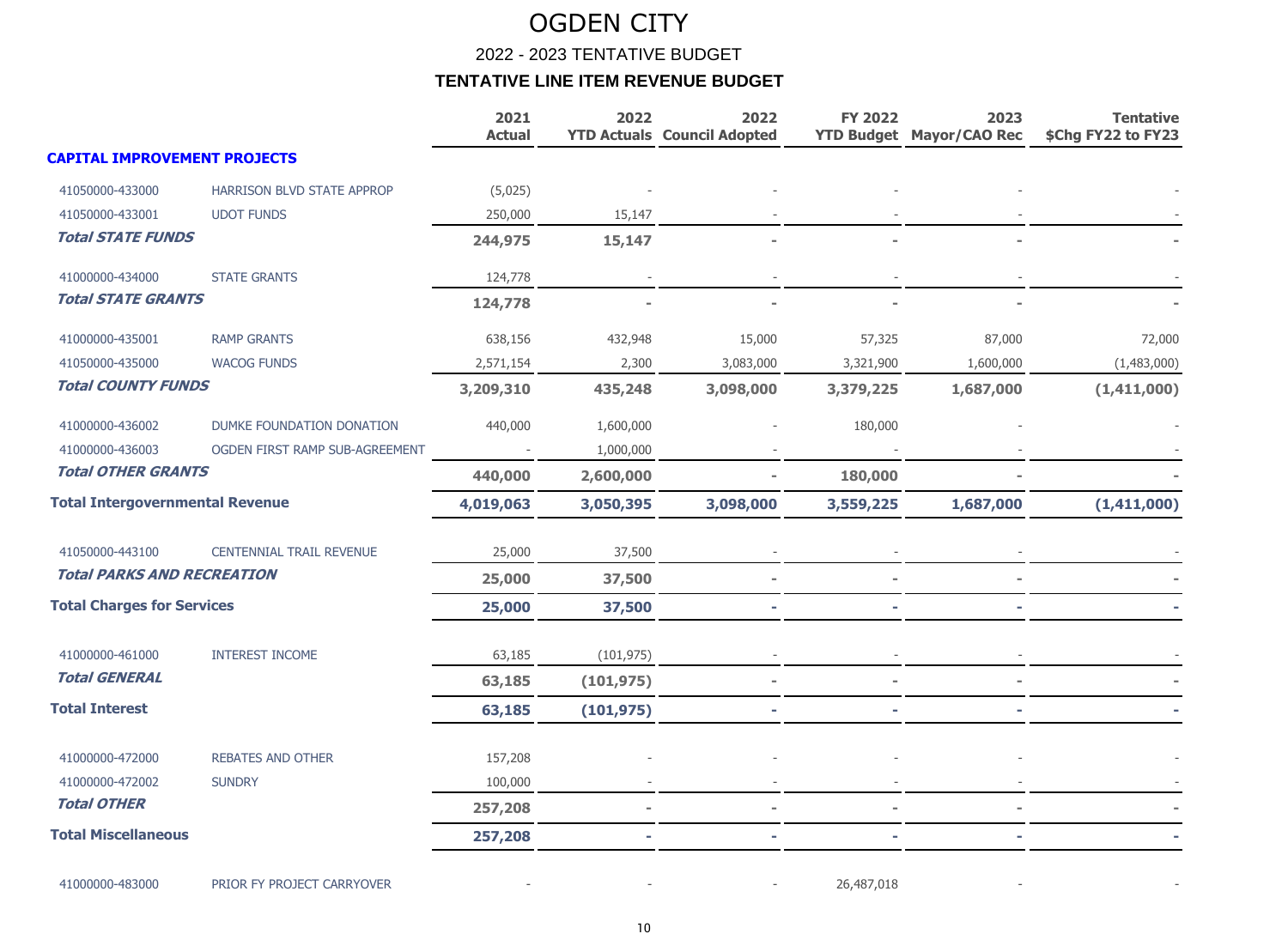|                                      |                                       | 2021<br><b>Actual</b> | 2022       | 2022<br><b>YTD Actuals Council Adopted</b> | <b>FY 2022</b><br><b>YTD Budget</b> | 2023<br><b>Mayor/CAO Rec</b> | Tentative<br>\$Chg FY22 to FY23 |
|--------------------------------------|---------------------------------------|-----------------------|------------|--------------------------------------------|-------------------------------------|------------------------------|---------------------------------|
| 41000000-483002                      | <b>USE OF FUND BALANCE</b>            |                       |            |                                            | 280,825                             |                              |                                 |
| <b>Total FUND BALANCE/CARRYOVERS</b> |                                       |                       |            | $\equiv$                                   | 26,767,843                          |                              |                                 |
| 41000000-484005                      | <b>CONTRIBUTION FROM OTHER FUNDS</b>  | 2,745,725             | 7,130,025  | 7,821,675                                  | 8,212,675                           | 4,988,500                    | (2,833,175)                     |
| 41000000-484006                      | <b>INTERFUND TRANSFER - ACTIVE TR</b> | 1,450,000             | 1,416,750  | 1,700,000                                  | 1,700,000                           | 1,700,000                    |                                 |
| 41050000-484000                      | <b>CONTRIBUTION FROM GEN FUND</b>     | 3,785,077             | 382,234    |                                            | 382,250                             |                              |                                 |
| 41050000-484001                      | <b>TRANS G NICHOLAS ENDOWMENT</b>     | 7,500                 | 6,250      | 7,500                                      | 7,500                               | 25                           | (7, 475)                        |
| 41050000-484003                      | <b>INTERFUND TRANSFER - ROAD FUND</b> | 562,775               | 383,300    | 460,000                                    | 460,000                             | 460,000                      |                                 |
| 41050000-484006                      | <b>INTERFUND TRANSFER - ACTIVE TR</b> | 684,175               |            |                                            |                                     |                              |                                 |
| <b>Total TRANSFERS</b>               |                                       | 9,235,252             | 9,318,559  | 9,989,175                                  | 10,762,425                          | 7,148,525                    | (2,840,650)                     |
| <b>Total Other Financing Sources</b> |                                       | 9,235,252             | 9,318,559  | 9,989,175                                  | 37,530,268                          | 7,148,525                    | (2,840,650)                     |
|                                      | TOTAL CAPITAL IMPROVEMENT PROJECTS    | 13,599,708            | 12,304,479 | 13,087,175                                 | 41,089,493                          | 8,835,525                    | (4,251,650)                     |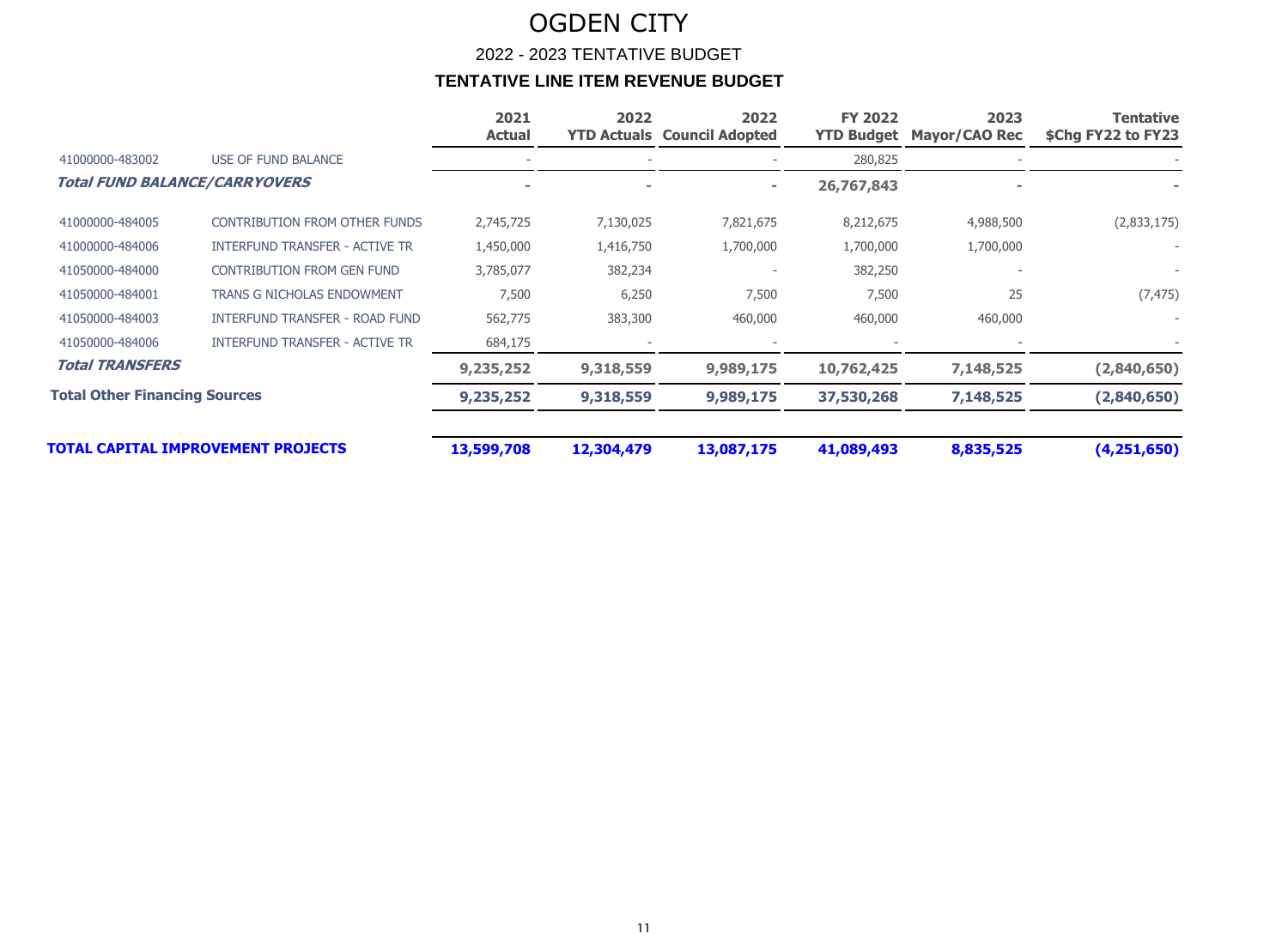2022 - 2023 TENTATIVE BUDGET

|                                      | 2021<br><b>Actual</b>    | 2022   | 2022<br><b>YTD Actuals Council Adopted</b> | <b>FY 2022</b> | 2023<br><b>YTD Budget Mayor/CAO Rec</b> | <b>Tentative</b><br>\$Chg FY22 to FY23 |
|--------------------------------------|--------------------------|--------|--------------------------------------------|----------------|-----------------------------------------|----------------------------------------|
| <b>DINO PARK</b>                     |                          |        |                                            |                |                                         |                                        |
| <b>TRANSFERS</b><br>51450100-484000  | $\overline{\phantom{0}}$ | 27,795 | $\overline{\phantom{a}}$                   | 27,800         |                                         | $\overline{\phantom{a}}$               |
| <b>Total TRANSFERS</b>               | $\sim$                   | 27,795 |                                            | 27,800         |                                         | $\equiv$                               |
| <b>Total Other Financing Sources</b> | <b>COL</b>               | 27,795 |                                            | 27,800         |                                         |                                        |
| <b>TOTAL DINO PARK</b>               | $\sim$                   | 27,795 |                                            | 27,800         |                                         |                                        |
|                                      |                          |        |                                            |                |                                         |                                        |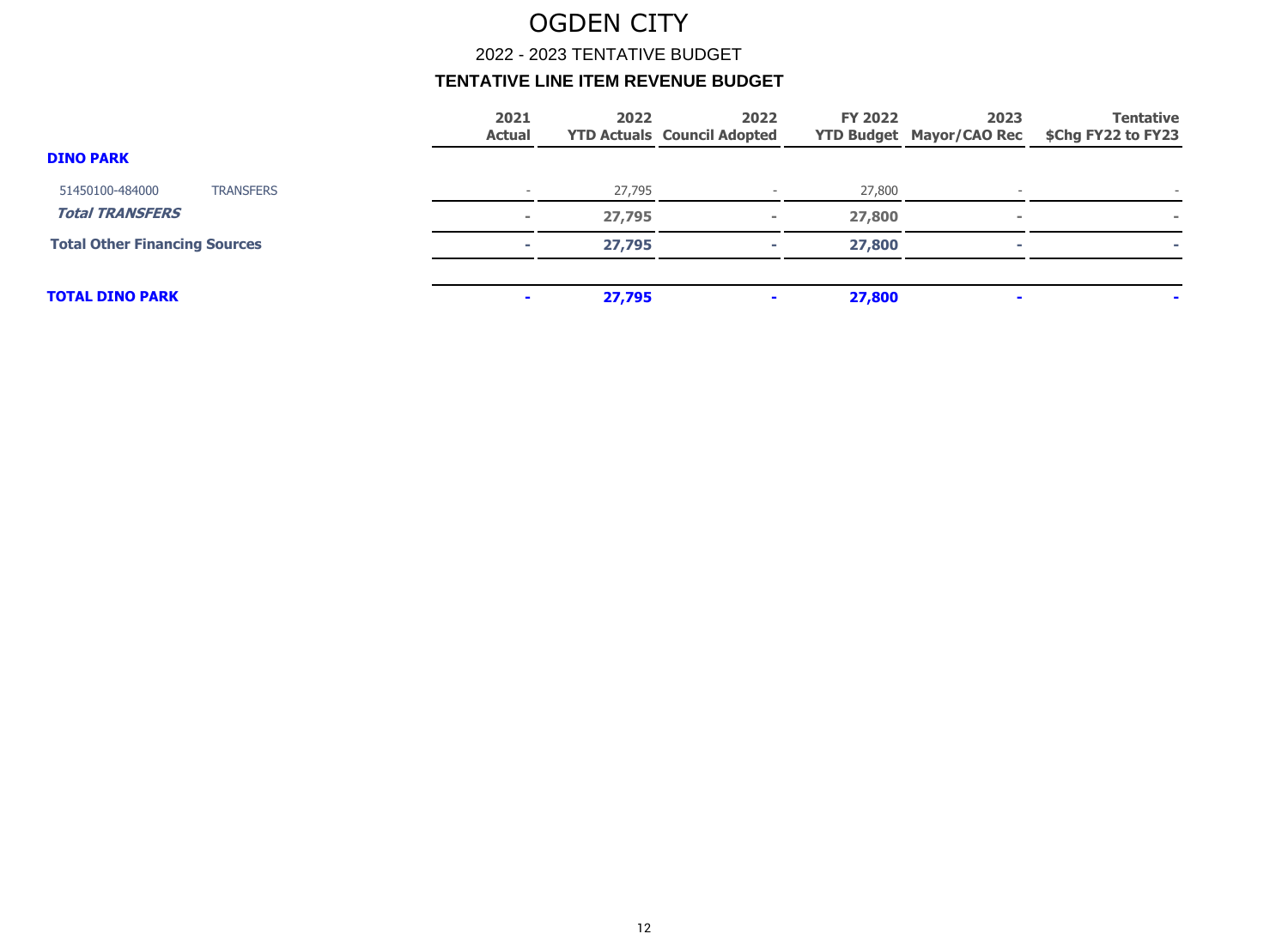2022 - 2023 TENTATIVE BUDGET

|                                   |                                       | 2021<br><b>Actual</b> | 2022                     | 2022<br><b>YTD Actuals Council Adopted</b> | <b>FY 2022</b> | 2023<br><b>YTD Budget Mayor/CAO Rec</b> | <b>Tentative</b><br>\$Chg FY22 to FY23 |
|-----------------------------------|---------------------------------------|-----------------------|--------------------------|--------------------------------------------|----------------|-----------------------------------------|----------------------------------------|
| <b>WATER UTILITY</b>              |                                       |                       |                          |                                            |                |                                         |                                        |
| 51000000-411100                   | <b>WEBER BASIN TAX</b>                | 1,922,959             |                          | 1,800,000                                  | 1,800,000      | 1,800,000                               |                                        |
| <b>Total PROPERTY TAXES</b>       |                                       | 1,922,959             | $\overline{\phantom{a}}$ | 1,800,000                                  | 1,800,000      | 1,800,000                               |                                        |
| <b>Total Taxes</b>                |                                       | 1,922,959             | ٠                        | 1,800,000                                  | 1,800,000      | 1,800,000                               |                                        |
| 51000000-442000                   | SEWER PAY FOR ACCTG                   | 520,750               | 461,525                  | 553,825                                    | 553,825        | 578,475                                 | 24,650                                 |
| 51000000-442001                   | REFUSE ACCOUNTING CHARGE              | 181,875               | 160,800                  | 192,950                                    | 192,950        | 204,850                                 | 11,900                                 |
| 51000000-442002                   | SEWER PAY - METER READ                | 347,150               | 293,325                  | 352,025                                    | 352,025        | 385,650                                 | 33,625                                 |
| 51000000-442003                   | METERED WATER SALES                   | 21,630,249            | 17,136,357               | 21,110,775                                 | 21,187,575     | 23,262,000                              | 2,151,225                              |
| 51000000-442004                   | <b>CUSTOMER SERVICE CHARGES</b>       | 202,305               | 809,807                  | 245,200                                    | 245,200        | 400,000                                 | 154,800                                |
| 51000000-442005                   | <b>WHOLESALE WATER CHARGES - BONA</b> |                       |                          | 259,225                                    | 259,225        | 259,225                                 |                                        |
| 51000000-442006                   | <b>HOOK UP FEES</b>                   | 47,528                | 104,304                  | 15,275                                     | 15,275         | 80,000                                  | 64,725                                 |
| 51000000-442007                   | <b>WATER STOCK RENTALS</b>            |                       | 410                      | 20,950                                     | 20,950         | 1,000                                   | (19,950)                               |
| 51000000-442009                   | <b>CUST INSTALLATION &amp; REPAIR</b> | 15,945                | 12,446                   | 26,400                                     | 26,400         | 15,000                                  | (11, 400)                              |
| 51000000-442010                   | FIRE HYDRANT METER RENTAL             | 40,768                | 59,759                   | 40,725                                     | 40,725         | 60,000                                  | 19,275                                 |
| 51000000-442011                   | <b>OUTSIDE SALES</b>                  |                       | 3,343                    |                                            |                |                                         |                                        |
| <b>Total ADMINISTRATIVE</b>       |                                       | 22,986,570            | 19,042,074               | 22,817,350                                 | 22,894,150     | 25,246,200                              | 2,428,850                              |
| 51050247-444310                   | <b>INVENTORY PURCHASES</b>            | 507,429               | 352,756                  | 475,000                                    | 475,000        | 475,000                                 |                                        |
| <b>Total OPERATIONS</b>           |                                       | 507,429               | 352,756                  | 475,000                                    | 475,000        | 475,000                                 |                                        |
| <b>Total Charges for Services</b> |                                       | 23,493,999            | 19,394,830               | 23,292,350                                 | 23,369,150     | 25,721,200                              | 2,428,850                              |
| 51000000-461000                   | <b>INTEREST INCOME</b>                | 117,577               | (139, 704)               | 150,000                                    | 150,000        | 150,000                                 |                                        |
| <b>Total GENERAL</b>              |                                       | 117,577               | (139, 704)               | 150,000                                    | 150,000        | 150,000                                 |                                        |
| <b>Total Interest</b>             |                                       | 117,577               | (139, 704)               | 150,000                                    | 150,000        | 150,000                                 |                                        |
| 51000000-471000                   | <b>SALE OF ASSETS</b>                 | 169,077               | 66,582                   | 75,000                                     | 75,000         | 75,000                                  |                                        |
| <b>Total SALE OF ASSETS</b>       |                                       | 169,077               | 66,582                   | 75,000                                     | 75,000         | 75,000                                  |                                        |
| 51000000-472000                   | MISCELLANEOUS INCOME                  | 16,119                | 9,295                    | 15,000                                     | 15,000         | 15,000                                  |                                        |
| 51000000-472011                   | <b>OVER AND SHORT</b>                 | (849)                 |                          |                                            |                |                                         |                                        |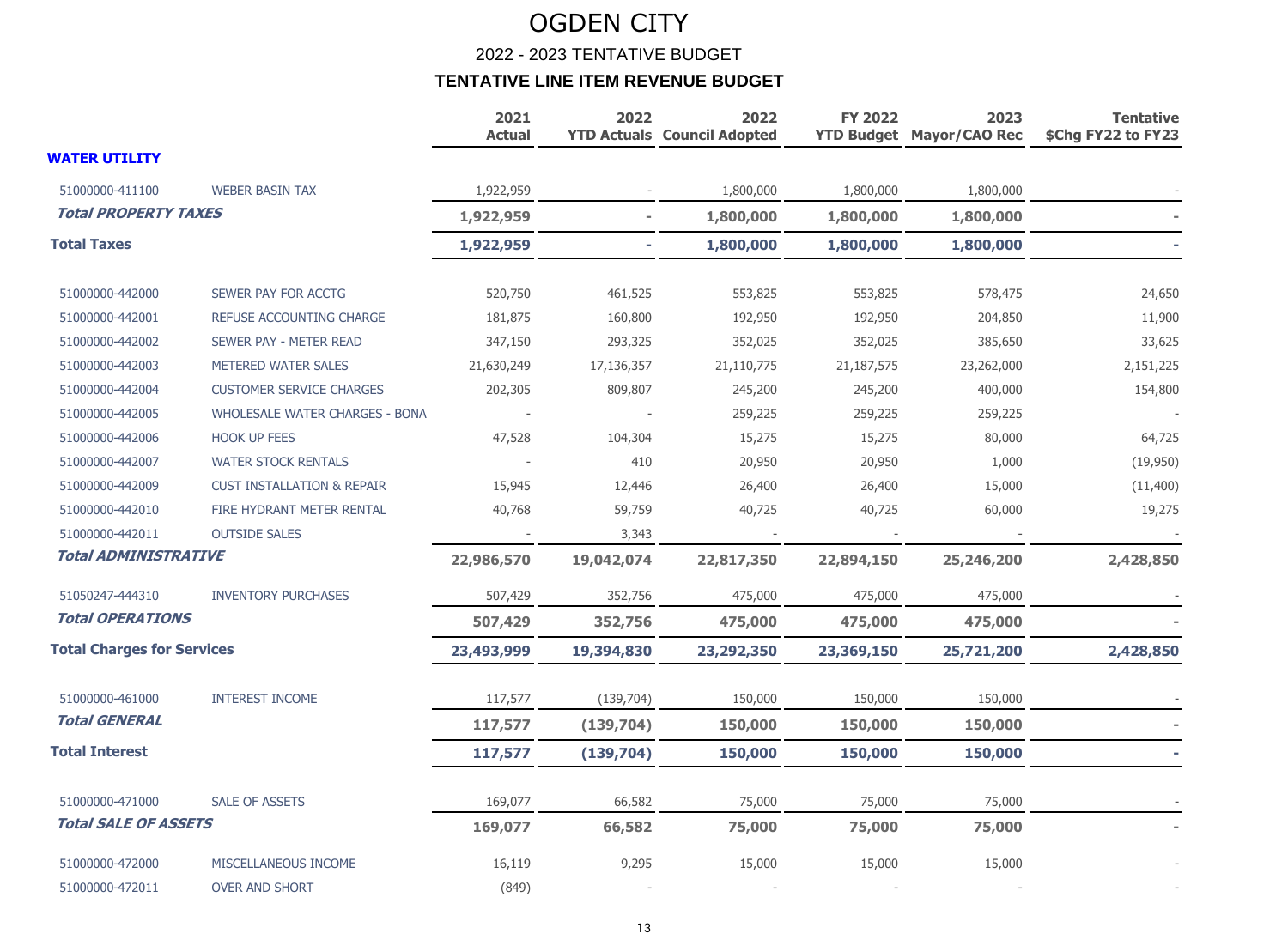2022 - 2023 TENTATIVE BUDGET

|                                      |                                   | 2021<br><b>Actual</b> | 2022           | 2022<br><b>YTD Actuals Council Adopted</b> | <b>FY 2022</b> | 2023<br><b>YTD Budget Mayor/CAO Rec</b> | <b>Tentative</b><br>\$Chg FY22 to FY23 |
|--------------------------------------|-----------------------------------|-----------------------|----------------|--------------------------------------------|----------------|-----------------------------------------|----------------------------------------|
| <b>Total OTHER</b>                   |                                   | 15,270                | 9,295          | 15,000                                     | 15,000         | 15,000                                  |                                        |
| <b>Total Miscellaneous</b>           |                                   | 184,347               | 75,876         | 90,000                                     | 90,000         | 90,000                                  |                                        |
| 51000000-483000                      | USE OF RETAINED EARN - OPERATI    |                       |                | 306,450                                    | 306,450        | 1,977,700                               | 1,671,250                              |
| 51000000-483001                      | USE OF RETAINED EARN - CAPITAL    |                       |                | 400,000                                    | 18,433,681     |                                         | (400,000)                              |
| <b>Total FUND BALANCE/CARRYOVERS</b> |                                   | $\blacksquare$        | $\blacksquare$ | 706,450                                    | 18,740,131     | 1,977,700                               | 1,271,250                              |
| 51000000-484000                      | <b>TRANSFERS FROM OTHER FUNDS</b> | 276,006               |                |                                            |                |                                         |                                        |
| <b>Total TRANSFERS</b>               |                                   | 276,006               | $\blacksquare$ |                                            |                |                                         |                                        |
| <b>Total Other Financing Sources</b> |                                   | 276,006               |                | 706,450                                    | 18,740,131     | 1,977,700                               | 1,271,250                              |
| TOTAL WATER UTILITY                  |                                   | 25,994,888            | 19,331,002     | 26,038,800                                 | 44,149,281     | 29,738,900                              | 3,700,100                              |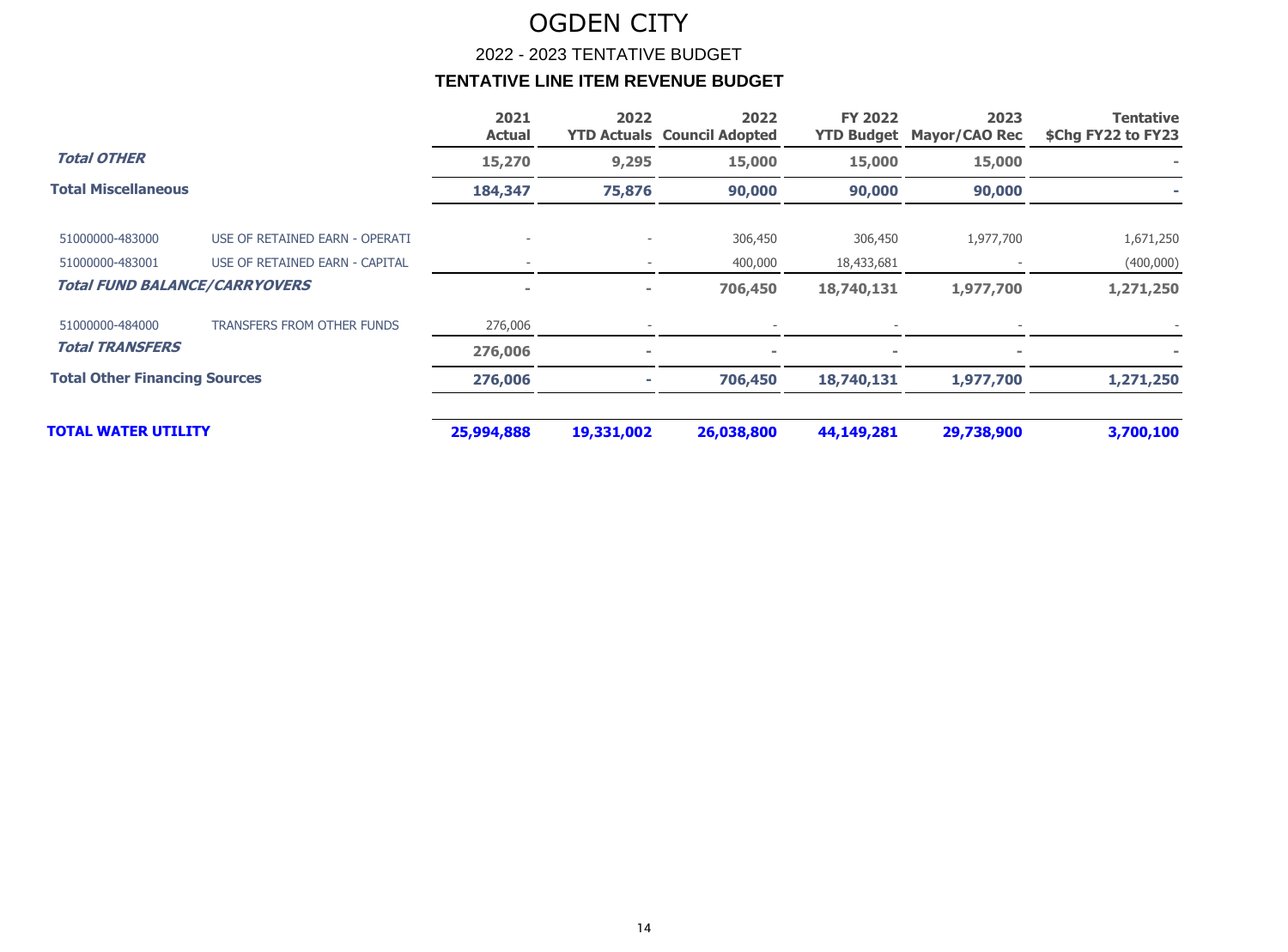2022 - 2023 TENTATIVE BUDGET

|                                      |                                | 2021<br><b>Actual</b> | 2022                     | 2022<br><b>YTD Actuals Council Adopted</b> | <b>FY 2022</b> | 2023<br><b>YTD Budget Mayor/CAO Rec</b> | <b>Tentative</b><br>\$Chg FY22 to FY23 |
|--------------------------------------|--------------------------------|-----------------------|--------------------------|--------------------------------------------|----------------|-----------------------------------------|----------------------------------------|
| <b>SANITARY SEWER UTILITY</b>        |                                |                       |                          |                                            |                |                                         |                                        |
| 51100000-444200                      | SEWER CONNECTION FEES          |                       |                          | 8,375                                      | 8,375          | 1,000                                   | (7, 375)                               |
| 51100000-444201                      | <b>SEWER FEES</b>              | 12,281,126            | 10,201,027               | 12,370,025                                 | 12,386,950     | 13,568,900                              | 1,198,875                              |
| <b>Total OPERATIONS</b>              |                                | 12,281,126            | 10,201,027               | 12,378,400                                 | 12,395,325     | 13,569,900                              | 1,191,500                              |
| <b>Total Charges for Services</b>    |                                | 12,281,126            | 10,201,027               | 12,378,400                                 | 12,395,325     | 13,569,900                              | 1,191,500                              |
| 51100000-461000                      | <b>INTEREST INCOME</b>         | 89,165                | (93, 223)                | 150,000                                    | 150,000        | 150,000                                 |                                        |
| <b>Total GENERAL</b>                 |                                | 89,165                | (93, 223)                | 150,000                                    | 150,000        | 150,000                                 |                                        |
| <b>Total Interest</b>                |                                | 89,165                | (93, 223)                | 150,000                                    | 150,000        | 150,000                                 |                                        |
| 51100000-472000                      | MISCELLANEOUS INCOME           |                       |                          | 10,150                                     | 10,150         | 10,150                                  |                                        |
| 51100000-472001                      | CENTRAL WEBER SEWER FEE - CITY | 1,044                 | 720                      | 1,000                                      | 1,000          | 1,000                                   |                                        |
| 51100000-472002                      | <b>IMPACT FEES</b>             |                       |                          | 1,000                                      | 1,000          | 1,000                                   |                                        |
| <b>Total OTHER</b>                   |                                | 1,044                 | 720                      | 12,150                                     | 12,150         | 12,150                                  |                                        |
| <b>Total Miscellaneous</b>           |                                | 1,044                 | 720                      | 12,150                                     | 12,150         | 12,150                                  |                                        |
| 51100000-483000                      | USE OF RETAINED EARN - CAPITAL |                       |                          |                                            | 16,716,618     | 315,650                                 | 315,650                                |
| <b>Total FUND BALANCE/CARRYOVERS</b> |                                |                       |                          |                                            | 16,716,618     | 315,650                                 | 315,650                                |
| 51100000-484000                      | TRANSFERS FROM OTHER FUNDS - S | 300,902               |                          |                                            |                |                                         |                                        |
| <b>Total TRANSFERS</b>               |                                | 300,902               | $\overline{\phantom{a}}$ |                                            |                |                                         |                                        |
| <b>Total Other Financing Sources</b> |                                | 300,902               |                          | ٠                                          | 16,716,618     | 315,650                                 | 315,650                                |
| <b>TOTAL SANITARY SEWER UTILITY</b>  |                                | 12,672,236            | 10,108,524               | 12,540,550                                 | 29,274,093     | 14,047,700                              | 1,507,150                              |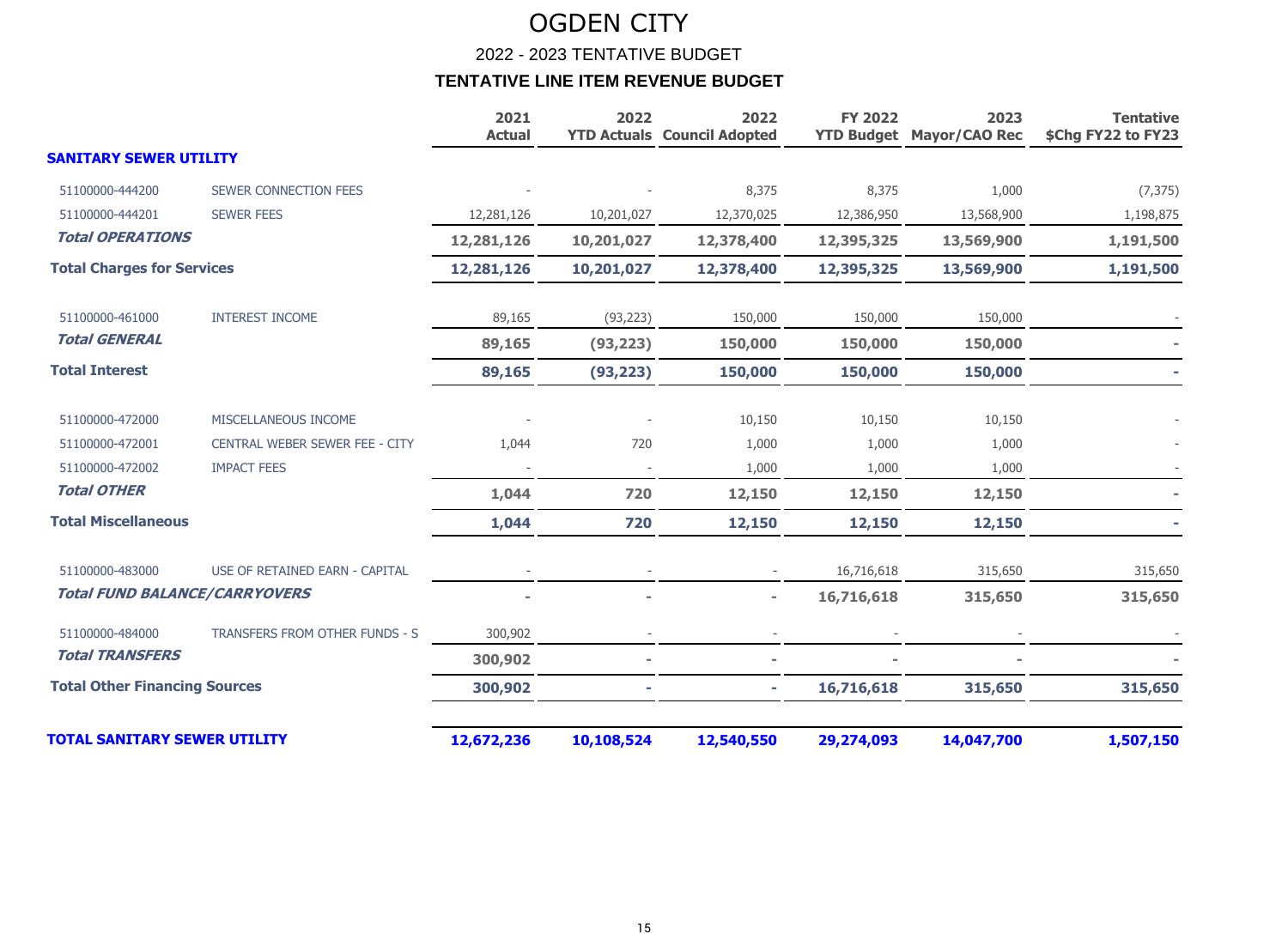2022 - 2023 TENTATIVE BUDGET

|                                   |                           | 2021<br><b>Actual</b> | 2022      | 2022<br><b>YTD Actuals Council Adopted</b> | <b>FY 2022</b><br><b>YTD Budget</b> | 2023<br><b>Mayor/CAO Rec</b> | <b>Tentative</b><br>\$Chg FY22 to FY23 |
|-----------------------------------|---------------------------|-----------------------|-----------|--------------------------------------------|-------------------------------------|------------------------------|----------------------------------------|
| <b>REFUSE UTILITY</b>             |                           |                       |           |                                            |                                     |                              |                                        |
| 51200000-444200                   | SANITARY DISPOSAL CHARGES | 6,211,122             | 5,220,015 | 6,147,500                                  | 6,165,875                           | 6,828,600                    | 681,100                                |
| 51200000-444201                   | SALE OF COMPOST           | 53,901                | 16,785    | 56,875                                     | 56,875                              | 56,875                       |                                        |
| <b>Total OPERATIONS</b>           |                           | 6,265,023             | 5,236,800 | 6,204,375                                  | 6,222,750                           | 6,885,475                    | 681,100                                |
| <b>Total Charges for Services</b> |                           | 6,265,023             | 5,236,800 | 6,204,375                                  | 6,222,750                           | 6,885,475                    | 681,100                                |
| 51200000-461000                   | <b>INTEREST INCOME</b>    | 27,957                | (24, 373) | 25,000                                     | 25,000                              | 25,000                       |                                        |
| <b>Total GENERAL</b>              |                           | 27,957                | (24, 373) | 25,000                                     | 25,000                              | 25,000                       |                                        |
| <b>Total Interest</b>             |                           | 27,957                | (24, 373) | 25,000                                     | 25,000                              | 25,000                       |                                        |
| 51200000-472000                   | MISCELLANEOUS INCOME      |                       |           | 3,000                                      | 3,000                               | 3,000                        |                                        |
| 51200000-472011                   | <b>OVER AND SHORT</b>     | 8                     | 309       |                                            |                                     |                              |                                        |
| <b>Total OTHER</b>                |                           | 8                     | 309       | 3,000                                      | 3,000                               | 3,000                        |                                        |
| <b>Total Miscellaneous</b>        |                           | 8                     | 309       | 3,000                                      | 3,000                               | 3,000                        |                                        |
| <b>TOTAL REFUSE UTILITY</b>       |                           | 6,292,987             | 5,212,736 | 6,232,375                                  | 6,250,750                           | 6,913,475                    | 681,100                                |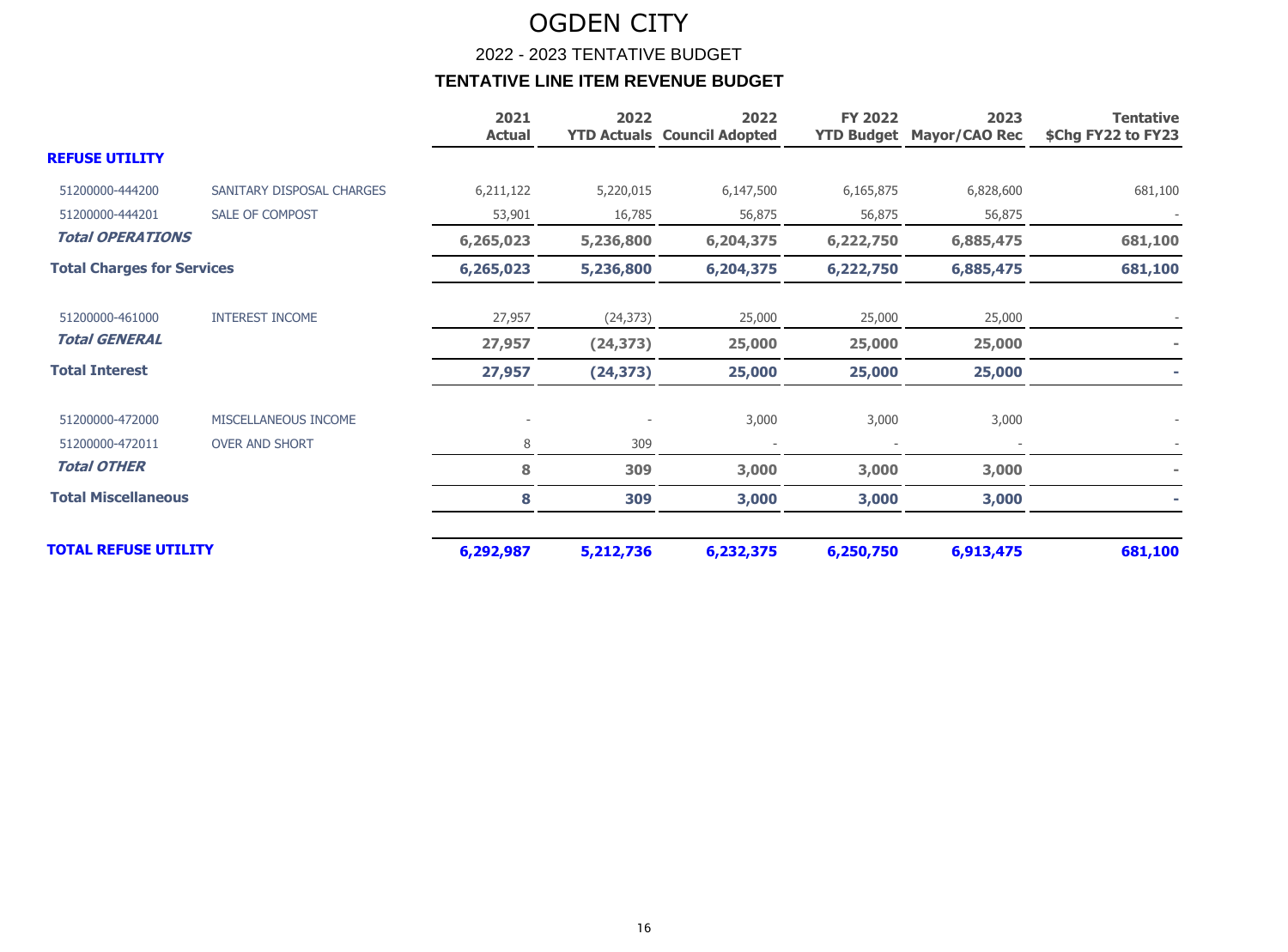2022 - 2023 TENTATIVE BUDGET

|                                        |                               | 2021<br><b>Actual</b> | 2022      | 2022<br><b>YTD Actuals Council Adopted</b> | <b>FY 2022</b> | 2023<br><b>YTD Budget Mayor/CAO Rec</b> | <b>Tentative</b><br>\$Chg FY22 to FY23 |
|----------------------------------------|-------------------------------|-----------------------|-----------|--------------------------------------------|----------------|-----------------------------------------|----------------------------------------|
| <b>AIRPORT</b>                         |                               |                       |           |                                            |                |                                         |                                        |
| 51300000-432000                        | <b>FEDERAL AIRPORT GRANTS</b> | 2,503,029             | 1,558,178 | 1,550,000                                  | 2,555,500      | 1,000,000                               | (550,000)                              |
| <b>Total FEDERAL GRANTS</b>            |                               | 2,503,029             | 1,558,178 | 1,550,000                                  | 2,555,500      | 1,000,000                               | (550,000)                              |
| 51300000-434000                        | <b>STATE AIRPORT GRANTS</b>   | 6,000,000             | 4,000,000 | 4,000,000                                  | 4,000,000      |                                         | (4,000,000)                            |
| <b>Total STATE GRANTS</b>              |                               | 6,000,000             | 4,000,000 | 4,000,000                                  | 4,000,000      |                                         | (4,000,000)                            |
| <b>Total Intergovernmental Revenue</b> |                               | 8,503,029             | 5,558,178 | 5,550,000                                  | 6,555,500      | 1,000,000                               | (4,550,000)                            |
| 51300000-444200                        | <b>TIE-DOWN FEES</b>          | 16,554                | 20,900    | 6,000                                      | 6,000          | 6,000                                   |                                        |
| 51300000-444201                        | <b>LAND RENTAL</b>            | 433,346               | 596,345   | 500,000                                    | 500,000        | 500,000                                 |                                        |
| 51300000-444202                        | <b>CITY OWNED BUILDING</b>    | 40,577                | 50,209    | 30,000                                     | 30,000         | 35,000                                  | 5,000                                  |
| 51300000-444203                        | <b>ST GAS TAX FUND</b>        | 30,653                | 24,197    | 30,000                                     | 30,000         | 30,000                                  |                                        |
| 51300000-444204                        | <b>OTHER</b>                  | 17,974                | 16,320    | 5,000                                      | 5,000          | 5,000                                   |                                        |
| 51300000-444205                        | <b>COMMERCIAL PERMITS</b>     | 3,500                 | 3,700     | 2,300                                      | 2,300          | 2,300                                   |                                        |
| 51300000-444206                        | <b>LANDING FEES</b>           | 15,625                | 25,840    | 18,000                                     | 18,000         | 25,000                                  | 7,000                                  |
| 51300000-444207                        | <b>FUEL FLOWAGE</b>           | 71,012                | 82,761    | 50,000                                     | 50,000         | 75,000                                  | 25,000                                 |
| 51300000-444208                        | <b>AIRPORT PARKING FEES</b>   | 40,670                | 90,013    | 35,000                                     | 42,925         | 65,000                                  | 30,000                                 |
| 51300000-444209                        | <b>SECURITY BADGE FEES</b>    | 33,699                | 30,650    | 20,000                                     | 20,000         | 20,000                                  |                                        |
| <b>Total OPERATIONS</b>                |                               | 703,610               | 940,936   | 696,300                                    | 704,225        | 763,300                                 | 67,000                                 |
| <b>Total Charges for Services</b>      |                               | 703,610               | 940,936   | 696,300                                    | 704,225        | 763,300                                 | 67,000                                 |
| 51300000-461000                        | <b>INTEREST INCOME</b>        | 2,640                 | (41, 845) | 9,000                                      | 9,000          | 9,000                                   |                                        |
| <b>Total GENERAL</b>                   |                               | 2,640                 | (41, 845) | 9,000                                      | 9,000          | 9,000                                   |                                        |
| <b>Total Interest</b>                  |                               | 2,640                 | (41, 845) | 9,000                                      | 9,000          | 9,000                                   |                                        |
| 51300000-471000                        | <b>SALE OF ASSETS</b>         |                       | 794       |                                            |                |                                         |                                        |
| <b>Total SALE OF ASSETS</b>            |                               |                       | 794       |                                            |                |                                         |                                        |
| 51300000-472000                        | <b>VENDING MACHINE SALES</b>  | 2,360                 | 7,014     | 1,900                                      | 1,900          | 5,000                                   | 3,100                                  |
| 51300000-472001                        | <b>CELL TOWER REVENUE</b>     | 43,143                | 27,606    | 25,000                                     | 25,000         | 25,000                                  |                                        |
| 51300000-472002                        | <b>REBATES AND OTHER</b>      | 41,589                |           |                                            |                |                                         |                                        |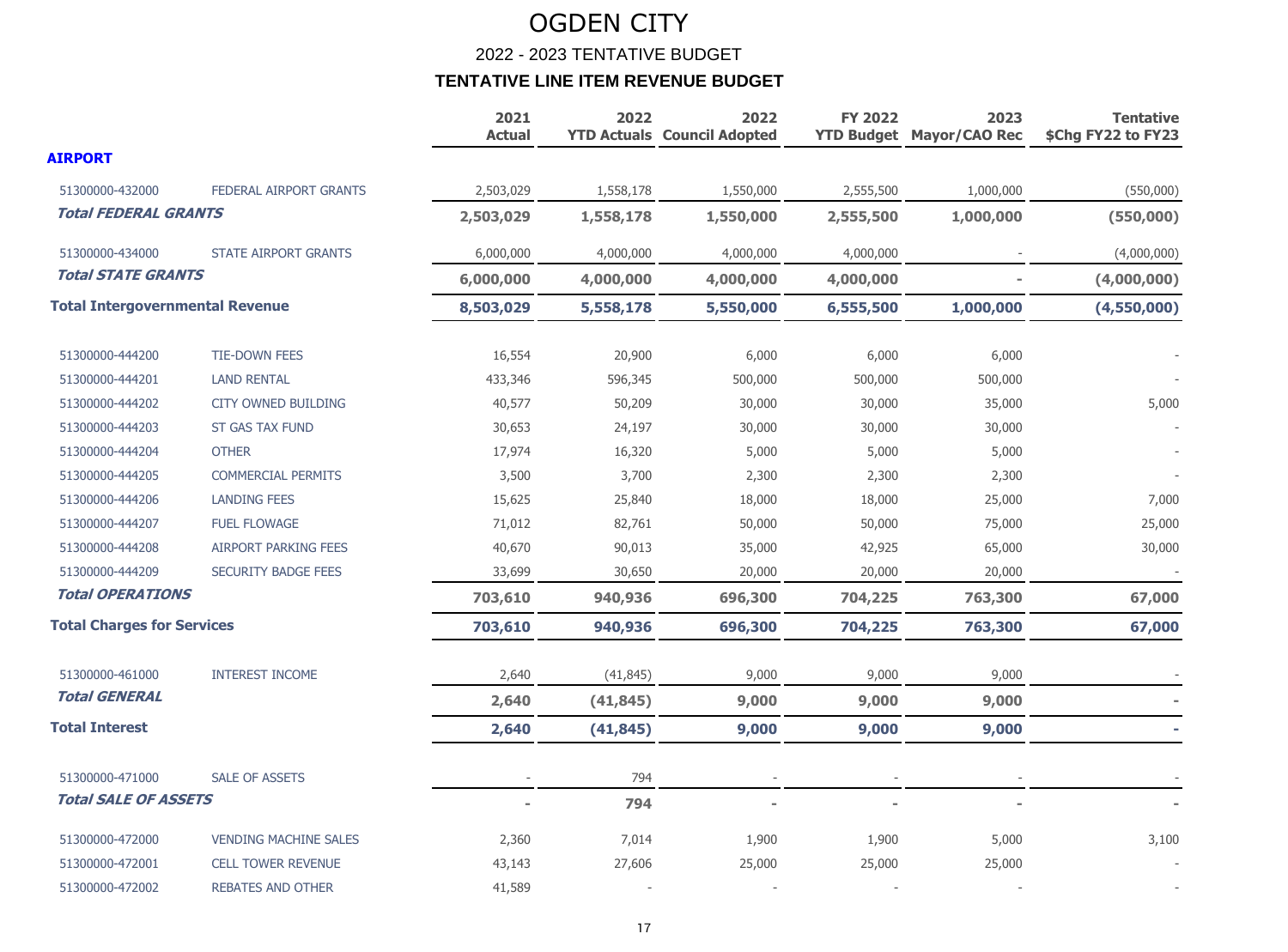2022 - 2023 TENTATIVE BUDGET

|                                      |                                 | 2021<br><b>Actual</b> | 2022<br><b>YTD Actuals</b> | 2022<br><b>Council Adopted</b> | <b>FY 2022</b><br><b>YTD Budget</b> | 2023<br><b>Mayor/CAO Rec</b> | <b>Tentative</b><br>\$Chg FY22 to FY23 |
|--------------------------------------|---------------------------------|-----------------------|----------------------------|--------------------------------|-------------------------------------|------------------------------|----------------------------------------|
| 51300000-472011                      | <b>OVER AND SHORT</b>           | 6                     | (30)                       |                                |                                     |                              |                                        |
| <b>Total OTHER</b>                   |                                 | 87,097                | 34,590                     | 26,900                         | 26,900                              | 30,000                       | 3,100                                  |
| <b>Total Miscellaneous</b>           |                                 | 87,097                | 35,384                     | 26,900                         | 26,900                              | 30,000                       | 3,100                                  |
| 51300000-483000                      | USE OF RETAINED EARN - OPERATI  |                       | $\overline{\phantom{0}}$   | 2,217,525                      | 2,217,525                           | 2,297,825                    | 80,300                                 |
| 51300000-483001                      | USE OF RETAINED EARN - CAPITAL  |                       |                            |                                | 6,027,364                           |                              |                                        |
| <b>Total FUND BALANCE/CARRYOVERS</b> |                                 |                       | $\sim$                     | 2,217,525                      | 8,244,889                           | 2,297,825                    | 80,300                                 |
| 51300000-484000                      | <b>CONTRIB FR GEN FUND - OP</b> | 115,425               |                            |                                |                                     |                              |                                        |
| 51300000-484002                      | TRANSFERS FROM OTHER FUNDS - C  | 702,225               | 1,495,000                  | 1,495,000                      | 1,495,000                           | 100,000                      | (1,395,000)                            |
| <b>Total TRANSFERS</b>               |                                 | 817,650               | 1,495,000                  | 1,495,000                      | 1,495,000                           | 100,000                      | (1,395,000)                            |
| <b>Total Other Financing Sources</b> |                                 | 817,650               | 1,495,000                  | 3,712,525                      | 9,739,889                           | 2,397,825                    | (1,314,700)                            |
| <b>TOTAL AIRPORT</b>                 |                                 | 10,114,027            | 7,987,654                  | 9,994,725                      | 17,035,514                          | 4,200,125                    | (5,794,600)                            |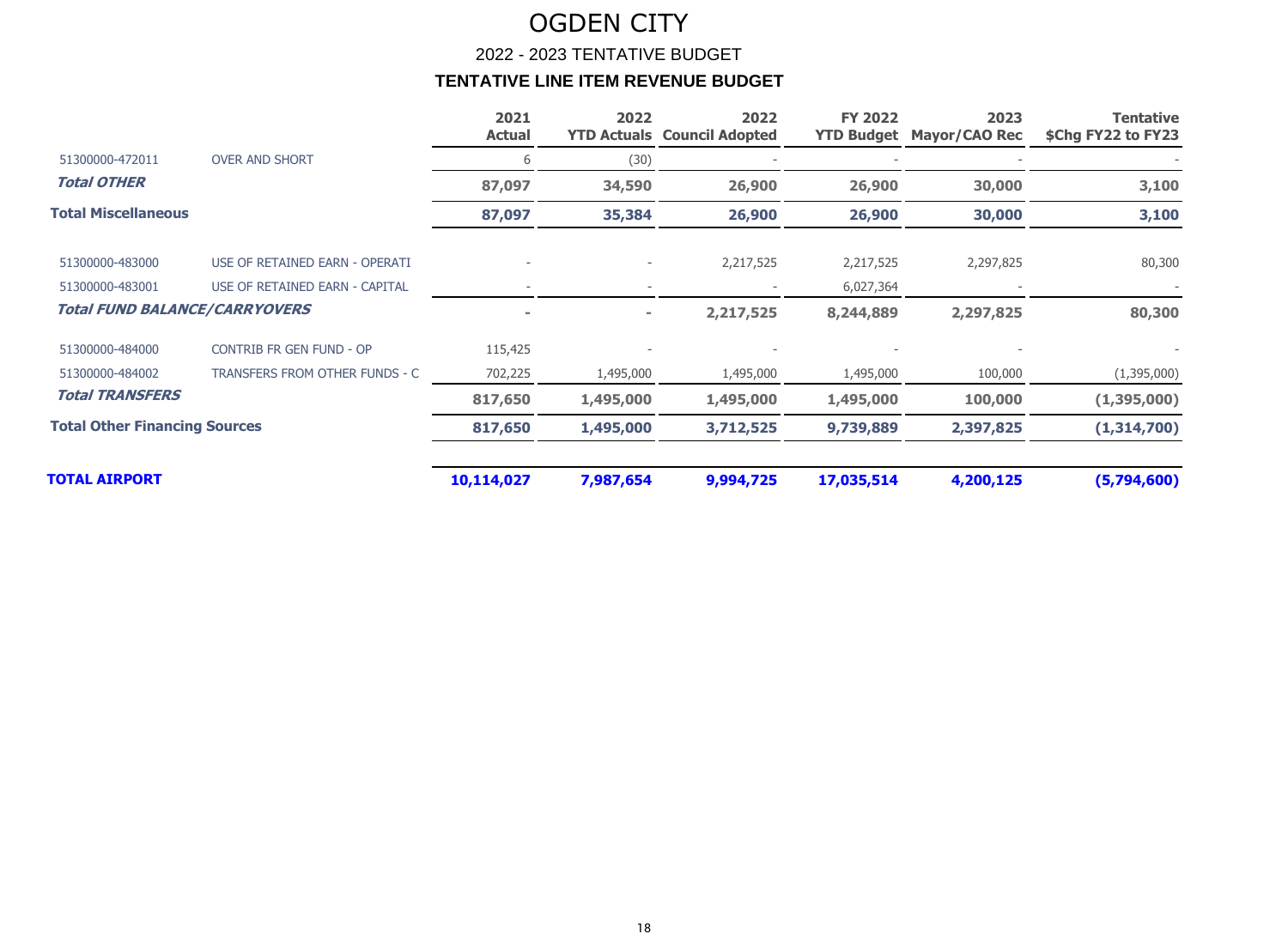2022 - 2023 TENTATIVE BUDGET

|                                        |                                      | 2021<br><b>Actual</b> | 2022           | 2022<br><b>YTD Actuals Council Adopted</b> | <b>FY 2022</b> | 2023<br><b>YTD Budget Mayor/CAO Rec</b> | <b>Tentative</b><br>\$Chg FY22 to FY23 |
|----------------------------------------|--------------------------------------|-----------------------|----------------|--------------------------------------------|----------------|-----------------------------------------|----------------------------------------|
| <b>GOLF COURSES</b>                    |                                      |                       |                |                                            |                |                                         |                                        |
| 51500000-435000                        | <b>RAMP GRANTS</b>                   | 86,701                |                | 87,000                                     | 87,000         |                                         | (87,000)                               |
| <b>Total COUNTY FUNDS</b>              |                                      | 86,701                | $\blacksquare$ | 87,000                                     | 87,000         | $\sim$                                  | (87,000)                               |
| <b>Total Intergovernmental Revenue</b> |                                      | 86,701                |                | 87,000                                     | 87,000         | ٠                                       | (87,000)                               |
| 51500000-444200                        | <b>GOLF FEES EL MONTE</b>            | 353,660               | 250,364        | 275,000                                    | 280,850        | 353,600                                 | 78,600                                 |
| 51500000-444202                        | <b>GOLF FEES-MT. OGDEN</b>           | 434,994               | 326,690        | 290,000                                    | 291,200        | 435,000                                 | 145,000                                |
| 51500000-444205                        | CART RENTAL REVENUE-EL MONTE         | 153,269               | 113,018        | 100,000                                    | 100,000        | 153,250                                 | 53,250                                 |
| 51500000-444206                        | CART RENTAL REVENUE-MT OGDEN         | 199,084               | 162,106        | 148,000                                    | 148,000        | 199,000                                 | 51,000                                 |
| 51500000-444207                        | MERCHANDISE SALES-EL MONTE           | 52,596                | 36,803         | 32,000                                     | 32,000         | 52,600                                  | 20,600                                 |
| 51500000-444208                        | MERCHANDISE SALES-MT OGDEN           | 46,083                | 39,552         | 35,000                                     | 35,000         | 46,000                                  | 11,000                                 |
| 51500000-444209                        | DRIVING RANGE REVENUE-EL MONTE       | 27,164                | 17,409         | 25,000                                     | 25,000         | 27,000                                  | 2,000                                  |
| 51500000-444210                        | DRIVING RANGE REVENUE-MT OGDEN       | 9,966                 | 4,594          | 10,000                                     | 10,000         | 10,000                                  |                                        |
| 51500000-444211                        | RESTAURANT REVENUE - EL MONTE        | 8,521                 | 6,186          | 9,525                                      | 9,525          | 11,525                                  | 2,000                                  |
| 51500000-444212                        | <b>RESTAURANT REVENUE - MT OGDEN</b> | 18,681                | 15,973         | 30,250                                     | 30,250         | 30,250                                  |                                        |
| 51500000-444213                        | EL MONTE TOURNAMENT FEES             | 34,362                | 23,142         | 28,000                                     | 28,000         | 34,000                                  | 6,000                                  |
| 51500000-444214                        | MT OGDEN TOURNAMENT FEES             | 14,590                | 7,518          | 25,000                                     | 25,000         | 15,000                                  | (10,000)                               |
| 51500000-444215                        | <b>GOLF ASSOCIATION REVENUE - EL</b> | 7,081                 | 6,837          | 5,500                                      | 5,500          | 7,000                                   | 1,500                                  |
| 51500000-444216                        | <b>GOLF ASSOCIATION REVENUE - MT</b> | 2,394                 | 1,391          | 2,500                                      | 2,500          | 2,500                                   |                                        |
| 51500000-444217                        | PACKAGED FOOD & DRINK REV-MO         | 13,554                | 11,591         | 18,775                                     | 18,775         | 13,550                                  | (5,225)                                |
| 51500000-444218                        | PACKAGED FOOD & DRINK REV-EL M       | 7,678                 | 6,697          | 6,150                                      | 6,150          | 7,700                                   | 1,550                                  |
| 51500000-444219                        | FOUNTAIN DRINK REVENUE - MT. O       | 1,758                 | 1,221          | 4,000                                      | 4,000          | 2,000                                   | (2,000)                                |
| 51500000-444220                        | FOUNTAIN DRINK REVENUE - EL MO       | 2,757                 | 1,869          | 3,225                                      | 3,225          | 2,800                                   | (425)                                  |
| 51500000-444221                        | BEER SALES - MT. OGDEN               | 22,479                | 17,196         | 26,975                                     | 26,975         | 31,975                                  | 5,000                                  |
| 51500000-444222                        | BEER SALES - EL MONTE                | 26,034                | 17,778         | 21,100                                     | 21,100         | 23,100                                  | 2,000                                  |
| <b>Total OPERATIONS</b>                |                                      | 1,436,704             | 1,067,937      | 1,096,000                                  | 1,103,050      | 1,457,850                               | 361,850                                |
| <b>Total Charges for Services</b>      |                                      | 1,436,704             | 1,067,937      | 1,096,000                                  | 1,103,050      | 1,457,850                               | 361,850                                |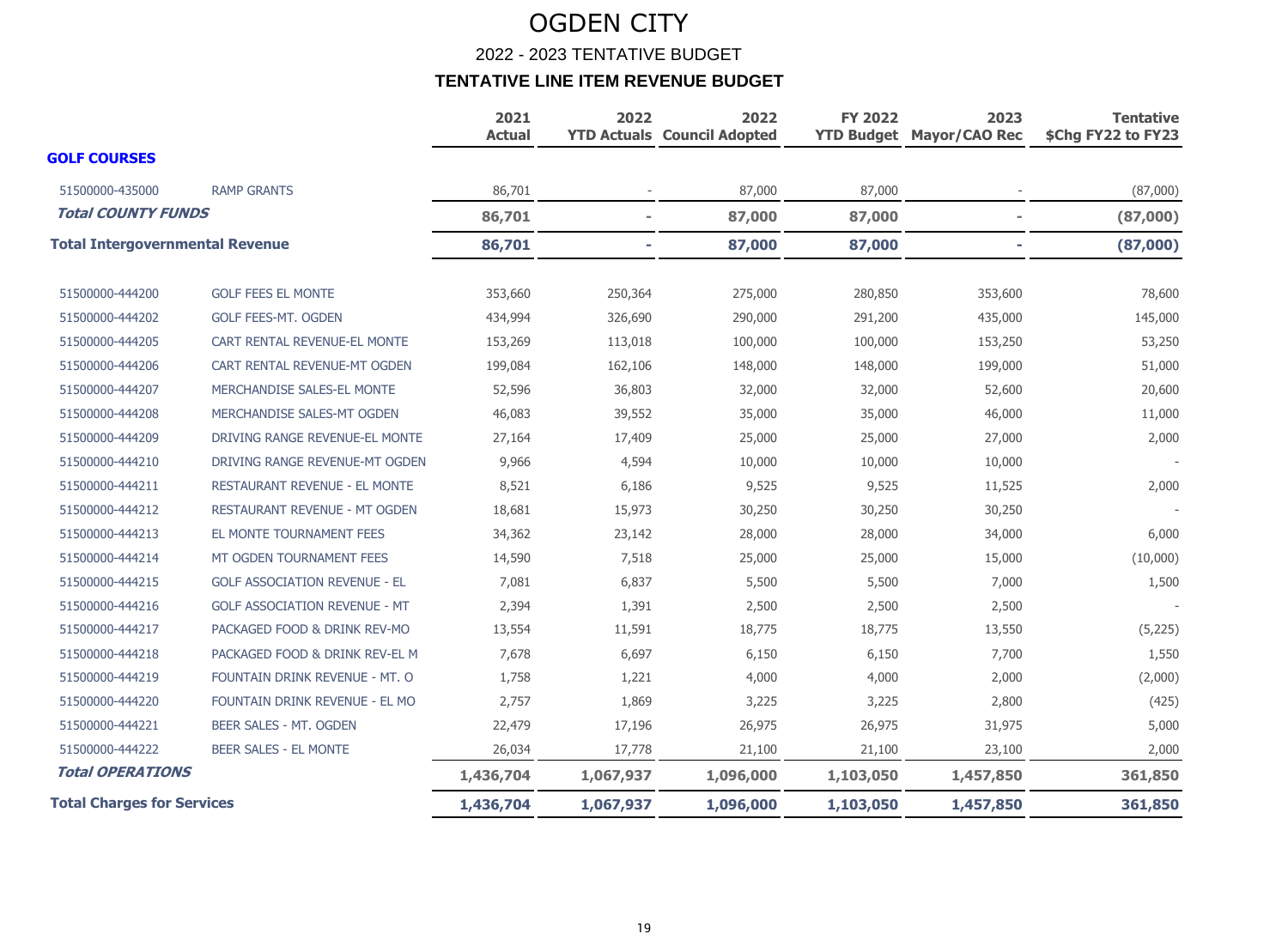#### 2022 - 2023 TENTATIVE BUDGET

|                                      |                                      | 2021<br><b>Actual</b> | 2022      | 2022<br><b>YTD Actuals Council Adopted</b> | <b>FY 2022</b> | 2023<br><b>YTD Budget Mayor/CAO Rec</b> | <b>Tentative</b><br>\$Chg FY22 to FY23 |
|--------------------------------------|--------------------------------------|-----------------------|-----------|--------------------------------------------|----------------|-----------------------------------------|----------------------------------------|
| 51500000-461000                      | <b>INTEREST INCOME</b>               | (5, 486)              | (1, 148)  | 1,000                                      | 1,000          | 1,000                                   |                                        |
| <b>Total GENERAL</b>                 |                                      | (5, 486)              | (1, 148)  | 1,000                                      | 1,000          | 1,000                                   |                                        |
| <b>Total Interest</b>                |                                      | (5, 486)              | (1, 148)  | 1,000                                      | 1,000          | 1,000                                   |                                        |
| 51500000-472000                      | <b>SUNDRY - EL MONTE</b>             | 15,091                | 50        | 3,000                                      | 3,000          | 3,000                                   |                                        |
| 51500000-472001                      | SUNDRY - MT. OGDEN                   | 109                   | 40        | 3,000                                      | 3,000          | 3,000                                   |                                        |
| 51500000-472011                      | <b>OVER AND SHORT</b>                | 102                   | (23)      |                                            |                |                                         |                                        |
| <b>Total OTHER</b>                   |                                      | 15,302                | 67        | 6,000                                      | 6,000          | 6,000                                   |                                        |
| <b>Total Miscellaneous</b>           |                                      | 15,302                | 67        | 6,000                                      | 6,000          | 6,000                                   |                                        |
| 51500000-483000                      | USE OF RETAINED EARN - OPERATI       |                       |           | 77,500                                     | 77,500         | 75,750                                  | (1,750)                                |
| 51500000-483001                      | USE OF RETAINED EARN - CAPITAL       |                       |           |                                            | 7,800          |                                         |                                        |
|                                      | <b>Total FUND BALANCE/CARRYOVERS</b> |                       |           | 77,500                                     | 85,300         | 75,750                                  | (1,750)                                |
| 51500000-484000                      | TRANSFER FROM GENERAL FUND           | 144,600               | 234,725   | 281,675                                    | 281,675        | 206,250                                 | (75, 425)                              |
| 51500000-484001                      | <b>TRANSFER FROM OTHER FUNDS</b>     |                       | 290,000   | 290,000                                    | 290,000        | 750,000                                 | 460,000                                |
| <b>Total TRANSFERS</b>               |                                      | 144,600               | 524,725   | 571,675                                    | 571,675        | 956,250                                 | 384,575                                |
| <b>Total Other Financing Sources</b> |                                      | 144,600               | 524,725   | 649,175                                    | 656,975        | 1,032,000                               | 382,825                                |
| <b>TOTAL GOLF COURSES</b>            |                                      | 1,677,821             | 1,591,580 | 1,839,175                                  | 1,854,025      | 2,496,850                               | 657,675                                |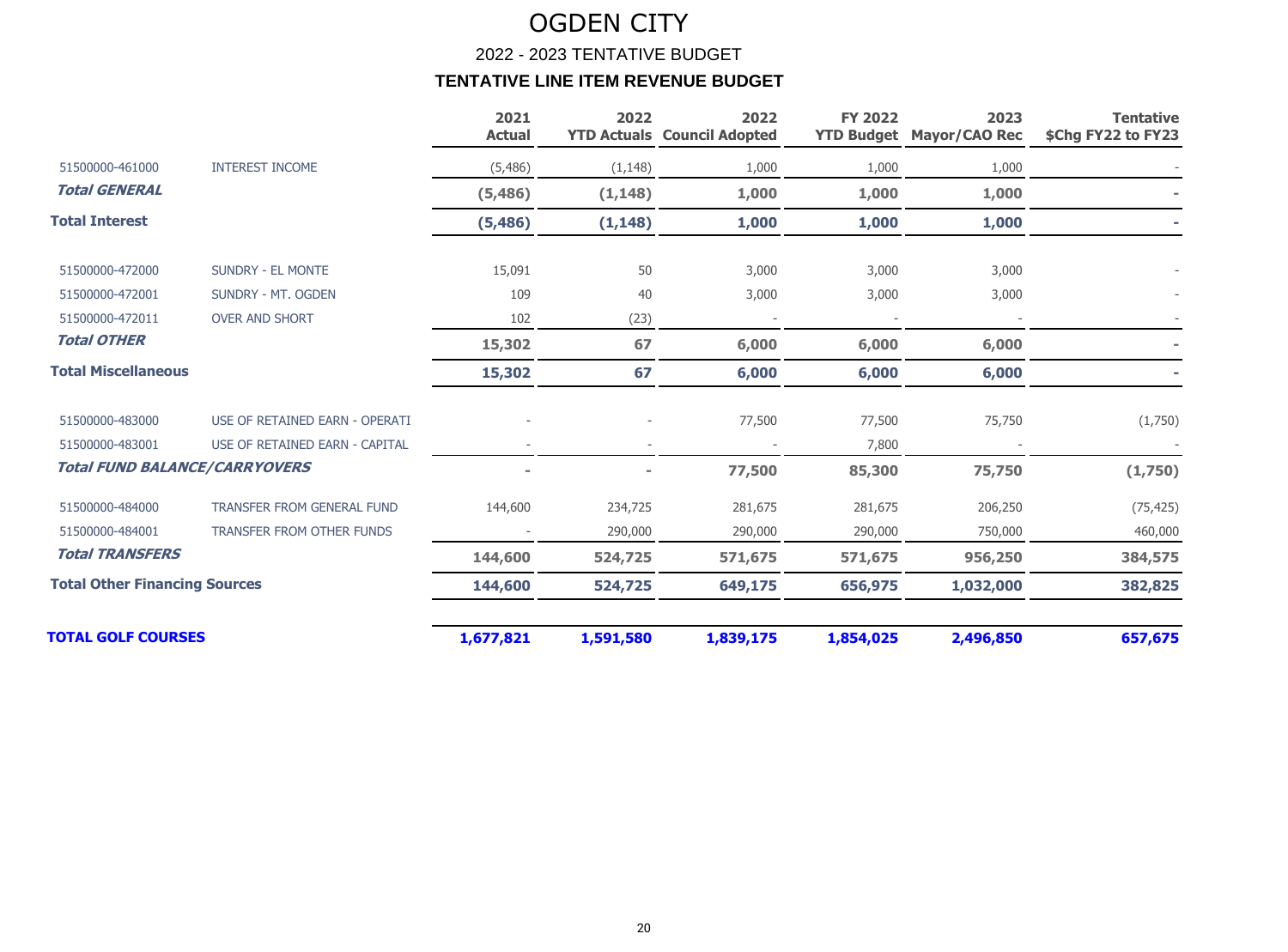2022 - 2023 TENTATIVE BUDGET

|                                      |                                | 2021<br><b>Actual</b> | 2022    | 2022<br><b>YTD Actuals Council Adopted</b> | <b>FY 2022</b> | 2023<br><b>YTD Budget Mayor/CAO Rec</b> | <b>Tentative</b><br>\$Chg FY22 to FY23 |
|--------------------------------------|--------------------------------|-----------------------|---------|--------------------------------------------|----------------|-----------------------------------------|----------------------------------------|
| <b>RECREATION</b>                    |                                |                       |         |                                            |                |                                         |                                        |
| 51600000-443500                      | <b>RECREATION ADMISSIONS</b>   | 1,818                 |         |                                            |                |                                         |                                        |
| <b>Total PARKS AND RECREATION</b>    |                                | 1,818                 |         |                                            |                |                                         |                                        |
| 51600000-444200                      | ATHLETIC-YOUTH                 | 100,310               | 104,827 | 180,000                                    | 180,000        | 180,000                                 |                                        |
| 51600000-444201                      | ATHLETIC-ADULT                 | 22,652                | 26,062  | 75,000                                     | 75,000         | 75,000                                  |                                        |
| 51600000-444202                      | SOFTBALL CONCESSION (PACKAGED) | (175)                 | 534     | 30,425                                     | 30,425         | 30,425                                  |                                        |
| 51600000-444203                      | COMPETITIVE SPORTS ENTRY FEES  |                       | (375)   |                                            |                |                                         |                                        |
| 51600000-444207                      | COMPETITIVE SPORTS MERCHANDISE | 2,220                 | 2       |                                            |                |                                         |                                        |
| 51600000-444212                      | SOFTBALL CONCESSIONS (PREPARED |                       | 800     |                                            |                |                                         |                                        |
| <b>Total OPERATIONS</b>              |                                | 125,007               | 131,849 | 285,425                                    | 285,425        | 285,425                                 |                                        |
| 51600000-445000                      | SPECIAL EVENTS REVENUE         |                       |         | 100                                        | 100            | 100                                     |                                        |
| <b>Total EVENTS</b>                  |                                |                       |         | 100                                        | 100            | 100                                     |                                        |
| <b>Total Charges for Services</b>    |                                | 126,825               | 131,849 | 285,525                                    | 285,525        | 285,525                                 |                                        |
| 51600000-461000                      | <b>INTEREST INCOME</b>         | 647                   | (658)   | 1,000                                      | 1,000          | 1,000                                   |                                        |
| <b>Total GENERAL</b>                 |                                | 647                   | (658)   | 1,000                                      | 1,000          | 1,000                                   |                                        |
| <b>Total Interest</b>                |                                | 647                   | (658)   | 1,000                                      | 1,000          | 1,000                                   |                                        |
| 51600000-472011                      | <b>OVER AND SHORT</b>          | 20                    | 26      |                                            |                |                                         |                                        |
| <b>Total OTHER</b>                   |                                | 20                    | 26      |                                            |                |                                         |                                        |
| <b>Total Miscellaneous</b>           |                                | 20                    | 26      |                                            |                |                                         |                                        |
| 51600000-481000                      | RECREATION DONATIONS           | 2,607                 | 720     |                                            |                |                                         |                                        |
| <b>Total DONATIONS</b>               |                                | 2,607                 | 720     |                                            |                |                                         |                                        |
| 51600000-483000                      | USE OF RETAINED EARN - OPERATI |                       |         | 33,650                                     | 33,650         | 33,650                                  |                                        |
| <b>Total FUND BALANCE/CARRYOVERS</b> |                                |                       |         | 33,650                                     | 33,650         | 33,650                                  |                                        |
| <b>Total Other Financing Sources</b> |                                | 2,607                 | 720     | 33,650                                     | 33,650         | 33,650                                  |                                        |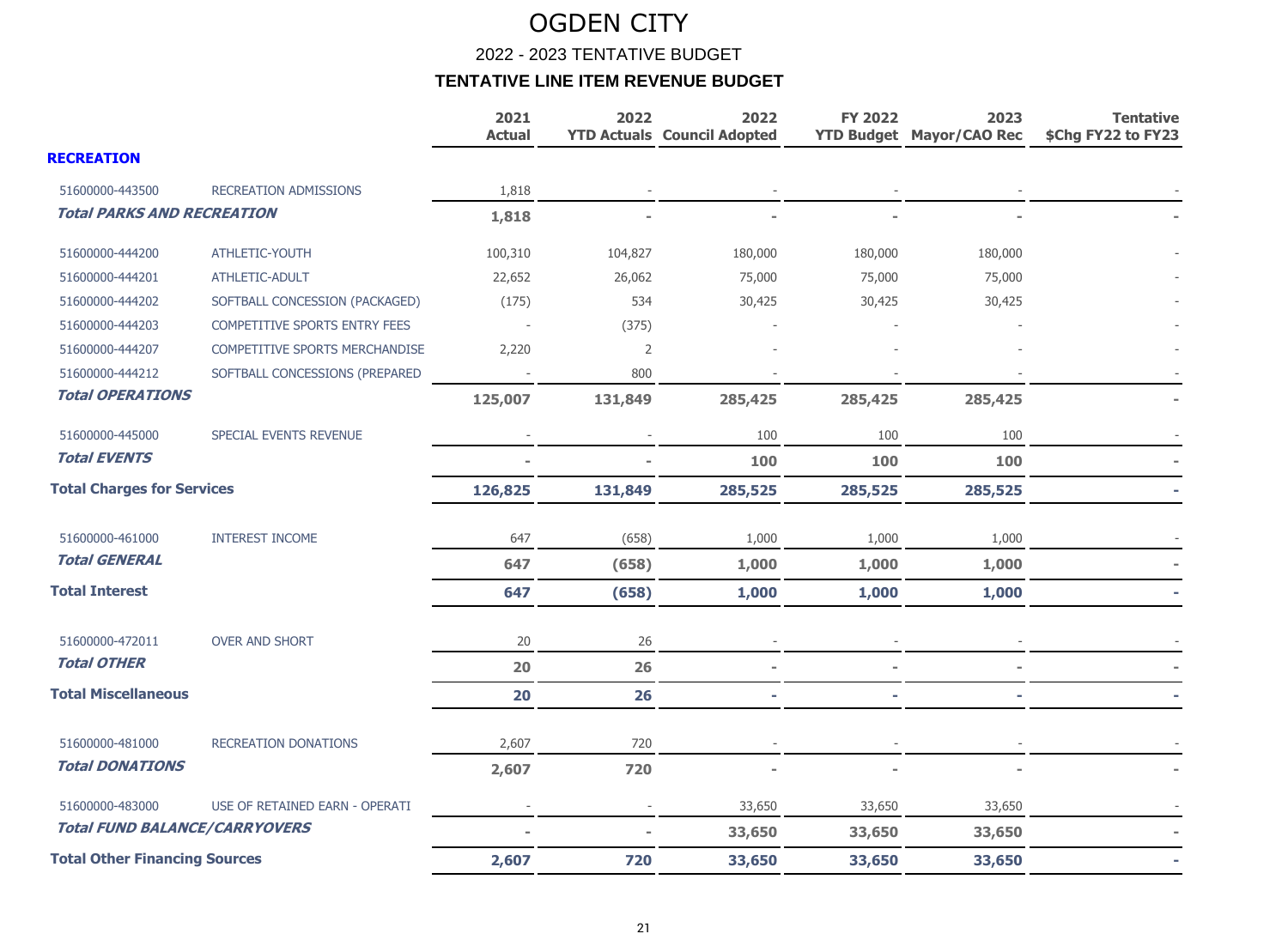2022 - 2023 TENTATIVE BUDGET

|                         | 2021          | 2022    | 2022                               | <b>FY 2022</b> | 2023    | Tentative                                          |
|-------------------------|---------------|---------|------------------------------------|----------------|---------|----------------------------------------------------|
|                         | <b>Actual</b> |         | <b>YTD Actuals Council Adopted</b> |                |         | <b>YTD Budget Mayor/CAO Rec \$Chg FY22 to FY23</b> |
| <b>TOTAL RECREATION</b> | 130,099       | 131,937 | 320,175                            | 320.175        | 320,175 |                                                    |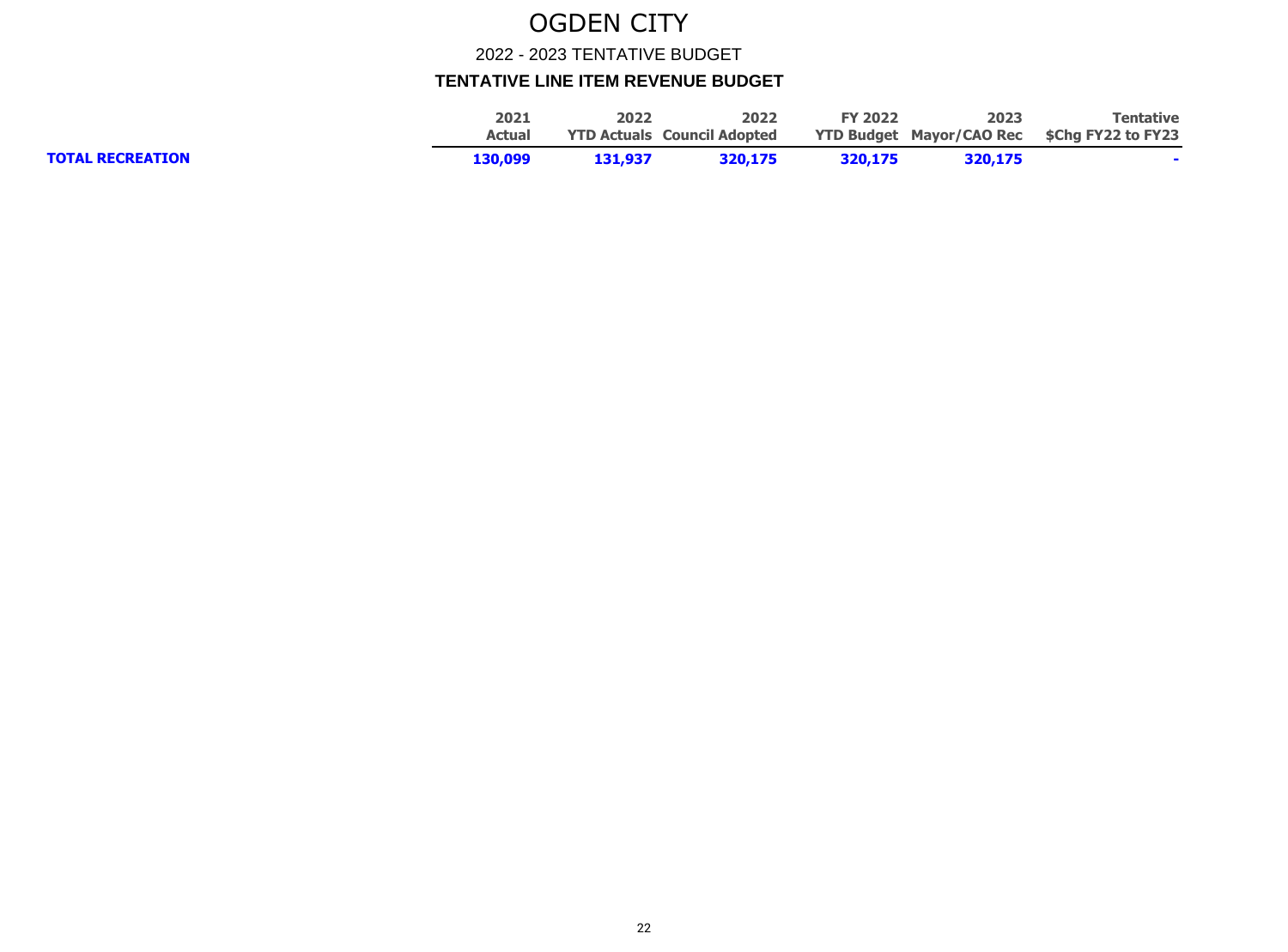2022 - 2023 TENTATIVE BUDGET

|                                                               |                                                 | 2021<br><b>Actual</b> | 2022       | 2022<br><b>YTD Actuals Council Adopted</b> | <b>FY 2022</b> | 2023<br><b>YTD Budget Mayor/CAO Rec</b> | <b>Tentative</b><br>\$Chg FY22 to FY23 |
|---------------------------------------------------------------|-------------------------------------------------|-----------------------|------------|--------------------------------------------|----------------|-----------------------------------------|----------------------------------------|
|                                                               | <b>PROPERTY MANAGEMENT BDO INFRASTRUCTURE</b>   |                       |            |                                            |                |                                         |                                        |
| 51855580-446000                                               | <b>COST REIMBURSEMENTS</b>                      |                       |            | 65,000                                     | 65,000         |                                         | (65,000)                               |
| 51855581-446000                                               | <b>BDO LEASE REVENUE</b>                        | 9,549,511             | 5,904,187  | 9,000,000                                  | 9,000,000      | 10,000,000                              | 1,000,000                              |
| <b>Total LEASE REVENUE</b>                                    |                                                 | 9,549,511             | 5,904,187  | 9,065,000                                  | 9,065,000      | 10,000,000                              | 935,000                                |
| <b>Total Charges for Services</b>                             |                                                 | 9,549,511             | 5,904,187  | 9,065,000                                  | 9,065,000      | 10,000,000                              | 935,000                                |
| 51855580-461000                                               | <b>INTEREST INCOME</b>                          | 98,727                | (85, 445)  | 135,000                                    | 135,000        | 75,000                                  | (60,000)                               |
| 51855581-461000                                               | <b>INTEREST INCOME</b>                          | 62,095                | (59, 361)  | 85,000                                     | 85,000         | 50,000                                  | (35,000)                               |
| <b>Total GENERAL</b>                                          |                                                 | 160,822               | (144, 806) | 220,000                                    | 220,000        | 125,000                                 | (95,000)                               |
| <b>Total Interest</b>                                         |                                                 | 160,822               | (144, 806) | 220,000                                    | 220,000        | 125,000                                 | (95,000)                               |
| 51855580-483000                                               | USE OF RETAINED EARN - OPERATI                  |                       |            | 10,222,225                                 | 10,224,525     | 8,135,950                               | (2,086,275)                            |
| 51855581-483000                                               | USE OF RETAINED EARN - OPERATI                  |                       |            | 12,837,300                                 | 12,837,300     | 10,000,000                              | (2,837,300)                            |
| <b>Total FUND BALANCE/CARRYOVERS</b>                          |                                                 |                       |            | 23,059,525                                 | 23,061,825     | 18,135,950                              | (4,923,575)                            |
| 51855580-484000                                               | <b>CONSTRUCTION TRANSFER FROM</b><br><b>RDA</b> |                       |            | 150,000                                    | 150,000        | 150,000                                 |                                        |
| <b>Total TRANSFERS</b>                                        |                                                 |                       |            | 150,000                                    | 150,000        | 150,000                                 |                                        |
| <b>Total Other Financing Sources</b>                          |                                                 |                       |            | 23,209,525                                 | 23, 211, 825   | 18,285,950                              | (4,923,575)                            |
| <b>TOTAL PROPERTY MANAGEMENT BDO</b><br><b>INFRASTRUCTURE</b> |                                                 | 9,710,333             | 5,759,381  | 32,494,525                                 | 32,496,825     | 28,410,950                              | (4,083,575)                            |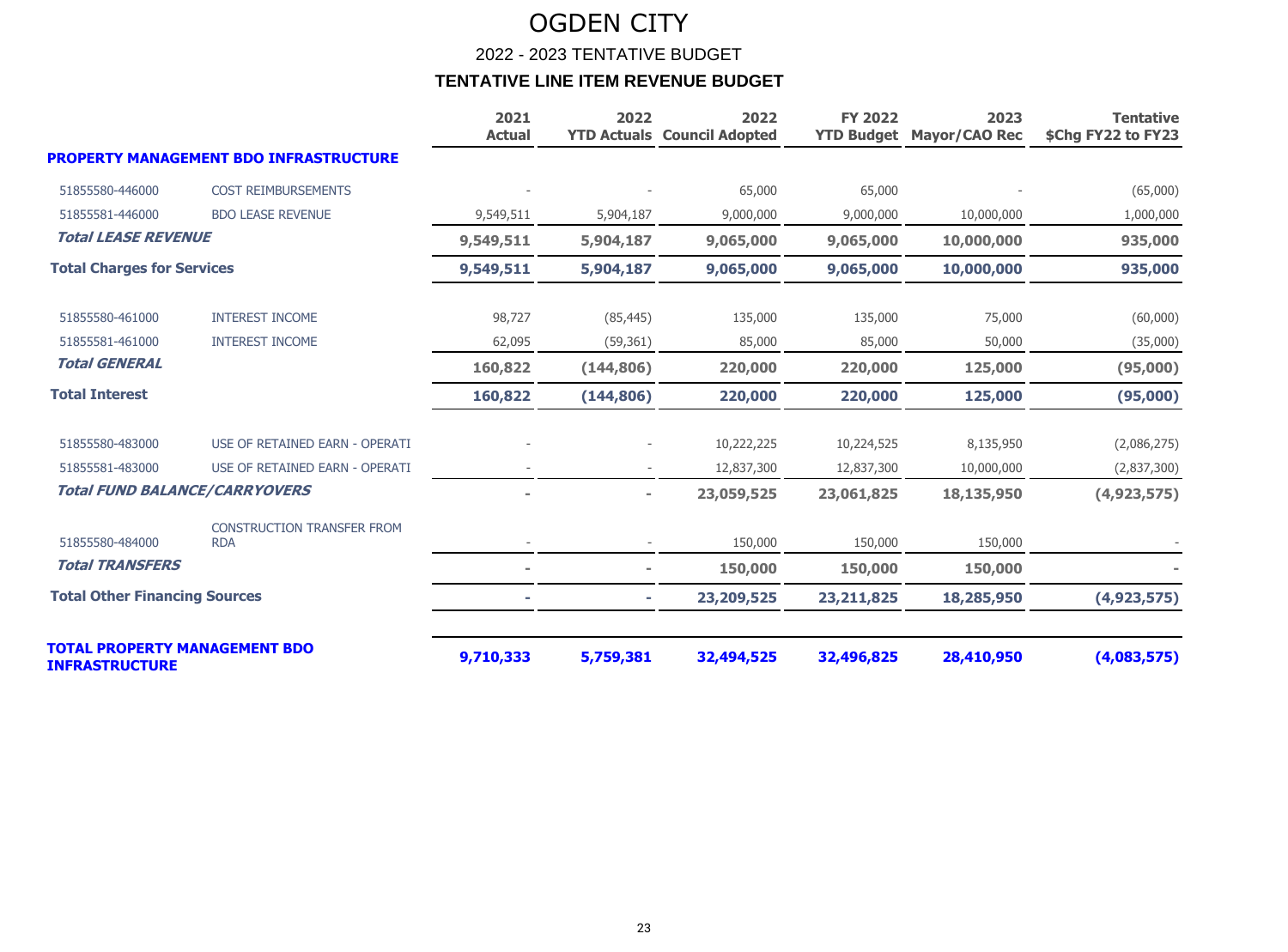2022 - 2023 TENTATIVE BUDGET

|                                        |                                | 2021<br><b>Actual</b> | 2022      | 2022<br><b>YTD Actuals Council Adopted</b> | <b>FY 2022</b> | 2023<br><b>YTD Budget Mayor/CAO Rec</b> | <b>Tentative</b><br>\$Chg FY22 to FY23 |
|----------------------------------------|--------------------------------|-----------------------|-----------|--------------------------------------------|----------------|-----------------------------------------|----------------------------------------|
| <b>STORM SEWER UTILITY</b>             |                                |                       |           |                                            |                |                                         |                                        |
| 51900000-432000                        | <b>FEDERAL GRANTS</b>          | 390,614               | 71,250    |                                            |                |                                         |                                        |
| <b>Total FEDERAL GRANTS</b>            |                                | 390,614               | 71,250    |                                            |                |                                         |                                        |
| 51900000-434000                        | <b>STATE GRANTS</b>            | 210,981               | 37,500    |                                            |                |                                         |                                        |
| <b>Total STATE GRANTS</b>              |                                | 210,981               | 37,500    |                                            |                |                                         |                                        |
| 51900000-436000                        | MISCELLANEOUS GRANTS           | 164,500               |           |                                            |                |                                         |                                        |
| <b>Total OTHER GRANTS</b>              |                                | 164,500               |           |                                            |                |                                         |                                        |
| <b>Total Intergovernmental Revenue</b> |                                | 766,095               | 108,750   |                                            |                |                                         |                                        |
| 51900000-444200                        | <b>STORM SEWER FEES</b>        | 5,155,178             | 4,268,429 | 5,230,300                                  | 5,250,075      | 5,714,000                               | 483,700                                |
| <b>Total OPERATIONS</b>                |                                | 5,155,178             | 4,268,429 | 5,230,300                                  | 5,250,075      | 5,714,000                               | 483,700                                |
| <b>Total Charges for Services</b>      |                                | 5,155,178             | 4,268,429 | 5,230,300                                  | 5,250,075      | 5,714,000                               | 483,700                                |
| 51900000-461000                        | <b>INTEREST INCOME</b>         | 35,179                | (43, 376) | 10,000                                     | 10,000         | 10,000                                  |                                        |
| <b>Total GENERAL</b>                   |                                | 35,179                | (43, 376) | 10,000                                     | 10,000         | 10,000                                  |                                        |
| <b>Total Interest</b>                  |                                | 35,179                | (43, 376) | 10,000                                     | 10,000         | 10,000                                  |                                        |
| 51900000-472000                        | MISCELLANEOUS INCOME           |                       |           | 1,000                                      | 1,000          | 1,000                                   |                                        |
| <b>Total OTHER</b>                     |                                |                       |           | 1,000                                      | 1,000          | 1,000                                   |                                        |
| <b>Total Miscellaneous</b>             |                                |                       |           | 1,000                                      | 1,000          | 1,000                                   |                                        |
| 51900000-483000                        | USE OF RETAINED EARN - CAPITAL |                       |           |                                            | 15,215,244     |                                         |                                        |
| <b>Total FUND BALANCE/CARRYOVERS</b>   |                                |                       |           | $\overline{a}$                             | 15,215,244     |                                         |                                        |
| 51900000-484000                        | TRANSFER FROM OTHER FUNDS      | 391,591               | 250,000   | 250,000                                    | 250,000        |                                         | (250,000)                              |
| <b>Total TRANSFERS</b>                 |                                | 391,591               | 250,000   | 250,000                                    | 250,000        |                                         | (250,000)                              |
| <b>Total Other Financing Sources</b>   |                                | 391,591               | 250,000   | 250,000                                    | 15,465,244     |                                         | (250,000)                              |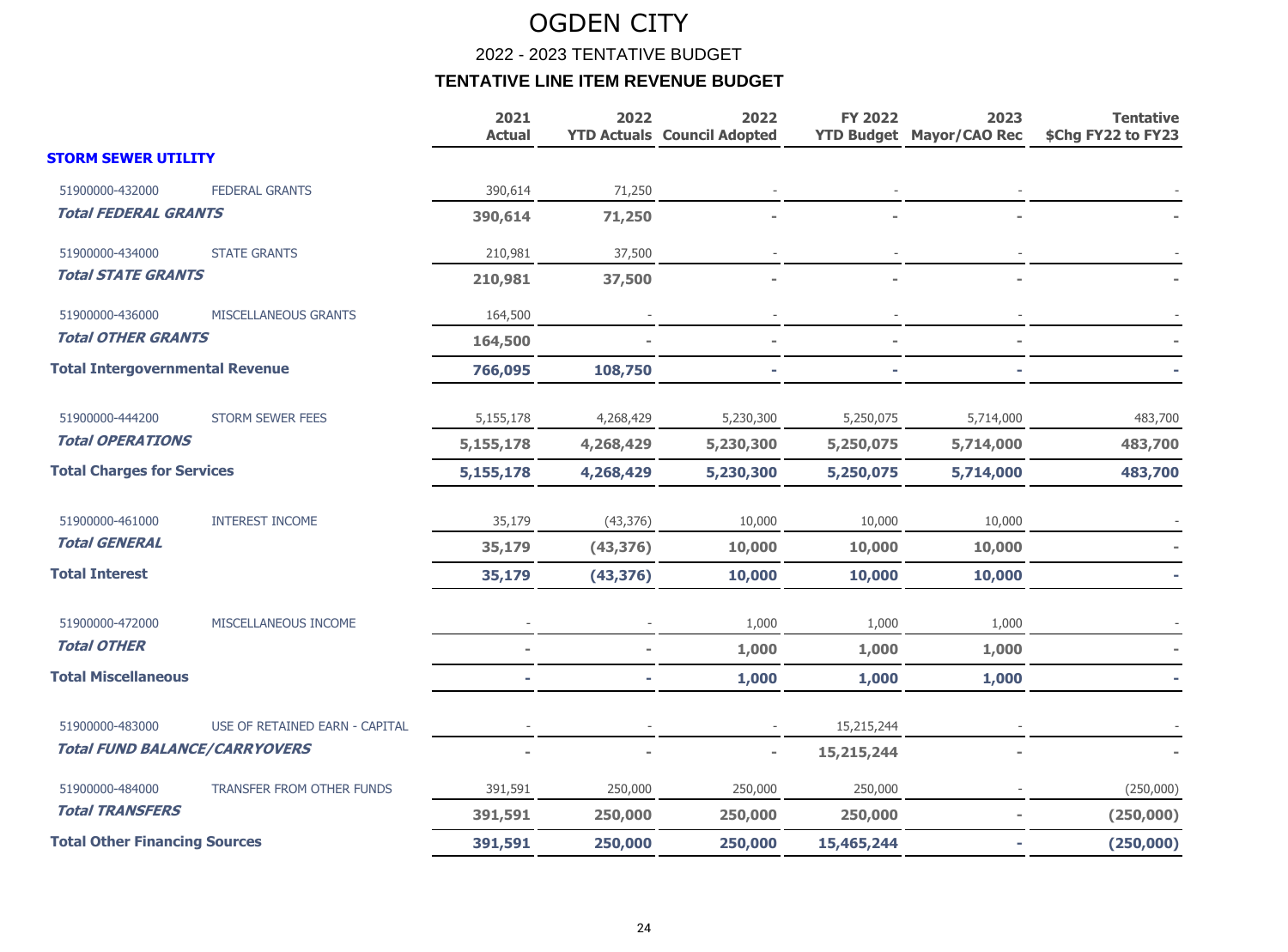2022 - 2023 TENTATIVE BUDGET

|                                  | 2021      | 2022      | 2022                               | <b>FY 2022</b> | 2023      | <b>Tentative</b>                                   |
|----------------------------------|-----------|-----------|------------------------------------|----------------|-----------|----------------------------------------------------|
|                                  | Actual    |           | <b>YTD Actuals Council Adopted</b> |                |           | <b>YTD Budget Mayor/CAO Rec \$Chg FY22 to FY23</b> |
| <b>TOTAL STORM SEWER UTILITY</b> | 6,348,043 | 4,583,803 | 5,491,300                          | 20,726,319     | 5,725,000 | 233,700                                            |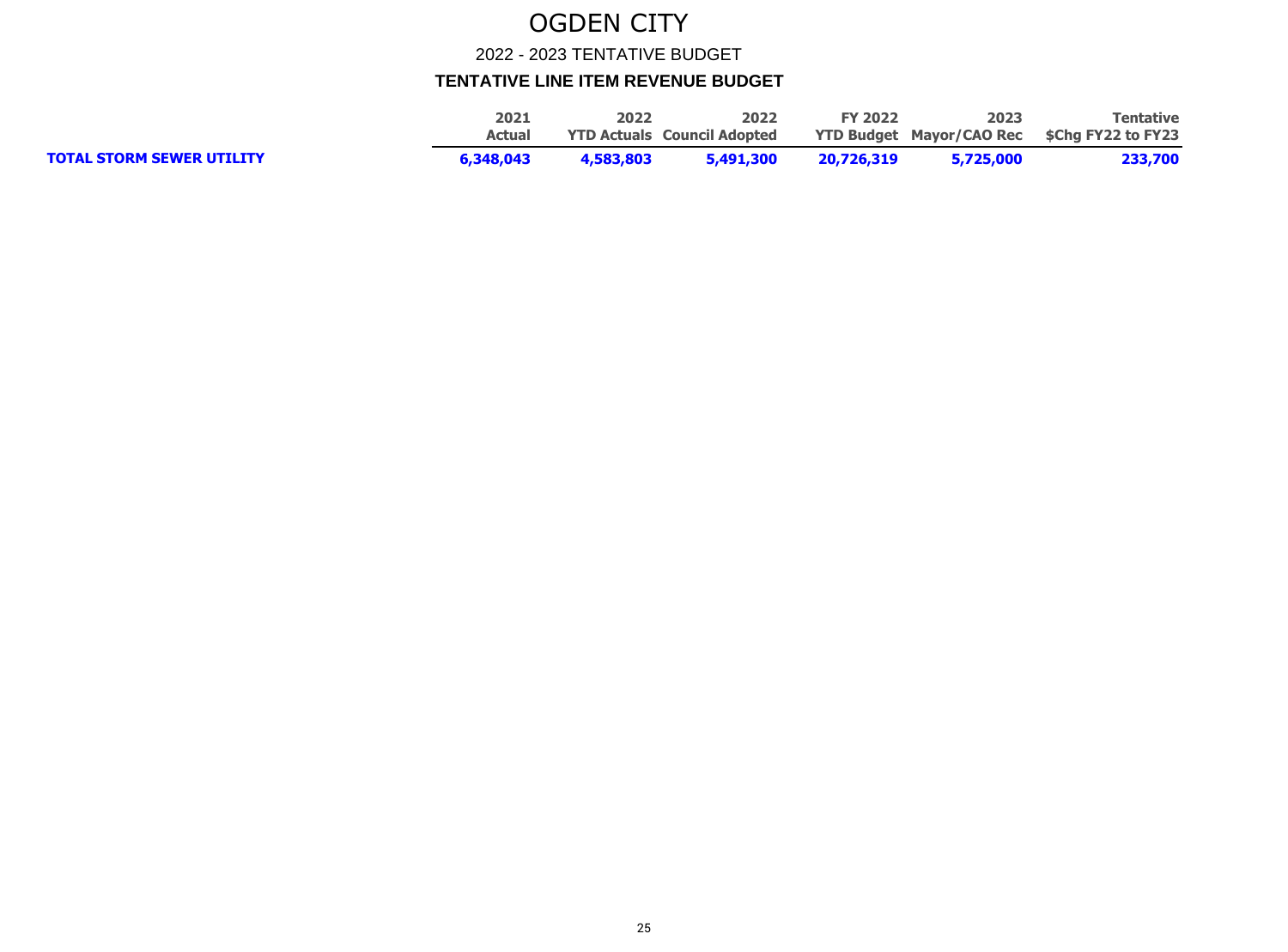2022 - 2023 TENTATIVE BUDGET

|                                        |                                 | 2021<br><b>Actual</b> | 2022          | 2022<br><b>YTD Actuals Council Adopted</b> | <b>FY 2022</b> | 2023<br><b>YTD Budget Mayor/CAO Rec</b> | <b>Tentative</b><br>\$Chg FY22 to FY23 |
|----------------------------------------|---------------------------------|-----------------------|---------------|--------------------------------------------|----------------|-----------------------------------------|----------------------------------------|
| <b>MEDICAL SERVICES</b>                |                                 |                       |               |                                            |                |                                         |                                        |
| 52000000-432000                        | <b>FEDERAL GRANTS</b>           | 171,078               |               |                                            |                |                                         |                                        |
| <b>Total FEDERAL GRANTS</b>            |                                 | 171,078               |               |                                            |                |                                         |                                        |
| 52000000-434000                        | <b>STATE GRANTS</b>             | 12,901                | 10,540        | 13,000                                     | 13,000         | 14,875                                  | 1,875                                  |
| <b>Total STATE GRANTS</b>              |                                 | 12,901                | 10,540        | 13,000                                     | 13,000         | 14,875                                  | 1,875                                  |
| 52000000-435000                        | <b>COUNTY PARAMEDIC FUNDING</b> | 1,403,841             | 1,058,250     | 1,396,700                                  | 1,396,700      | 1,411,000                               | 14,300                                 |
| <b>Total COUNTY FUNDS</b>              |                                 | 1,403,841             | 1,058,250     | 1,396,700                                  | 1,396,700      | 1,411,000                               | 14,300                                 |
| 52000000-437000                        | MISCELLANEOUS/GRANT MATCH       | 19,539                | 19,325        |                                            |                | 19,500                                  | 19,500                                 |
| <b>Total MISCELLANEOUS</b>             |                                 | 19,539                | 19,325        |                                            |                | 19,500                                  | 19,500                                 |
| <b>Total Intergovernmental Revenue</b> |                                 | 1,607,359             | 1,088,115     | 1,409,700                                  | 1,409,700      | 1,445,375                               | 35,675                                 |
| 52000000-442000                        | THIRD PARTY BILLINGS            | 247,798               | 225,492       | 180,000                                    | 180,000        | 250,000                                 | 70,000                                 |
| 52000000-442001                        | COMMERCIAL INSURANCE DISC       | (7,836,633)           | (7, 471, 608) | (5,500,000)                                | (5,500,000)    | (10, 200, 000)                          | (4,700,000)                            |
| 52000000-442100                        | MEDICAL SERVICES OVERTIME REIM  | 370                   | 22,497        |                                            |                |                                         |                                        |
| <b>Total ADMINISTRATIVE</b>            |                                 | (7,588,465)           | (7, 223, 619) | (5,320,000)                                | (5,320,000)    | (9,950,000)                             | (4,630,000)                            |
| 52000000-444200                        | <b>OTHER SERVICES REVENUE</b>   | 14,240,817            | 13,082,290    | 11,300,000                                 | 11,375,600     | 17,200,000                              | 5,900,000                              |
| <b>Total OPERATIONS</b>                |                                 | 14,240,817            | 13,082,290    | 11,300,000                                 | 11,375,600     | 17,200,000                              | 5,900,000                              |
| <b>Total Charges for Services</b>      |                                 | 6,652,351             | 5,858,671     | 5,980,000                                  | 6,055,600      | 7,250,000                               | 1,270,000                              |
| 52000000-461000                        | <b>INTEREST INCOME</b>          | 89,197                | 28,678        | 90,000                                     | 90,000         | 90,000                                  |                                        |
| <b>Total GENERAL</b>                   |                                 | 89,197                | 28,678        | 90,000                                     | 90,000         | 90,000                                  |                                        |
| <b>Total Interest</b>                  |                                 | 89,197                | 28,678        | 90,000                                     | 90,000         | 90,000                                  |                                        |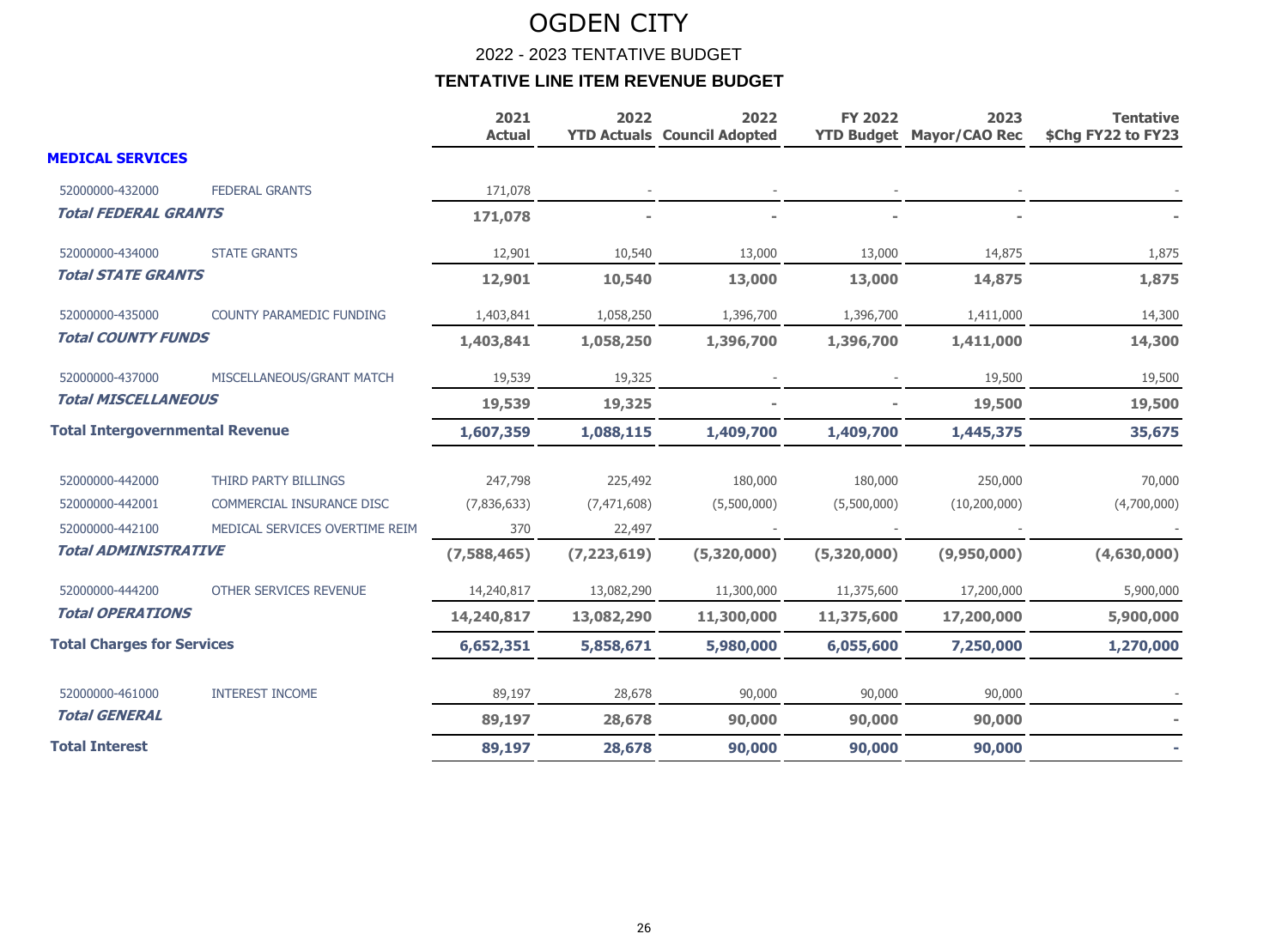2022 - 2023 TENTATIVE BUDGET

|                                      |                                      | 2021<br><b>Actual</b> | 2022           | 2022<br><b>YTD Actuals Council Adopted</b> | <b>FY 2022</b> | 2023<br><b>YTD Budget Mayor/CAO Rec</b> | <b>Tentative</b><br>\$Chg FY22 to FY23 |
|--------------------------------------|--------------------------------------|-----------------------|----------------|--------------------------------------------|----------------|-----------------------------------------|----------------------------------------|
| 52000000-471000                      | <b>SALE OF ASSETS</b>                | 56,306                | 11,738         |                                            |                |                                         |                                        |
| <b>Total SALE OF ASSETS</b>          |                                      | 56,306                | 11,738         |                                            |                |                                         |                                        |
| 52000000-472000                      | MISCELLANEOUS REVENUE                |                       |                | 10,000                                     | 10,000         | 10,000                                  |                                        |
| <b>Total OTHER</b>                   |                                      | $\blacksquare$        | $\equiv$       | 10,000                                     | 10,000         | 10,000                                  |                                        |
| <b>Total Miscellaneous</b>           |                                      | 56,306                | 11,738         | 10,000                                     | 10,000         | 10,000                                  |                                        |
| 52000000-483000                      | USE OF RETAINED EARN - OPERATI       |                       |                | 394,300                                    | 394,300        | 248,700                                 | (145,600)                              |
| 52000000-483001                      | USE OF RETAINED EARN - CAPITAL       |                       |                | 1,300,000                                  | 1,800,000      | 1,300,000                               |                                        |
|                                      | <b>Total FUND BALANCE/CARRYOVERS</b> | $\blacksquare$        | $\blacksquare$ | 1,694,300                                  | 2,194,300      | 1,548,700                               | (145,600)                              |
| <b>Total Other Financing Sources</b> |                                      | ÷                     | ۰.             | 1,694,300                                  | 2,194,300      | 1,548,700                               | (145, 600)                             |
| <b>TOTAL MEDICAL SERVICES</b>        |                                      | 8,405,213             | 6,987,202      | 9,184,000                                  | 9,759,600      | 10,344,075                              | 1,160,075                              |
| <b>TOTAL ENTERPRISE FUNDS</b>        |                                      | 81,345,647            | 61,693,819     | 104,135,625                                | 161,866,582    | 102,197,250                             | (1,938,375)                            |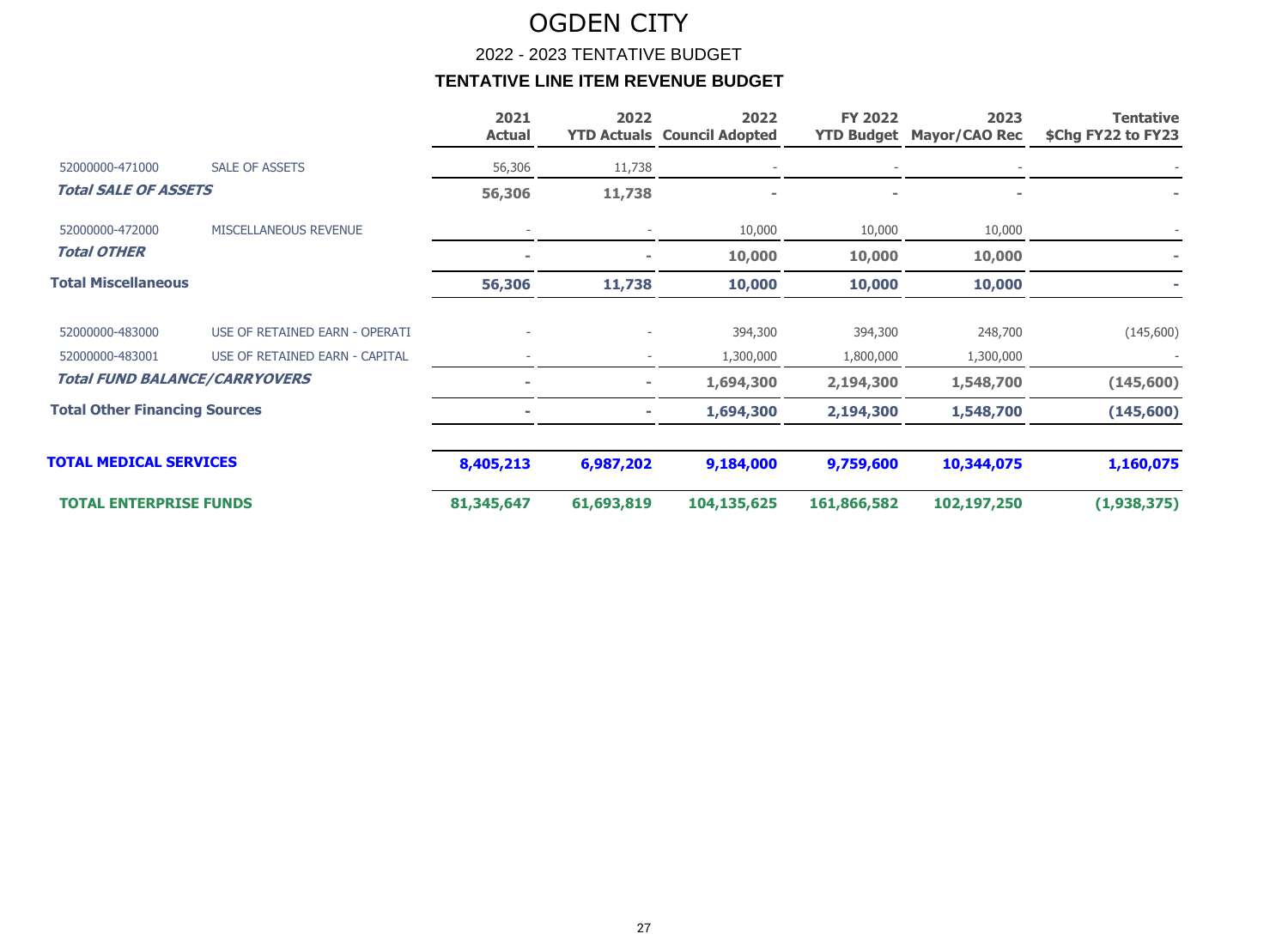### OGDEN CITY 2022 - 2023 TENTATIVE BUDGET **TENTATIVE LINE ITEM REVENUE BUDGET**

|                                   |                                       | 2021<br><b>Actual</b> | 2022      | 2022<br><b>YTD Actuals Council Adopted</b> | <b>FY 2022</b> | 2023<br><b>YTD Budget Mayor/CAO Rec</b> | <b>Tentative</b><br>\$Chg FY22 to FY23 |
|-----------------------------------|---------------------------------------|-----------------------|-----------|--------------------------------------------|----------------|-----------------------------------------|----------------------------------------|
| <b>FLEET AND FACILITIES</b>       |                                       |                       |           |                                            |                |                                         |                                        |
| 61020245-444300                   | <b>DISTRIBUTION - FUEL</b>            | 481,233               | 391,582   | 900,000                                    | 900,000        | 1,000,000                               | 100,000                                |
| 61020245-444301                   | <b>B BILL LEASE REVENUE</b>           | 4,594,299             | 3,263,472 | 4,112,650                                  | 4,125,925      | 4,530,900                               | 418,250                                |
| 61020245-444302                   | <b>RENTAL CHARGES</b>                 | 318,777               | 200,470   | 275,000                                    | 275,000        | 275,000                                 |                                        |
| 61020245-444303                   | RENTAL CHARGES-OUTSIDE                | 32,783                | 31,102    | 22,000                                     | 22,000         | 22,000                                  |                                        |
| 61020245-444348                   | <b>EQUIPMENT PURCHASES NEW</b>        | 160,463               | 674,000   | 68,000                                     | 68,000         |                                         | (68,000)                               |
| 61020246-444100                   | <b>JUNCTION CAM CHARGES</b>           | 468,545               | 393,708   | 750,000                                    | 750,000        | 750,000                                 |                                        |
| 61020246-444201                   | NUISANCE ABATEMENT CHARGES            |                       |           | 20,000                                     | 20,000         | 20,000                                  |                                        |
| 61020246-444306                   | RADIO RACK SPACE RENTAL               | 30,974                | 26,021    | 31,000                                     | 31,000         | 31,000                                  |                                        |
| 61020246-444308                   | POSTAGE SERVICES                      |                       |           | 1,000                                      | 1,000          | 1,000                                   |                                        |
| 61020246-444309                   | FACILITIES OVERHEAD REVENUE           | 1,633,600             | 1,486,100 | 1,768,225                                  | 1,780,800      | 1,877,125                               | 108,900                                |
| 61020247-444310                   | <b>INVENTORY PURCHASES</b>            | (100)                 | (7,986)   | 475,000                                    | 475,275        | 475,000                                 |                                        |
| 61020247-444311                   | OVERHEAD ALLOCATIONS FOR STORE        | 69,800                |           |                                            |                |                                         |                                        |
| <b>Total OPERATIONS</b>           |                                       | 7,790,373             | 6,458,470 | 8,422,875                                  | 8,449,000      | 8,982,025                               | 559,150                                |
| <b>Total Charges for Services</b> |                                       | 7,790,373             | 6,458,470 | 8,422,875                                  | 8,449,000      | 8,982,025                               | 559,150                                |
| 61000000-461000                   | <b>INTEREST INCOME</b>                | 129                   |           |                                            |                |                                         |                                        |
| 61020246-461000                   | <b>INTEREST INCOME</b>                | 5,829                 | (10,600)  | 5,000                                      | 5,000          | 5,000                                   |                                        |
| <b>Total GENERAL</b>              |                                       | 5,958                 | (10, 600) | 5,000                                      | 5,000          | 5,000                                   |                                        |
| <b>Total Interest</b>             |                                       | 5,958                 | (10, 600) | 5,000                                      | 5,000          | 5,000                                   |                                        |
| 61020245-471000                   | <b>SALE OF ASSETS</b>                 | 50,868                | 389,880   | 75,000                                     | 75,000         | 75,000                                  |                                        |
| 61020247-471000                   | <b>SALE OF ASSETS</b>                 |                       | 712       |                                            |                |                                         |                                        |
| Total SALE OF ASSETS              |                                       | 50,868                | 390,592   | 75,000                                     | 75,000         | 75,000                                  |                                        |
| 61020245-472000                   | <b>INSURANCE CLAIM REVENUE</b>        | 15,639                | 21,347    | 20,000                                     | 20,000         | 20,000                                  |                                        |
| 61020245-472002                   | <b>LEASE PROCEEDS</b>                 | 2,245                 |           |                                            |                |                                         |                                        |
| 61020245-472005                   | MISCELLANEOUS REV-FLEET               | 8,568                 | 22,717    | 70,000                                     | 70,000         | 70,000                                  |                                        |
| 61020246-472001                   | MISCELLANEOUS REV-FACILITIES          | (3,864)               |           | 25,000                                     | 25,000         | 25,000                                  |                                        |
| 61020246-472003                   | <b>FACILITIES CHARGES-OTHER SRVCS</b> | 429,468               | 418,713   | 300,775                                    | 300,775        | 327,150                                 | 26,375                                 |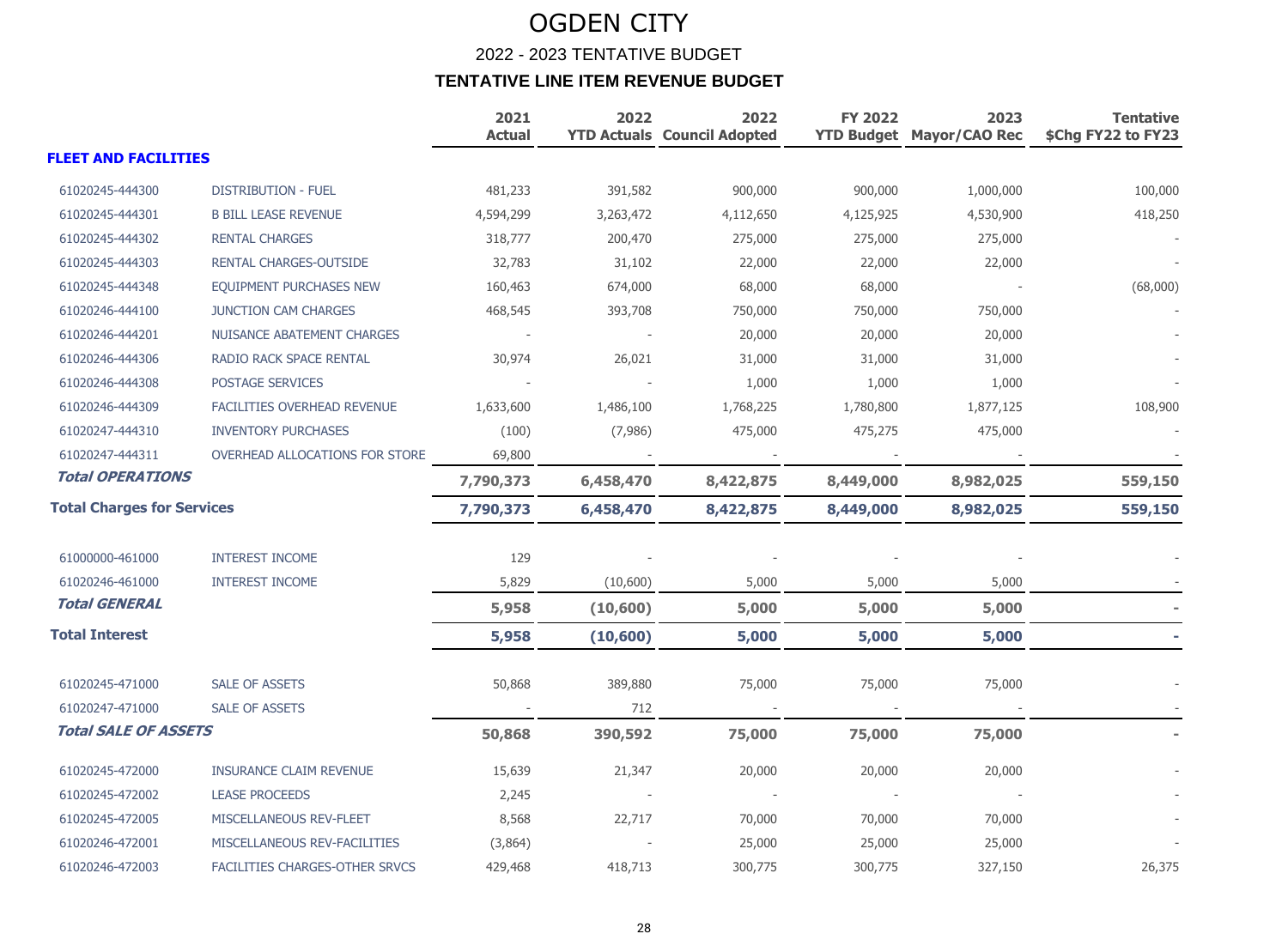2022 - 2023 TENTATIVE BUDGET

|                                      |                                   | 2021<br><b>Actual</b> | 2022                     | 2022<br><b>YTD Actuals Council Adopted</b> | <b>FY 2022</b><br><b>YTD Budget</b> | 2023<br><b>Mayor/CAO Rec</b> | Tentative<br>\$Chg FY22 to FY23 |
|--------------------------------------|-----------------------------------|-----------------------|--------------------------|--------------------------------------------|-------------------------------------|------------------------------|---------------------------------|
| 61020247-472007                      | MISCELLANEOUS REV-WAREHOUSE       |                       |                          | 1,000                                      | 1,000                               | 1,000                        |                                 |
| <b>Total OTHER</b>                   |                                   | 452,056               | 462,776                  | 416,775                                    | 416,775                             | 443,150                      | 26,375                          |
| <b>Total Miscellaneous</b>           |                                   | 502,924               | 853,368                  | 491,775                                    | 491,775                             | 518,150                      | 26,375                          |
| 61000000-483000                      | USE OF RETAINED EARN - OPERATI    |                       |                          |                                            | 2,425,575                           |                              |                                 |
| 61000000-483001                      | USE OF RETAINED EARNINGS-CAPIT    |                       | $\overline{\phantom{a}}$ | 1,727,650                                  | 1,727,650                           | 1,698,975                    | (28, 675)                       |
| <b>Total FUND BALANCE/CARRYOVERS</b> |                                   | ÷                     | $\sim$                   | 1,727,650                                  | 4,153,225                           | 1,698,975                    | (28, 675)                       |
| 61000000-484001                      | <b>TRANSFERS FROM OTHER FUNDS</b> |                       | 1,300,000                | 1,300,000                                  | 1,300,000                           |                              | (1,300,000)                     |
| <b>Total TRANSFERS</b>               |                                   | ۰                     | 1,300,000                | 1,300,000                                  | 1,300,000                           |                              | (1,300,000)                     |
| <b>Total Other Financing Sources</b> |                                   |                       | 1,300,000                | 3,027,650                                  | 5,453,225                           | 1,698,975                    | (1,328,675)                     |
| <b>TOTAL FLEET AND FACILITIES</b>    |                                   | 8,299,255             | 8,601,237                | 11,947,300                                 | 14,399,000                          | 11,204,150                   | (743, 150)                      |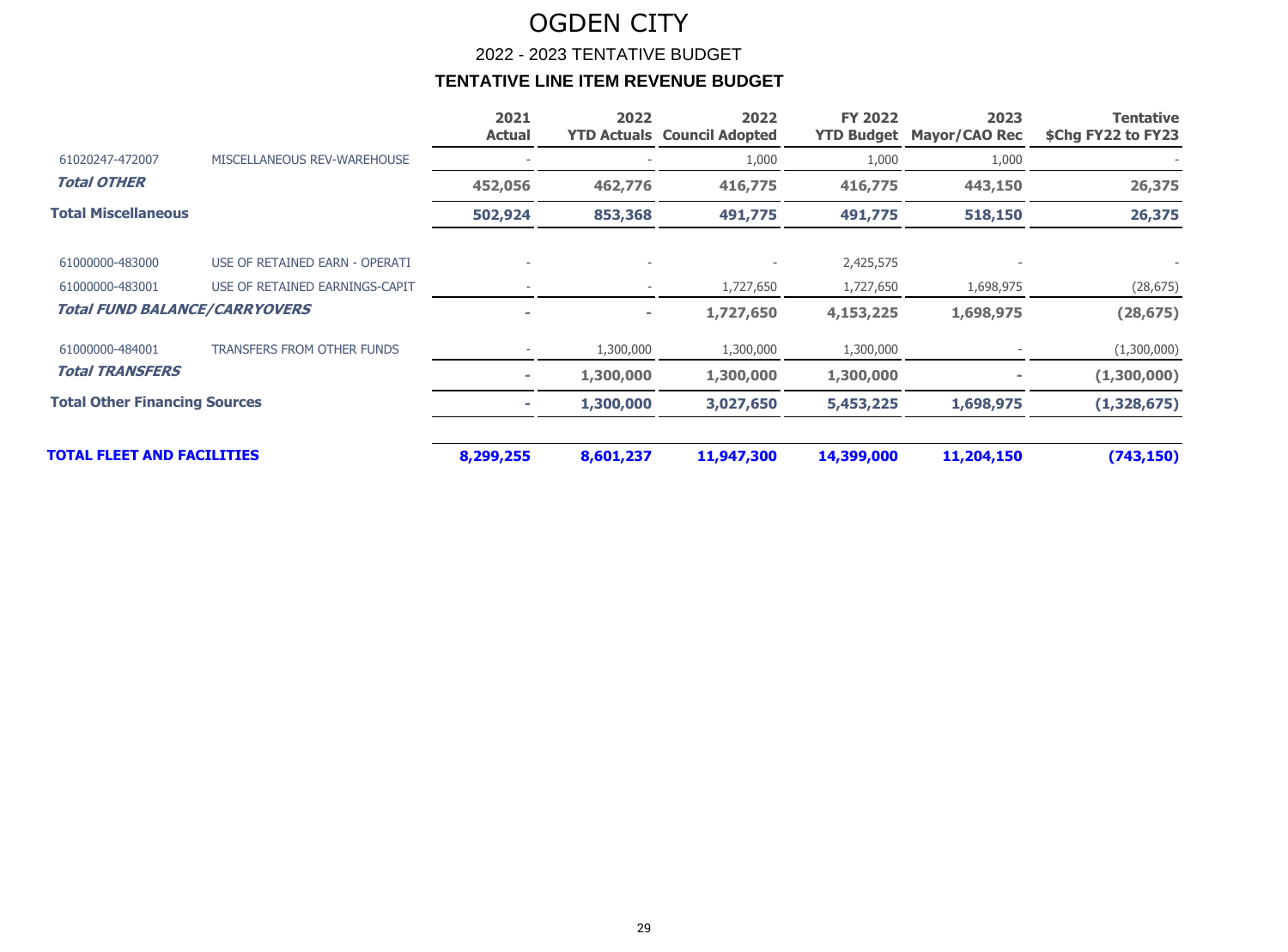### OGDEN CITY 2022 - 2023 TENTATIVE BUDGET **TENTATIVE LINE ITEM REVENUE BUDGET**

|                                      |                                      | 2021<br><b>Actual</b> | 2022      | 2022<br><b>YTD Actuals Council Adopted</b> | <b>FY 2022</b> | 2023<br><b>YTD Budget Mayor/CAO Rec</b> | <b>Tentative</b><br>\$Chg FY22 to FY23 |
|--------------------------------------|--------------------------------------|-----------------------|-----------|--------------------------------------------|----------------|-----------------------------------------|----------------------------------------|
| <b>INFORMATION TECHNOLOGY</b>        |                                      |                       |           |                                            |                |                                         |                                        |
| 61200000-444300                      | DATA PROCESSING CHARGES              | 2,674,825             | 2,402,700 | 2,844,575                                  | 2,876,800      | 3,011,650                               | 167,075                                |
| 61200000-444301                      | DATA PROC EQUIP CHARGES              |                       | 58,350    | 70,000                                     | 70,000         | 70,000                                  |                                        |
| 61200000-444302                      | <b>COMMUNICATIONS SV CHARGES</b>     | 511,650               | 426,350   | 511,650                                    | 511,650        | 511,650                                 |                                        |
| 61200000-444305                      | <b>GIS SERVICES - INTERNAL</b>       | 337,725               | 281,425   | 337,725                                    | 337,725        | 337,725                                 |                                        |
| 61200000-444307                      | <b>COMMUNICATION SERVICE CHARGES</b> | 197,232               | 159,585   | 126,725                                    | 126,725        | 192,225                                 | 65,500                                 |
| 61200000-444308                      | <b>EQUIP-OTHER DEPTS</b>             | 1,185,014             | 1,221,592 | 756,000                                    | 756,000        | 1,000,000                               | 244,000                                |
| 61200000-444312                      | ELECTRONIC COMMUNICATION SERVI       | 134,975               | 112,325   | 134,975                                    | 134,975        | 134,975                                 |                                        |
| 61200000-444313                      | CABLE TV FEES REVENUE EXTERNAL       | 12,068                | 9,312     | 12,000                                     | 12,000         | 12,000                                  |                                        |
| 61200000-444314                      | <b>CABLE TV REVENUE INTERNAL</b>     | 24,375                | 20,325    | 24,375                                     | 24,375         | 24,375                                  |                                        |
| <b>Total OPERATIONS</b>              |                                      | 5,077,863             | 4,691,965 | 4,818,025                                  | 4,850,250      | 5,294,600                               | 476,575                                |
| <b>Total Charges for Services</b>    |                                      | 5,077,863             | 4,691,965 | 4,818,025                                  | 4,850,250      | 5,294,600                               | 476,575                                |
| 61200000-461000                      | <b>INTEREST INCOME</b>               | 13,514                | (15,997)  | 2,500                                      | 2,500          | 2,500                                   |                                        |
| <b>Total GENERAL</b>                 |                                      | 13,514                | (15, 997) | 2,500                                      | 2,500          | 2,500                                   |                                        |
| <b>Total Interest</b>                |                                      | 13,514                | (15, 997) | 2,500                                      | 2,500          | 2,500                                   |                                        |
| 61200000-471000                      | <b>SALE OF ASSETS</b>                | 10,640                | 7,257     |                                            |                |                                         |                                        |
| <b>Total SALE OF ASSETS</b>          |                                      | 10,640                | 7,257     |                                            |                |                                         |                                        |
| <b>Total Miscellaneous</b>           |                                      | 10,640                | 7,257     |                                            |                |                                         |                                        |
| 61200000-483000                      | USE OF FUND BALANCE - OPERATIO       |                       |           | 264,300                                    | 456,750        | 292,700                                 | 28,400                                 |
| Total FUND BALANCE/CARRYOVERS        |                                      |                       |           | 264,300                                    | 456,750        | 292,700                                 | 28,400                                 |
| 61200000-484003                      | <b>CARTEGRAPH SYSTEM REVENUE</b>     |                       | 134,575   |                                            | 134,575        |                                         |                                        |
| 61200000-484004                      | TRANSFERS FROM OTHER FUNDS           | 650,000               |           |                                            |                |                                         |                                        |
| <b>Total TRANSFERS</b>               |                                      | 650,000               | 134,575   |                                            | 134,575        |                                         |                                        |
| <b>Total Other Financing Sources</b> |                                      | 650,000               | 134,575   | 264,300                                    | 591,325        | 292,700                                 | 28,400                                 |
| <b>TOTAL INFORMATION TECHNOLOGY</b>  |                                      | 5,759,518             | 4,810,299 | 5,084,825                                  | 5,444,075      | 5,589,800                               | 504,975                                |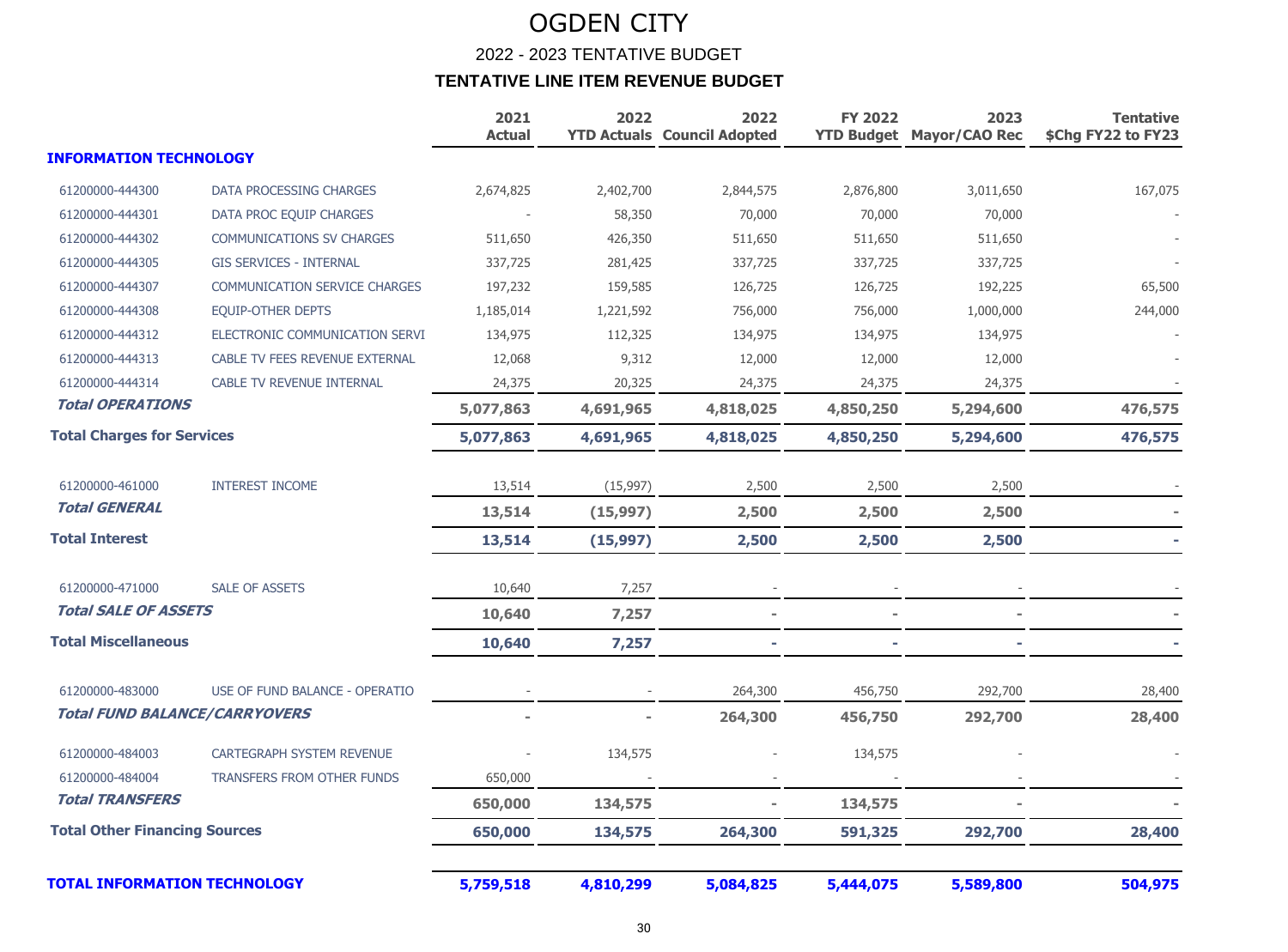|                                   |                                      | 2021<br><b>Actual</b> | 2022      | 2022<br><b>YTD Actuals Council Adopted</b> | <b>FY 2022</b> | 2023<br><b>YTD Budget Mayor/CAO Rec</b> | <b>Tentative</b><br>\$Chg FY22 to FY23 |
|-----------------------------------|--------------------------------------|-----------------------|-----------|--------------------------------------------|----------------|-----------------------------------------|----------------------------------------|
| <b>RISK MANAGEMENT</b>            |                                      |                       |           |                                            |                |                                         |                                        |
| 61320230-444301                   | <b>GF-URMMA</b>                      | 350,000               | 291,650   | 350,000                                    | 350,000        | 350,000                                 |                                        |
| 61320230-444302                   | <b>GF-PROP INS</b>                   | 300,000               | 250,000   | 300,000                                    | 300,000        | 300,000                                 |                                        |
| 61320230-444303                   | <b>GF-OCCUPATIONAL HEALTH</b>        | 89,150                | 81,675    | 98,025                                     | 98,025         | 113,125                                 | 15,100                                 |
| 61320230-444304                   | CONTRIB FROM GENERAL FUND            |                       |           | 720,500                                    | 721,450        | 1,074,125                               | 353,625                                |
| 61320230-444305                   | <b>CONTRIB FROM GRTS &amp; DONAT</b> |                       |           | 12,400                                     | 12,400         | 48,350                                  | 35,950                                 |
| 61320230-444306                   | <b>CONTRIB FROM WATER UTILITY</b>    |                       |           | 80,375                                     | 80,375         | 104,550                                 | 24,175                                 |
| 61320230-444307                   | <b>CONTRIB FROM SEWER UTILITY</b>    |                       |           | 31,550                                     | 31,550         | 47,500                                  | 15,950                                 |
| 61320230-444308                   | <b>CONTRIB FROM HINCK AIRPORT</b>    |                       |           | 10,100                                     | 10,100         | 13,900                                  | 3,800                                  |
| 61320230-444309                   | <b>CONTRIB FROM GOLF COURSES</b>     |                       |           | 15,950                                     | 15,950         | 18,825                                  | 2,875                                  |
| 61320230-444310                   | <b>CONTRIB FROM REFUSE</b>           |                       |           | 18,650                                     | 18,650         | 26,450                                  | 7,800                                  |
| 61320230-444312                   | <b>CONTRIB FROM RECREATION</b>       |                       |           | 2,625                                      | 2,625          | 2,375                                   | (250)                                  |
| 61320230-444313                   | CONTRIB FROM MEDICAL FUND            |                       |           | 107,650                                    | 107,650        | 161,600                                 | 53,950                                 |
| 61320230-444314                   | <b>CONTRIB FROM FLEET DIV</b>        |                       |           | 31,675                                     | 31,675         | 32,100                                  | 425                                    |
| 61320230-444315                   | <b>CONTRIB FROM MGMT INFO SYS</b>    |                       |           | 19,275                                     | 19,275         | 31,300                                  | 12,025                                 |
| 61320230-444316                   | <b>CONTRIB FROM RISK MGMT</b>        |                       |           | 1,825                                      | 1,825          | 2,325                                   | 500                                    |
| 61320230-444317                   | CONTRIB FROM PROP MGMT FUND          |                       |           | 650                                        | 650            | 1,225                                   | 575                                    |
| 61320230-444318                   | <b>CONTRIB FROM ALL FUNDS</b>        | 1,101,590             | 1,031,772 |                                            |                |                                         |                                        |
| <b>Total OPERATIONS</b>           |                                      | 1,840,740             | 1,655,097 | 1,801,250                                  | 1,802,200      | 2,327,750                               | 526,500                                |
| <b>Total Charges for Services</b> |                                      | 1,840,740             | 1,655,097 | 1,801,250                                  | 1,802,200      | 2,327,750                               | 526,500                                |
| 61320230-461000                   | <b>INTEREST INCOME</b>               | 51,922                | (15,700)  | 30,000                                     | 30,000         | 30,000                                  |                                        |
| <b>Total GENERAL</b>              |                                      | 51,922                | (15,700)  | 30,000                                     | 30,000         | 30,000                                  |                                        |
| <b>Total Interest</b>             |                                      | 51,922                | (15,700)  | 30,000                                     | 30,000         | 30,000                                  |                                        |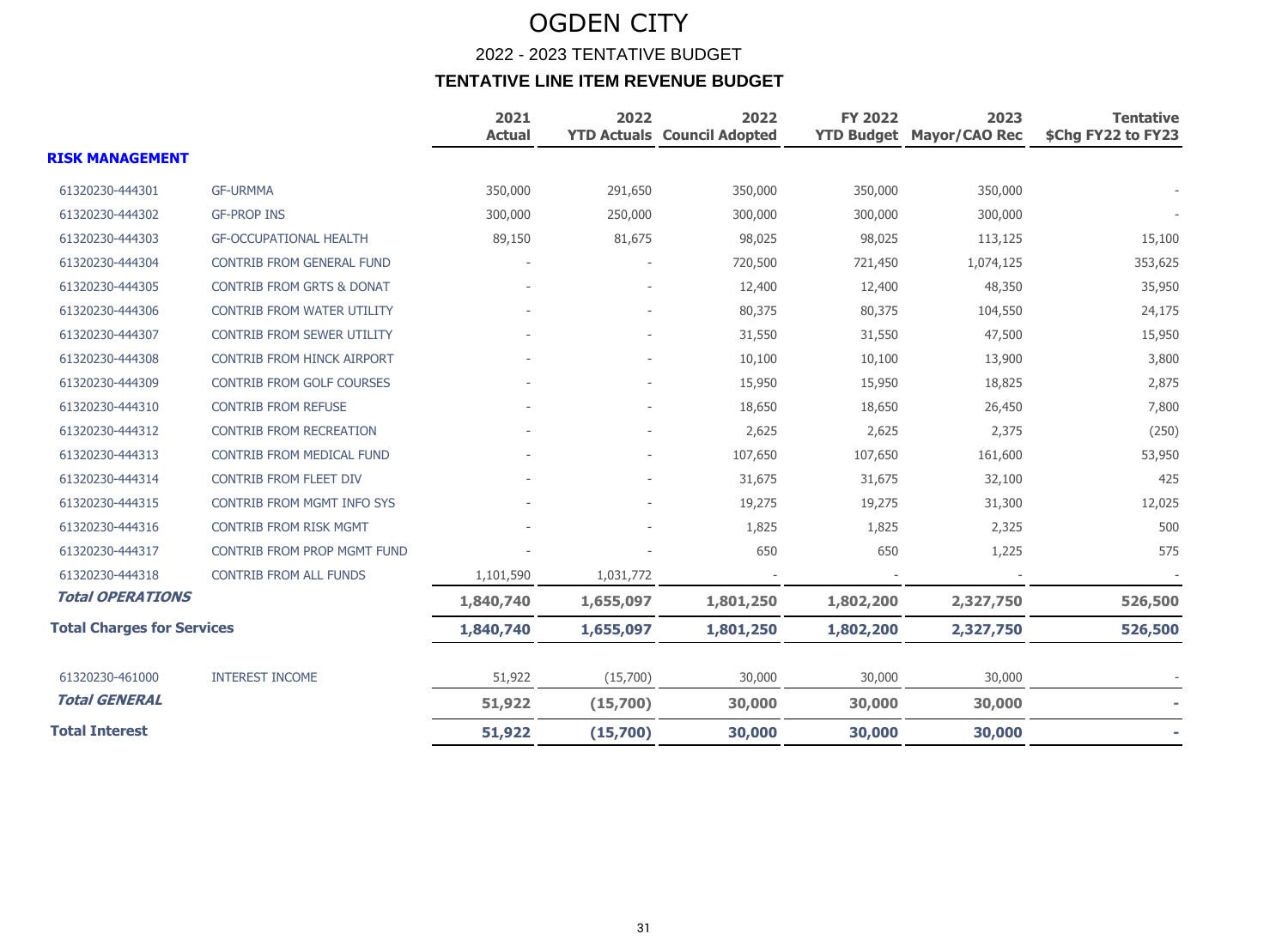2022 - 2023 TENTATIVE BUDGET

|                                     |                       | 2021<br><b>Actual</b>    | 2022       | 2022<br><b>YTD Actuals Council Adopted</b> | <b>FY 2022</b> | 2023<br><b>YTD Budget Mayor/CAO Rec</b> | <b>Tentative</b><br>\$Chg FY22 to FY23 |
|-------------------------------------|-----------------------|--------------------------|------------|--------------------------------------------|----------------|-----------------------------------------|----------------------------------------|
| 61320230-471000                     | <b>SALE OF ASSETS</b> | $\overline{\phantom{0}}$ | 370        |                                            |                |                                         |                                        |
| <b>Total SALE OF ASSETS</b>         |                       | $\blacksquare$           | 370        | $\sim$                                     | $\sim$         | $\sim$                                  | $\equiv$                               |
| 61320230-472000                     | <b>CLAIMS REVENUE</b> |                          | 687,549    | 1,000                                      | 1,000          | 1,000                                   |                                        |
| <b>Total OTHER</b>                  |                       | $\sim$                   | 687,549    | 1,000                                      | 1,000          | 1,000                                   |                                        |
| <b>Total Miscellaneous</b>          |                       | ÷                        | 687,919    | 1,000                                      | 1,000          | 1,000                                   |                                        |
| <b>TOTAL RISK MANAGEMENT</b>        |                       | 1,892,661                | 2,327,316  | 1,832,250                                  | 1,833,200      | 2,358,750                               | 526,500                                |
| <b>TOTAL INTERNAL SERVICE FUNDS</b> |                       | 15,951,435               | 15,738,852 | 18,864,375                                 | 21,676,275     | 19,152,700                              | 288,325                                |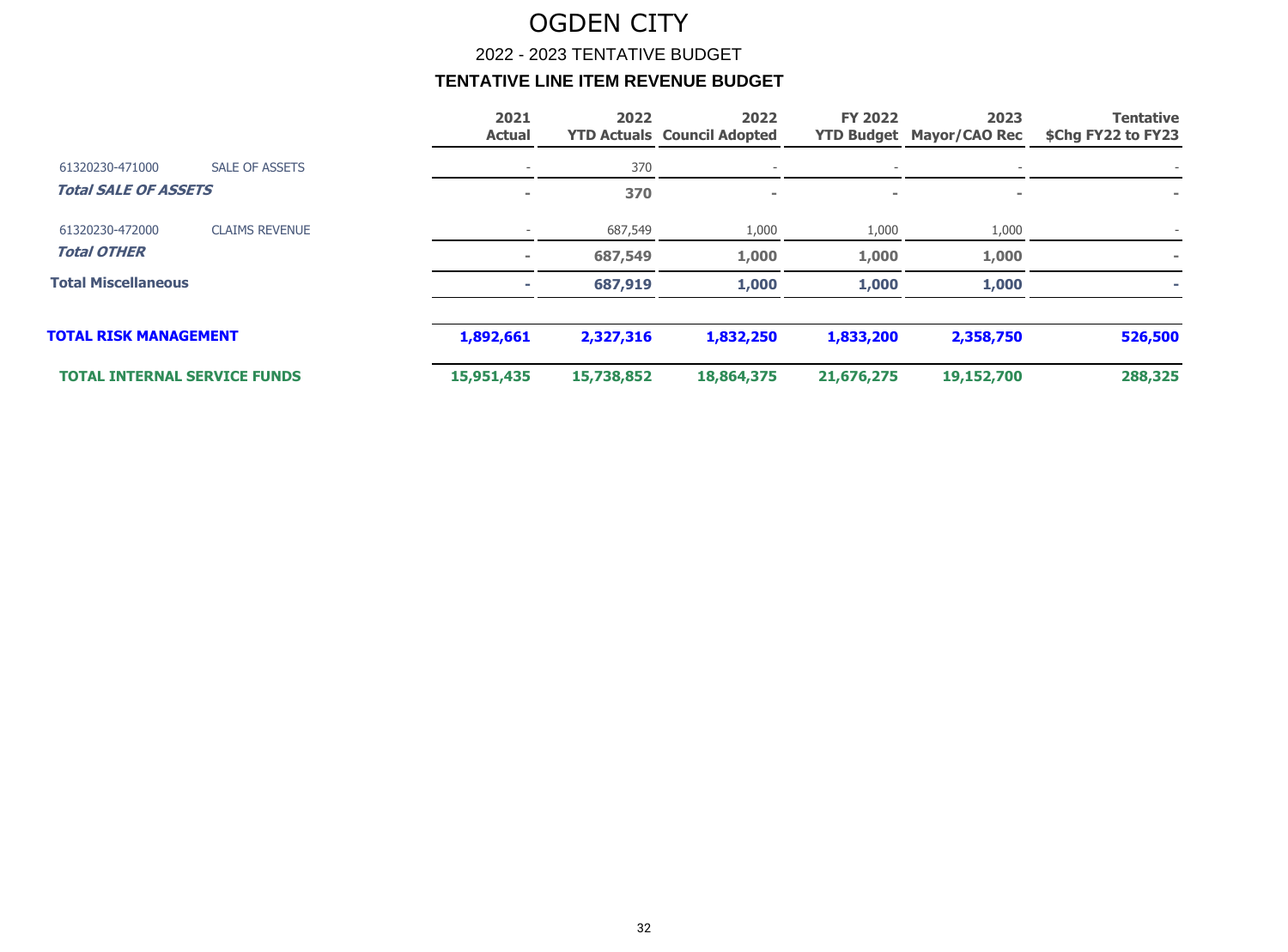2022 - 2023 TENTATIVE BUDGET

|                       |                                                  | 2021<br><b>Actual</b> | 2022  | 2022<br><b>YTD Actuals Council Adopted</b> | <b>FY 2022</b> | 2023<br><b>YTD Budget Mayor/CAO Rec</b> | <b>Tentative</b><br>\$Chg FY22 to FY23 |
|-----------------------|--------------------------------------------------|-----------------------|-------|--------------------------------------------|----------------|-----------------------------------------|----------------------------------------|
|                       | <b>GOMER NICHOLAS NON-EXPENDABLE TRUST</b>       |                       |       |                                            |                |                                         |                                        |
| 71050100-461000       | INTEREST INCOME                                  | 2,086                 | 1,215 | 7,500                                      | 7,500          | 25                                      | (7, 475)                               |
| <b>Total GENERAL</b>  |                                                  | 2,086                 | 1,215 | 7,500                                      | 7,500          | 25                                      | (7, 475)                               |
| <b>Total Interest</b> |                                                  | 2,086                 | 1,215 | 7,500                                      | 7,500          | 25                                      | (7, 475)                               |
|                       | <b>TOTAL GOMER NICHOLAS NON-EXPENDABLE TRUST</b> | 2,086                 | 1,215 | 7,500                                      | 7,500          | 25                                      | (7, 475)                               |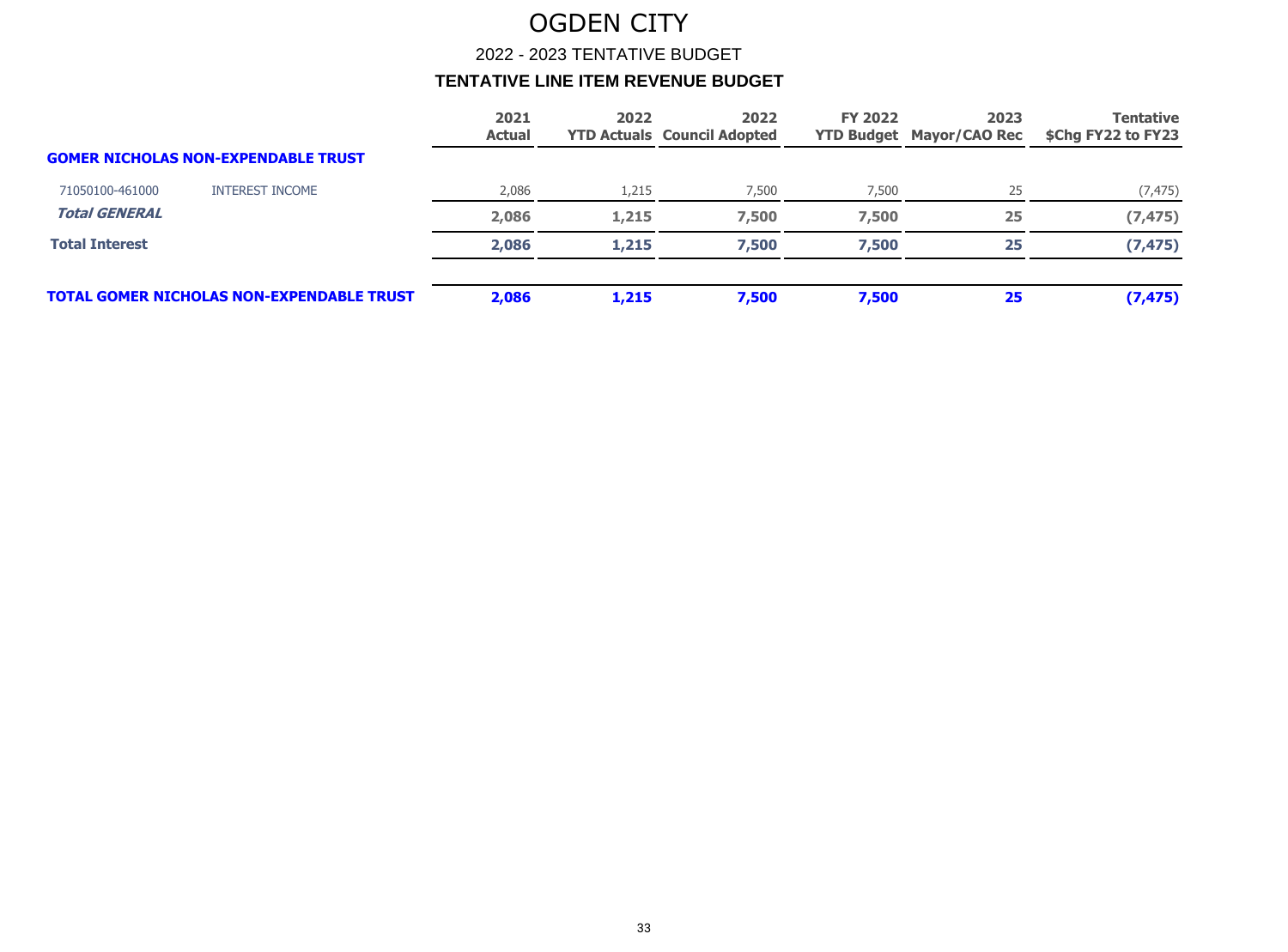2022 - 2023 TENTATIVE BUDGET

|                                      |                                                 | 2021<br><b>Actual</b> | 2022    | 2022<br><b>YTD Actuals Council Adopted</b> | <b>FY 2022</b> | 2023<br><b>YTD Budget Mayor/CAO Rec</b> | <b>Tentative</b><br>\$Chg FY22 to FY23 |
|--------------------------------------|-------------------------------------------------|-----------------------|---------|--------------------------------------------|----------------|-----------------------------------------|----------------------------------------|
|                                      | <b>CEMETERY PERPETUAL CARE EXPENDABLE TRUST</b> |                       |         |                                            |                |                                         |                                        |
| 71150100-443100                      | PERPETUAL CARE                                  | 14,331                | 22,680  | 15,000                                     | 15,000         | 15,000                                  |                                        |
| 71150100-443101                      | PET PERPETUAL CARE                              | 932                   | 460     | 750                                        | 750            | 750                                     |                                        |
| <b>Total PARKS AND RECREATION</b>    |                                                 | 15,263                | 23,140  | 15,750                                     | 15,750         | 15,750                                  |                                        |
| <b>Total Charges for Services</b>    |                                                 | 15,263                | 23,140  | 15,750                                     | 15,750         | 15,750                                  |                                        |
| 71150100-461000                      | <b>INTEREST INCOME</b>                          | 7,648                 | (8,083) | 15,000                                     | 15,000         | 15,000                                  |                                        |
| <b>Total GENERAL</b>                 |                                                 | 7,648                 | (8,083) | 15,000                                     | 15,000         | 15,000                                  |                                        |
| <b>Total Interest</b>                |                                                 | 7,648                 | (8,083) | 15,000                                     | 15,000         | 15,000                                  |                                        |
| 71150100-483000                      | USE OF RETAINED EARN - CAPITAL                  |                       |         |                                            | 84,234         |                                         |                                        |
|                                      | <b>Total FUND BALANCE/CARRYOVERS</b>            |                       |         |                                            | 84,234         |                                         |                                        |
| <b>Total Other Financing Sources</b> |                                                 |                       |         |                                            | 84,234         |                                         |                                        |
| <b>TRUST</b>                         | <b>TOTAL CEMETERY PERPETUAL CARE EXPENDABLE</b> | 22,911                | 15,057  | 30,750                                     | 114,984        | 30,750                                  |                                        |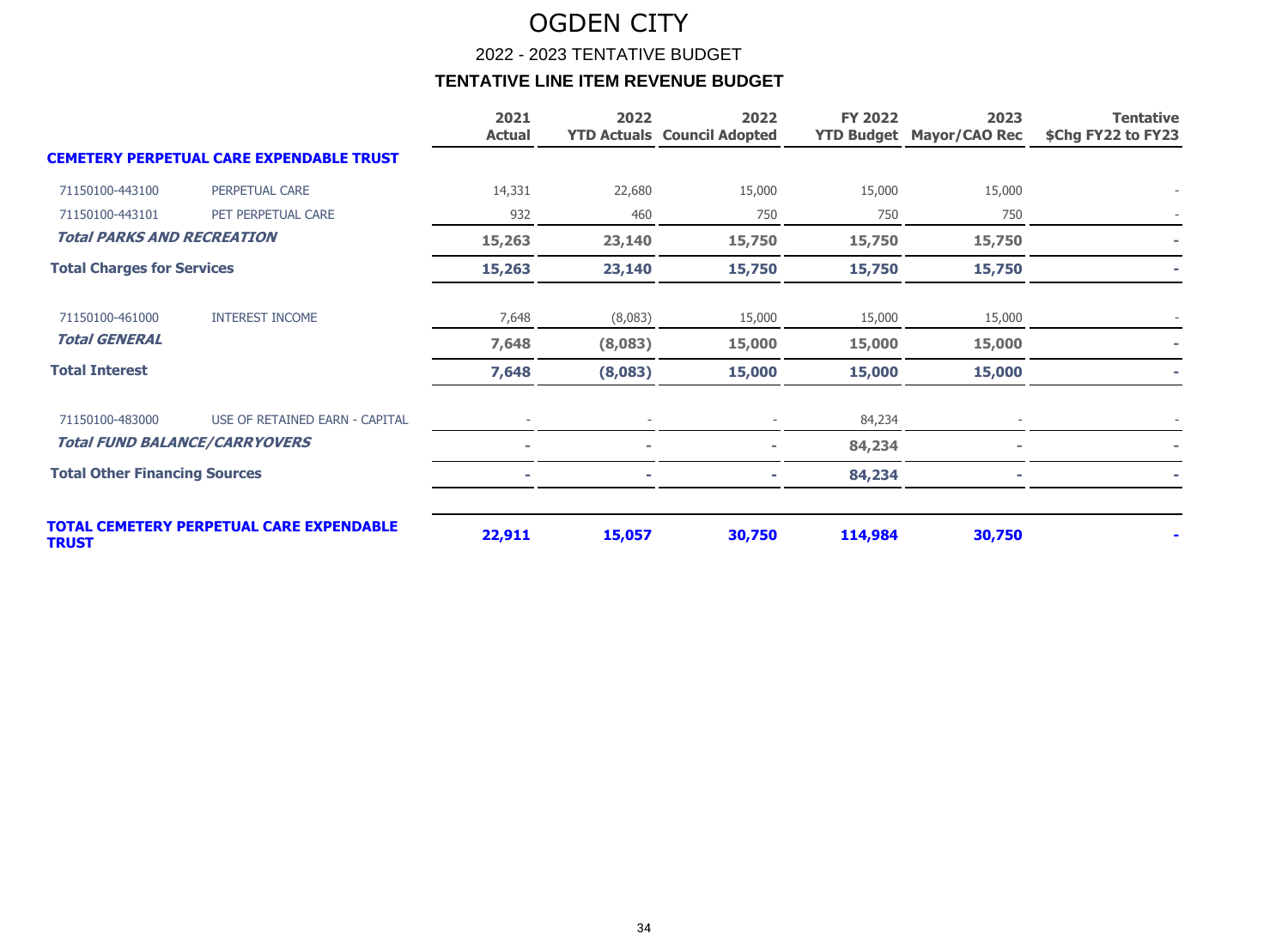2022 - 2023 TENTATIVE BUDGET

|                             |                                                      | 2021<br><b>Actual</b> | 2022    | 2022<br><b>YTD Actuals Council Adopted</b> | <b>FY 2022</b> | 2023<br><b>YTD Budget Mayor/CAO Rec</b> | <b>Tentative</b><br>\$Chg FY22 to FY23 |
|-----------------------------|------------------------------------------------------|-----------------------|---------|--------------------------------------------|----------------|-----------------------------------------|----------------------------------------|
|                             | <b>MISC. GRANTS &amp; DONATIONS EXPENDABLE TRUST</b> |                       |         |                                            |                |                                         |                                        |
| 71200000-431000             | <b>FEDERAL FUNDS</b>                                 | 15,000                |         |                                            |                |                                         |                                        |
| <b>Total FEDERAL FUNDS</b>  |                                                      | 15,000                |         |                                            |                |                                         |                                        |
| 71233000-432000             | <b>FEDERAL GRANTS</b>                                | 4,888,554             |         |                                            |                |                                         |                                        |
| 71233755-432000             | <b>FEDERAL GRANTS</b>                                |                       |         |                                            |                | 25,612,825                              | 25,612,825                             |
| 71234000-432000             | FEDERAL GRANTS - WEBER CARES                         | 7,300,000             |         |                                            |                |                                         |                                        |
| 71235000-432000             | <b>BICYCLE RODEO GRANT</b>                           | 2,500                 | 5,000   |                                            |                |                                         |                                        |
| 71235000-432003             | <b>BULLET PROOF VEST PROGRAM</b>                     | 4,976                 | 8,922   |                                            |                |                                         |                                        |
| 71235000-432007             | <b>FEDERAL GRANTS</b>                                | 143,155               | 122,389 |                                            |                |                                         |                                        |
| 71245521-432010             | <b>NEA GRANT REVENUE</b>                             | 45,200                |         |                                            |                |                                         |                                        |
| <b>Total FEDERAL GRANTS</b> |                                                      | 12,384,385            | 136,311 |                                            |                | 25,612,825                              | 25,612,825                             |
| 71233755-433000             | <b>STATE FUNDS</b>                                   |                       |         |                                            |                | 2,500,000                               | 2,500,000                              |
| 71245590-433000             | <b>STATE FUNDS</b>                                   | 15,000                | 50,000  | 100,000                                    | 100,000        | 100,000                                 |                                        |
| <b>Total STATE FUNDS</b>    |                                                      | 15,000                | 50,000  | 100,000                                    | 100,000        | 2,600,000                               | 2,500,000                              |
| 71225000-434000             | <b>LEGAL STATE GRANTS</b>                            | 58,202                |         | 58,100                                     | 58,100         | 87,050                                  | 28,950                                 |
| 71230000-434003             | OTHER GRANTS/CONTRIBUTIONS                           | 6,500                 |         |                                            |                |                                         |                                        |
| 71235000-434000             | MISC STATE POLICE GRANTS                             | 587,829               | 156,224 | 739,000                                    | 739,000        | 1,210,700                               | 471,700                                |
| 71235000-434004             | <b>JAG GRANTS</b>                                    | 94,382                | 53,097  |                                            |                |                                         |                                        |
| 71235000-434005             | <b>UCJJ GRANTS</b>                                   | 211,628               | 129,460 | 140,025                                    | 140,025        | 138,125                                 | (1,900)                                |
| 71245521-434001             | <b>STATE ARTS GRANT</b>                              |                       | 30,000  |                                            |                |                                         |                                        |
| 71245590-434000             | <b>STATE GRANTS</b>                                  | 10,000                | 20,000  |                                            |                |                                         |                                        |
| <b>Total STATE GRANTS</b>   |                                                      | 968,540               | 388,781 | 937,125                                    | 937,125        | 1,435,875                               | 498,750                                |
| 71230000-435001             | <b>RAMP GRANTS</b>                                   |                       |         | 2,000                                      | 2,000          |                                         | (2,000)                                |
| 71245510-435000             | EDC UTAH GRANT REIMBURSEMENTS                        | 2,500                 |         |                                            |                |                                         |                                        |
| 71245525-435001             | <b>RAMP GRANTS</b>                                   | 85,000                | 25,000  | 25,000                                     | 25,000         | 25,000                                  |                                        |
| 71245590-435001             | <b>RAMP GRANTS</b>                                   |                       | 30,000  | 30,000                                     | 30,000         | 30,000                                  |                                        |
| <b>Total COUNTY FUNDS</b>   |                                                      | 87,500                | 55,000  | 57,000                                     | 57,000         | 55,000                                  | (2,000)                                |
| 71240000-436002             | MISCELLANEOUS FIRE GRANTS                            | 278,990               | 13,609  | 433,225                                    | 433,225        | 819,650                                 | 386,425                                |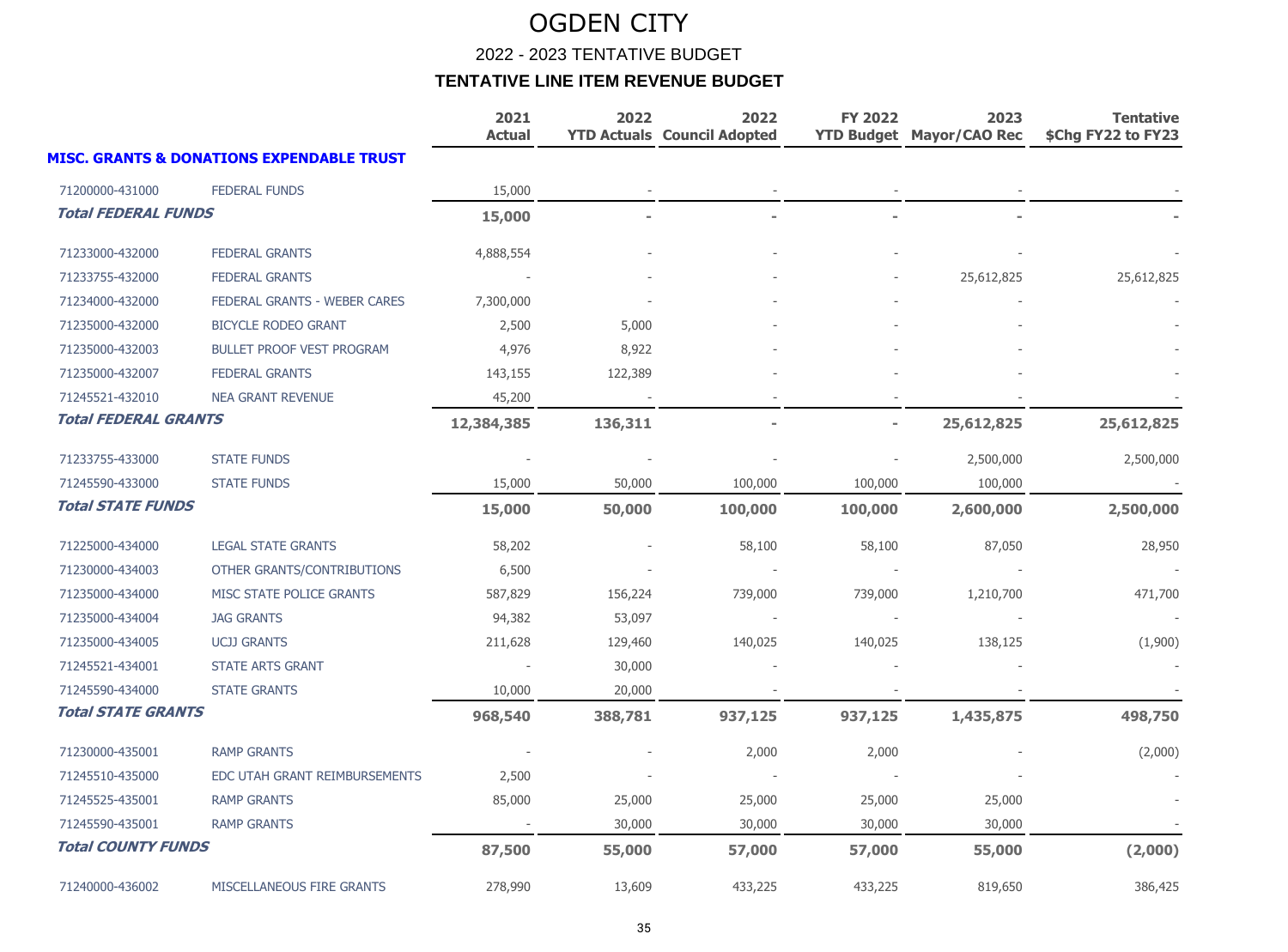2022 - 2023 TENTATIVE BUDGET

|                                        |                                                      | 2021<br><b>Actual</b> | 2022    | 2022<br><b>YTD Actuals Council Adopted</b> | <b>FY 2022</b> | 2023<br><b>YTD Budget Mayor/CAO Rec</b> | <b>Tentative</b><br>\$Chg FY22 to FY23 |
|----------------------------------------|------------------------------------------------------|-----------------------|---------|--------------------------------------------|----------------|-----------------------------------------|----------------------------------------|
| 71245521-436001                        | OTHER ARTS GRANTS/DONATION                           |                       | 60,000  | 60,000                                     | 60,000         | 60,000                                  |                                        |
| <b>Total OTHER GRANTS</b>              |                                                      | 278,990               | 73,609  | 493,225                                    | 493,225        | 879,650                                 | 386,425                                |
| 71230000-437001                        | <b>GRANT EXPENSE REIMBURSEMENTS</b>                  | (155,700)             |         |                                            |                |                                         |                                        |
| 71234000-437000                        | <b>CARES GRANT INTEREST</b>                          | 108,132               |         |                                            |                |                                         |                                        |
| <b>Total MISCELLANEOUS</b>             |                                                      | (47, 568)             |         |                                            |                |                                         |                                        |
| <b>Total Intergovernmental Revenue</b> |                                                      | 13,701,846            | 703,702 | 1,587,350                                  | 1,587,350      | 30,583,350                              | 28,996,000                             |
| 71250636-443700                        | <b>GOLDEN HOURS THRIFT SHOP REVEN</b>                |                       | 966     | 3,000                                      | 3,000          | 3,000                                   |                                        |
| <b>Total PARKS AND RECREATION</b>      |                                                      |                       | 966     | 3,000                                      | 3,000          | 3,000                                   |                                        |
| <b>Total Charges for Services</b>      |                                                      |                       | 966     | 3,000                                      | 3,000          | 3,000                                   |                                        |
| 71245500-472000                        | <b>CITY MATCHING LANDMARKS</b>                       | 5,875                 | 4,875   | 5,875                                      | 5,875          | 5,875                                   |                                        |
| <b>Total OTHER</b>                     |                                                      | 5,875                 | 4,875   | 5,875                                      | 5,875          | 5,875                                   |                                        |
| <b>Total Miscellaneous</b>             |                                                      | 5,875                 | 4,875   | 5,875                                      | 5,875          | 5,875                                   |                                        |
| 71200000-481000                        | <b>DONATIONS - HOMETOWN</b>                          |                       | 10,520  |                                            |                |                                         |                                        |
| 71245590-481001                        | UNION STATION DONATIONS                              | 113,152               | 112,033 | 24,800                                     | 24,800         |                                         | (24, 800)                              |
| 71250608-481001                        | <b>OGDEN TRAILS NETWORK</b><br><b>DONATIONS</b>      | 16,466                |         |                                            |                |                                         |                                        |
| <b>Total DONATIONS</b>                 |                                                      | 129,618               | 122,553 | 24,800                                     | 24,800         |                                         | (24, 800)                              |
| <b>Total Other Financing Sources</b>   |                                                      | 129,618               | 122,553 | 24,800                                     | 24,800         |                                         | (24, 800)                              |
| <b>TRUST</b>                           | <b>TOTAL MISC. GRANTS &amp; DONATIONS EXPENDABLE</b> | 13,837,339            | 832,097 | 1,621,025                                  | 1,621,025      | 30,592,225                              | 28,971,200                             |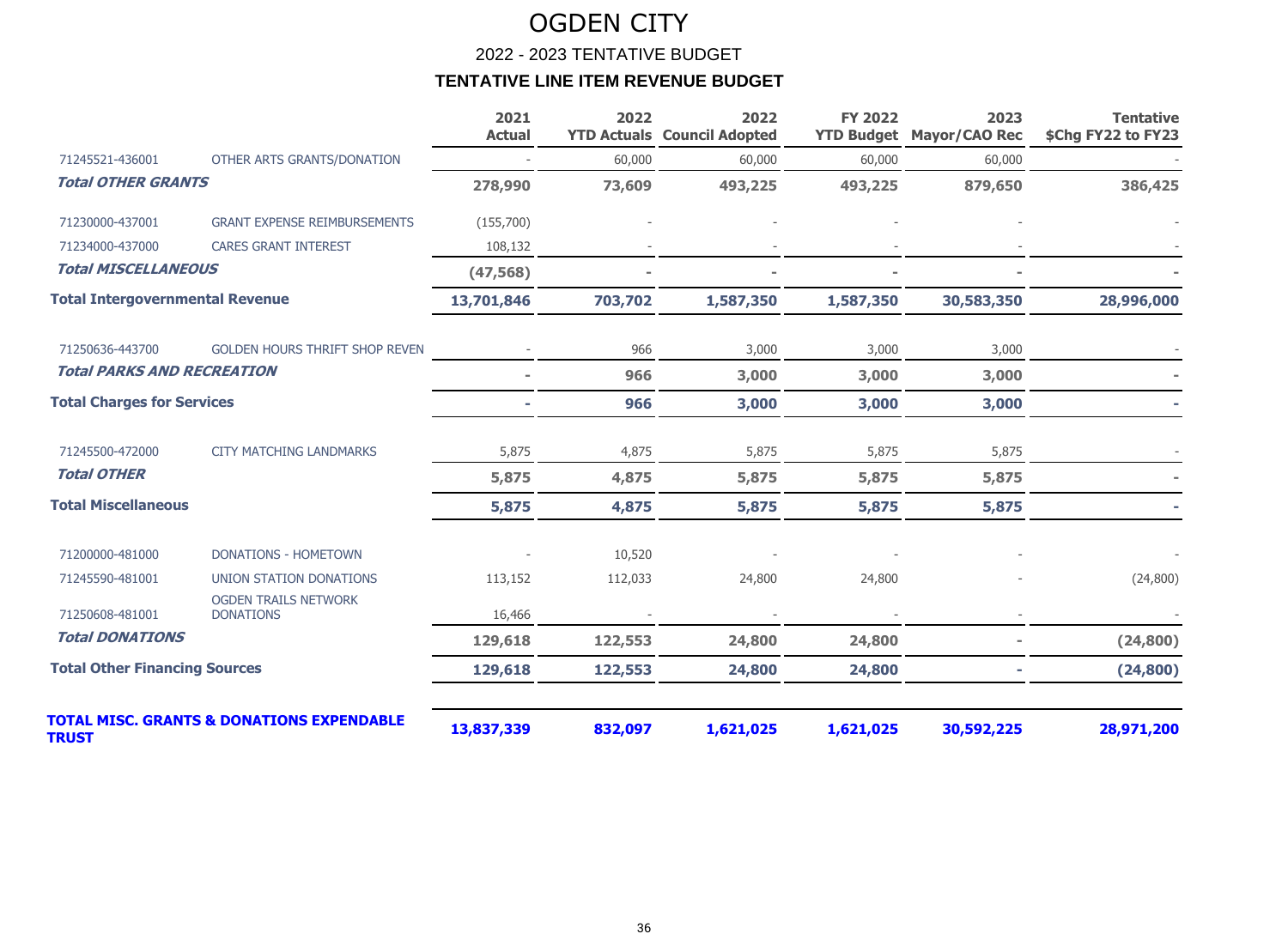|                                        |                                 | 2021<br><b>Actual</b> | 2022      | 2022<br><b>YTD Actuals Council Adopted</b> | <b>FY 2022</b> | 2023<br><b>YTD Budget Mayor/CAO Rec</b> | <b>Tentative</b><br>\$Chg FY22 to FY23 |
|----------------------------------------|---------------------------------|-----------------------|-----------|--------------------------------------------|----------------|-----------------------------------------|----------------------------------------|
| <b>MAJOR GRANTS EXPENDABLE TRUST</b>   |                                 |                       |           |                                            |                |                                         |                                        |
| 71300000-432000                        | <b>CDBG-CV ENTITLEMENT</b>      |                       | 4,249     | 962,000                                    | 962,000        | 852,950                                 | (109, 050)                             |
| 71300000-432001                        | <b>CDB GRANT ENTITLEMENT</b>    | 1,083,567             | 959,316   | 2,122,400                                  | 2,483,525      | 1,871,500                               | (250,900)                              |
| 71300000-432002                        | HOME PROGRAM GRANT ENTITLE      | 694,994               | 387,266   | 873,175                                    | 948,425        | 1,045,575                               | 172,400                                |
| 71300000-432006                        | HOME ARP - FEDERAL              |                       | 9,857     |                                            |                | 1,642,925                               | 1,642,925                              |
| <b>Total FEDERAL GRANTS</b>            |                                 | 1,778,561             | 1,360,689 | 3,957,575                                  | 4,393,950      | 5,412,950                               | 1,455,375                              |
| <b>Total Intergovernmental Revenue</b> |                                 | 1,778,561             | 1,360,689 | 3,957,575                                  | 4,393,950      | 5,412,950                               | 1,455,375                              |
| 71300000-442001                        | CDBG PROG.INC. NEIGHBR DEV      | 1,472,289             | 446,843   | 904,300                                    | 904,300        | 1,082,900                               | 178,600                                |
| 71300000-442002                        | CDBG PROG.INC. ECON DEV         | 177,726               | 385,985   | 102,700                                    | 377,300        | 130,000                                 | 27,300                                 |
| 71300000-442003                        | HOME PROGRAM INCOME             | 505,656               | 373,218   | 347,875                                    | 1,034,200      | 450,175                                 | 102,300                                |
| 71300000-442004                        | HOME PROG-RECAPTURE             | 157,435               | 267,821   | 60,000                                     | 60,000         | 60,000                                  |                                        |
| 71300000-442005                        | <b>HOUSING FUND</b>             | 283,997               | 344,960   | 104,125                                    | 273,300        | 100,175                                 | (3,950)                                |
| <b>Total ADMINISTRATIVE</b>            |                                 | 2,597,104             | 1,818,828 | 1,519,000                                  | 2,649,100      | 1,823,250                               | 304,250                                |
| 71300000-444101                        | <b>BIC RENTAL INCOME</b>        | 100                   |           |                                            |                |                                         |                                        |
| 71300000-444102                        | <b>GE LOAN PROCEEDS</b>         | 2,378,255             | 1,131,079 | 3,000,000                                  | 3,000,000      | 3,000,000                               |                                        |
| 71300000-444104                        | <b>BIC ELF P&amp;I PAYMENTS</b> | 28,714                | 30,795    |                                            |                |                                         |                                        |
| 71300000-444107                        | <b>BIC SPG P&amp;I PAYMENTS</b> | 104,457               |           |                                            |                |                                         |                                        |
| 71300000-444108                        | BIC SPG FEE INCOME - OTHER      | 153                   |           |                                            |                |                                         |                                        |
| <b>Total OPERATIONS</b>                |                                 | 2,511,678             | 1,161,874 | 3,000,000                                  | 3,000,000      | 3,000,000                               |                                        |
| <b>Total Charges for Services</b>      |                                 | 5,108,782             | 2,980,702 | 4,519,000                                  | 5,649,100      | 4,823,250                               | 304,250                                |
| 71300000-461000                        | <b>INTEREST INCOME</b>          | 22,305                | (26, 251) |                                            |                |                                         |                                        |
| <b>Total GENERAL</b>                   |                                 | 22,305                | (26, 251) |                                            |                |                                         |                                        |
| <b>Total Interest</b>                  |                                 | 22,305                | (26, 251) |                                            |                |                                         |                                        |
| 71300000-481000                        | <b>DONATIONS</b>                |                       | 38,300    |                                            |                |                                         |                                        |
| <b>Total DONATIONS</b>                 |                                 |                       | 38,300    |                                            |                |                                         |                                        |
| 71300000-483000                        | <b>CARRYOVER - HOUSING</b>      |                       |           | 955,500                                    | 1,111,800      | 1,321,475                               | 365,975                                |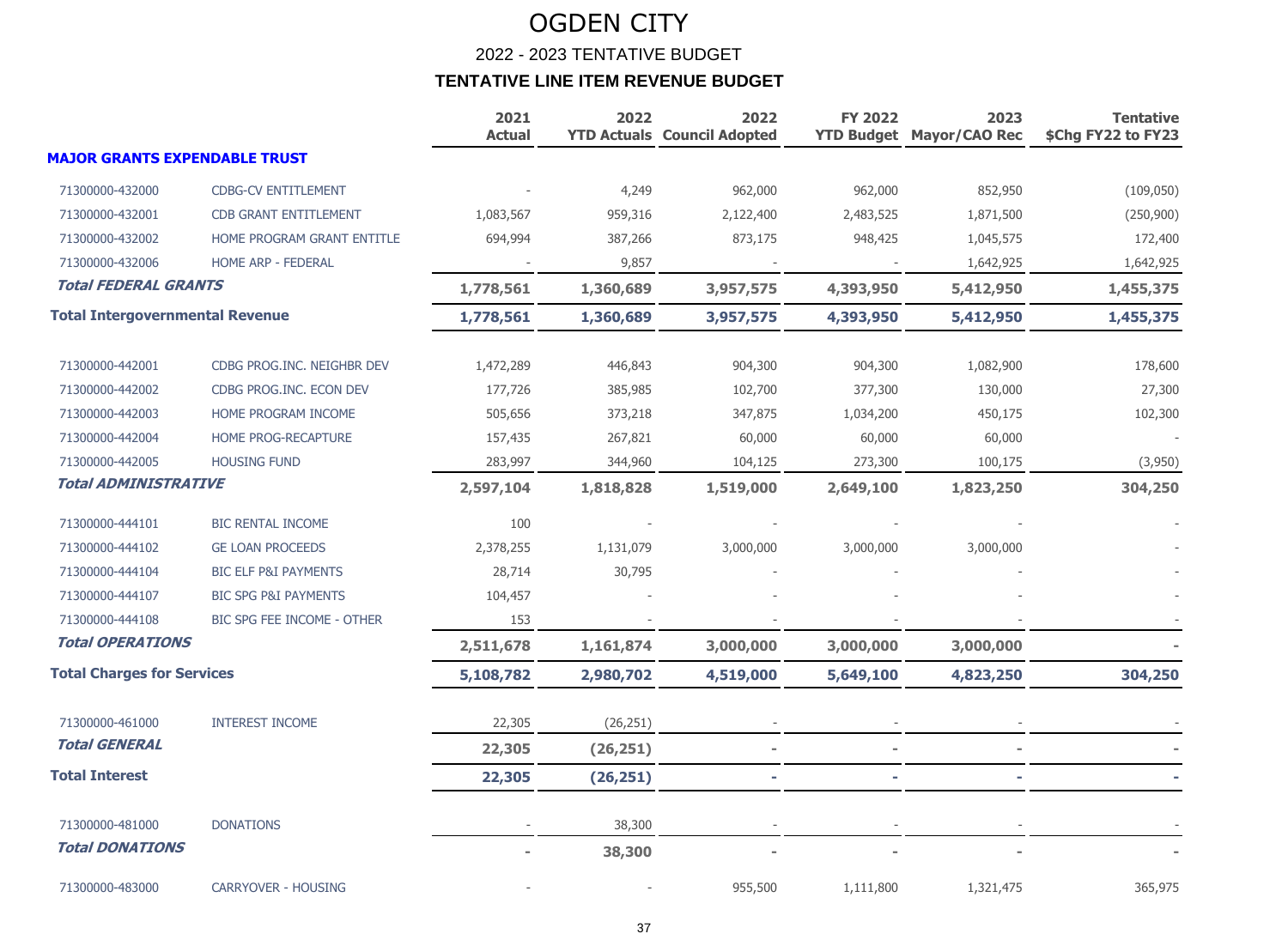### OGDEN CITY 2022 - 2023 TENTATIVE BUDGET **TENTATIVE LINE ITEM REVENUE BUDGET**

|                                      |                                            | 2021<br><b>Actual</b> | 2022<br><b>YTD Actuals</b> | 2022<br><b>Council Adopted</b> | <b>FY 2022</b><br><b>YTD Budget</b> | 2023<br>Mayor/CAO Rec | Tentative<br>\$Chg FY22 to FY23 |
|--------------------------------------|--------------------------------------------|-----------------------|----------------------------|--------------------------------|-------------------------------------|-----------------------|---------------------------------|
| 71300000-483001                      | <b>CARRYOVER - HOME MATCH</b>              |                       |                            | 99,400                         | 90,525                              | 17,425                | (81, 975)                       |
| 71300000-483003                      | PRIOR FY CARRYOVER - CITY                  |                       |                            | 282,800                        | 291,600                             | 24,725                | (258, 075)                      |
|                                      | <b>Total FUND BALANCE/CARRYOVERS</b>       |                       | $\equiv$                   | 1,337,700                      | 1,493,925                           | 1,363,625             | 25,925                          |
| 71300000-484000                      | <b>CONT. RDA HOUSING FUND</b>              | 150,000               |                            | $\overline{\phantom{a}}$       |                                     | 150,000               | 150,000                         |
| 71300000-484002                      | CONT FROM BDO FUNDS - HELP                 | 200,000               |                            |                                |                                     |                       |                                 |
| 71300000-484003                      | <b>CONTRIBUTION FROM BDO FUND</b>          | 150,000               | 150,000                    | 150,000                        | 150,000                             |                       | (150,000)                       |
| <b>Total TRANSFERS</b>               |                                            | 500,000               | 150,000                    | 150,000                        | 150,000                             | 150,000               |                                 |
| <b>Total Other Financing Sources</b> |                                            | 500,000               | 188,300                    | 1,487,700                      | 1,643,925                           | 1,513,625             | 25,925                          |
|                                      | <b>TOTAL MAJOR GRANTS EXPENDABLE TRUST</b> | 7,409,648             | 4,503,440                  | 9,964,275                      | 11,686,975                          | 11,749,825            | 1,785,550                       |
| <b>TOTAL TRUST AND AGENCY FUNDS</b>  |                                            | 21,271,984            | 5,351,809                  | 11,623,550                     | 13,430,484                          | 42,372,825            | 30,749,275                      |
| TOTAL OGDEN CITY CORPORATION         |                                            | 199,426,051           | 152,237,828                | 215,682,225                    | 316,872,059                         | 251,193,325           | 35,511,100                      |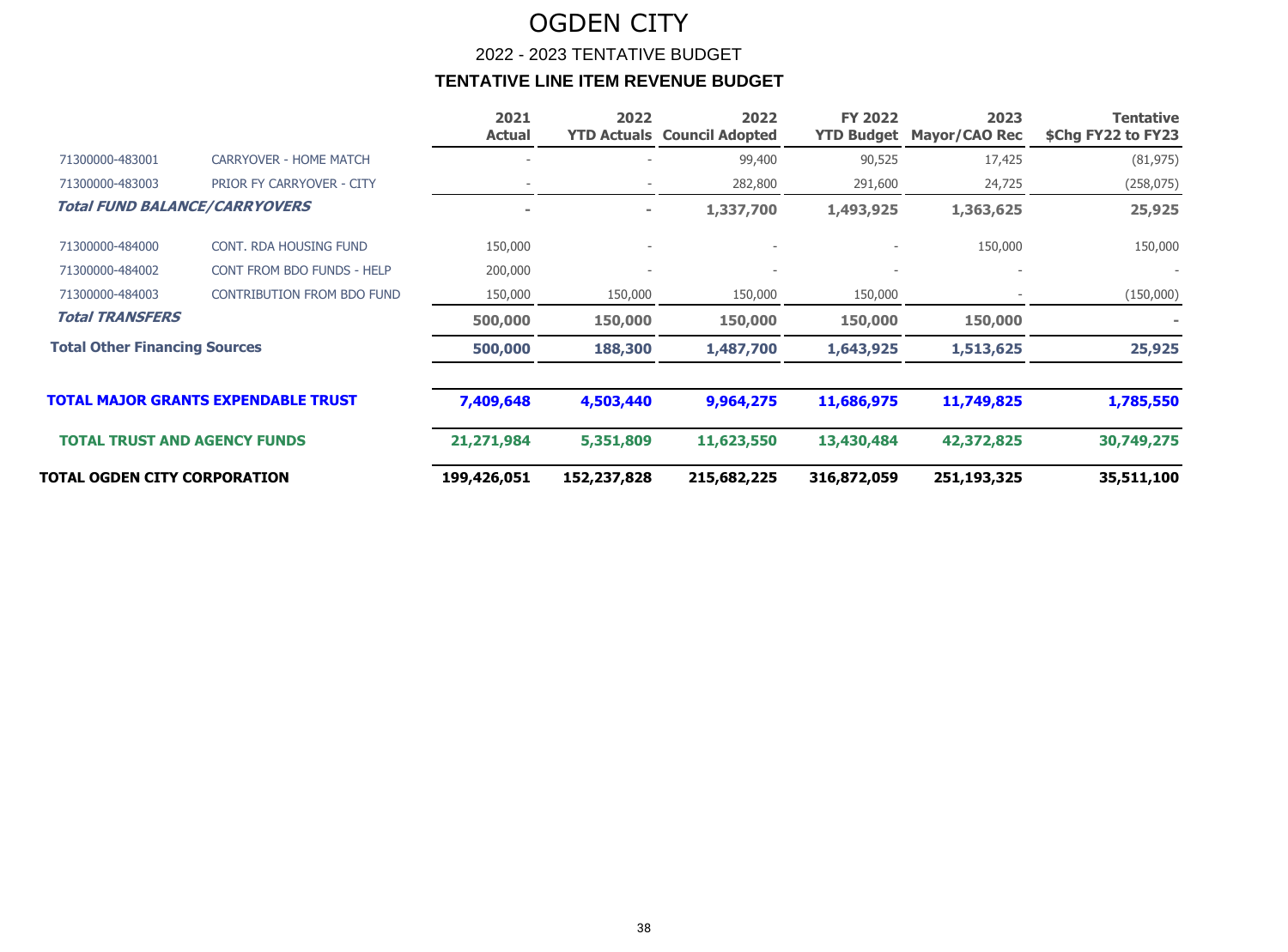#### 2022 - 2023 TENTATIVE BUDGET

|                                                                  |                                 | 2021<br><b>Actual</b> | 2022           | 2022<br><b>YTD Actuals Council Adopted</b> | <b>FY 2022</b><br><b>YTD Budget</b> | 2023<br><b>Mayor/CAO Rec</b> | <b>Tentative</b><br>\$Chg FY22 to FY23 |
|------------------------------------------------------------------|---------------------------------|-----------------------|----------------|--------------------------------------------|-------------------------------------|------------------------------|----------------------------------------|
| <b>REDEVELOPMENT AGENCY</b><br><b>OGDEN REDEVELOPMENT AGENCY</b> |                                 |                       |                |                                            |                                     |                              |                                        |
| 31170100-461000                                                  | <b>INTEREST INCOME</b>          | 3,300                 | (3, 374)       | 6,500                                      | 6,500                               | 3,300                        | (3,200)                                |
| <b>Total GENERAL</b>                                             |                                 | 3,300                 | (3, 374)       | 6,500                                      | 6,500                               | 3,300                        | (3, 200)                               |
| <b>Total Interest</b>                                            |                                 | 3,300                 | (3, 374)       | 6,500                                      | 6,500                               | 3,300                        | (3, 200)                               |
| 31170100-472000                                                  | MISCELLANEOUS REVENUE           |                       |                | 7,075                                      | 7,075                               | 10,275                       | 3,200                                  |
| 31170100-472001                                                  | RECORDER SERVICES FROM DISTRIC  | 15,000                |                | 15,000                                     | 15,000                              | 15,000                       |                                        |
| <b>Total OTHER</b>                                               |                                 | 15,000                |                | 22,075                                     | 22,075                              | 25,275                       | 3,200                                  |
| <b>Total Miscellaneous</b>                                       |                                 | 15,000                |                | 22,075                                     | 22,075                              | 25,275                       | 3,200                                  |
| 31170100-484000                                                  | <b>INTERFUND TRANSFER-ADMIN</b> | 117,875               |                | 111,300                                    | 111,300                             | 131,100                      | 19,800                                 |
| <b>Total TRANSFERS</b>                                           |                                 | 117,875               | $\blacksquare$ | 111,300                                    | 111,300                             | 131,100                      | 19,800                                 |
| <b>Total Other Financing Sources</b>                             |                                 | 117,875               |                | 111,300                                    | 111,300                             | 131,100                      | 19,800                                 |
| <b>TOTAL OGDEN REDEVELOPMENT AGENCY</b>                          |                                 | 136,175               | (3, 374)       | 139,875                                    | 139,875                             | 159,675                      | 19,800                                 |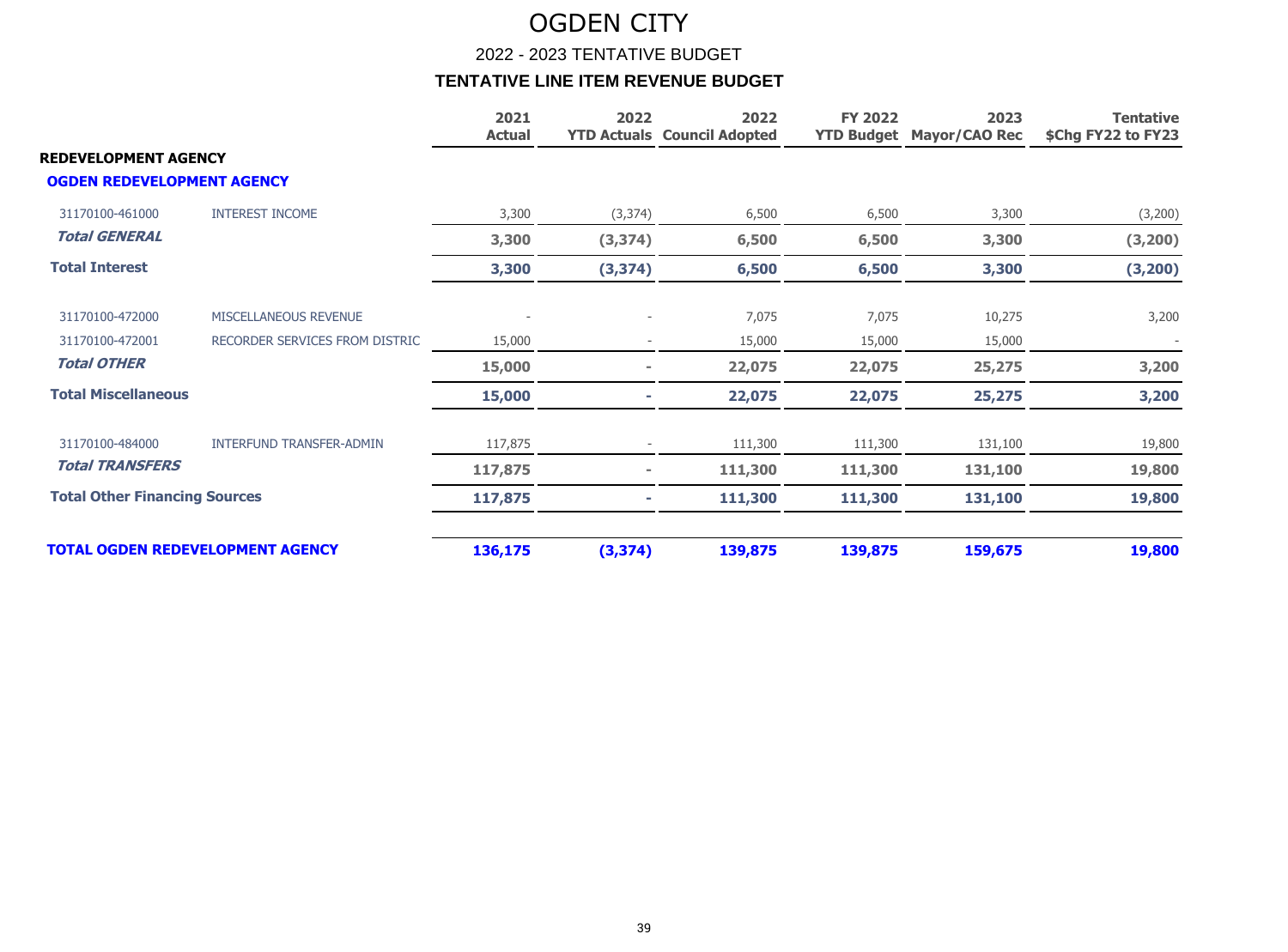2022 - 2023 TENTATIVE BUDGET

|                                         |                                               | 2021<br><b>Actual</b> | 2022      | 2022<br><b>YTD Actuals Council Adopted</b> | <b>FY 2022</b><br><b>YTD Budget</b> | 2023<br><b>Mayor/CAO Rec</b> | <b>Tentative</b><br>\$Chg FY22 to FY23 |
|-----------------------------------------|-----------------------------------------------|-----------------------|-----------|--------------------------------------------|-------------------------------------|------------------------------|----------------------------------------|
| <b>FAIRMOUNT TAX INCREMENT DISTRICT</b> |                                               |                       |           |                                            |                                     |                              |                                        |
| 31370570-411410                         | PROPERTY TAX-HAIRCUT - TAX INC                | 1,261,607             | 1,153,312 | 1,165,000                                  | 1,165,000                           | 1,268,000                    | 103,000                                |
| <b>Total PROPERTY TAXES</b>             |                                               | 1,261,607             | 1,153,312 | 1,165,000                                  | 1,165,000                           | 1,268,000                    | 103,000                                |
| <b>Total Taxes</b>                      |                                               | 1,261,607             | 1,153,312 | 1,165,000                                  | 1,165,000                           | 1,268,000                    | 103,000                                |
| 31370570-461000                         | <b>INTEREST INCOME</b>                        | 3,511                 | (2,162)   | 7,500                                      | 7,500                               | 3,500                        | (4,000)                                |
| <b>Total GENERAL</b>                    |                                               | 3,511                 | (2, 162)  | 7,500                                      | 7,500                               | 3,500                        | (4,000)                                |
| <b>Total Interest</b>                   |                                               | 3,511                 | (2, 162)  | 7,500                                      | 7,500                               | 3,500                        | (4,000)                                |
|                                         | <b>TOTAL FAIRMOUNT TAX INCREMENT DISTRICT</b> | 1,265,118             | 1,151,150 | 1,172,500                                  | 1,172,500                           | 1,271,500                    | 99,000                                 |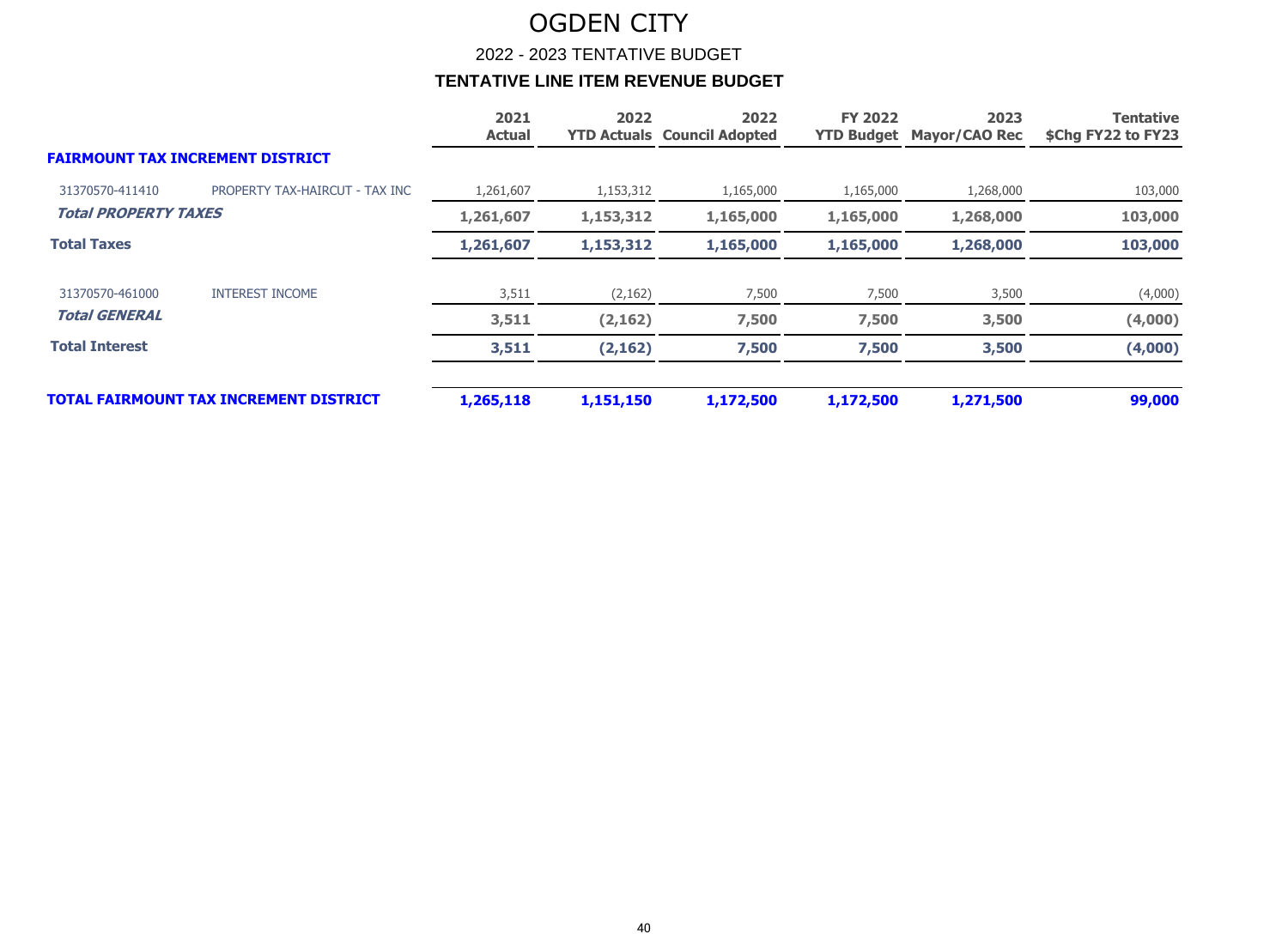2022 - 2023 TENTATIVE BUDGET

|                                        |                                              | 2021<br><b>Actual</b> | 2022      | 2022<br><b>YTD Actuals Council Adopted</b> | <b>FY 2022</b> | 2023<br><b>YTD Budget Mayor/CAO Rec</b> | <b>Tentative</b><br>\$Chg FY22 to FY23 |
|----------------------------------------|----------------------------------------------|-----------------------|-----------|--------------------------------------------|----------------|-----------------------------------------|----------------------------------------|
| <b>CBD MALL TAX INCREMENT DISTRICT</b> |                                              |                       |           |                                            |                |                                         |                                        |
| 31470570-411400                        | PROPERTY TAX - TAX INCREMENT                 | 1,245,831             | 1,133,943 | 1,150,000                                  | 1,150,000      | 1,250,000                               | 100,000                                |
| <b>Total PROPERTY TAXES</b>            |                                              | 1,245,831             | 1,133,943 | 1,150,000                                  | 1,150,000      | 1,250,000                               | 100,000                                |
| <b>Total Taxes</b>                     |                                              | 1,245,831             | 1,133,943 | 1,150,000                                  | 1,150,000      | 1,250,000                               | 100,000                                |
| 31470570-446001                        | <b>REC CENTER LEASE REVENUE</b>              | 524,142               | 762,232   | 600,000                                    | 600,000        | 600,000                                 |                                        |
| <b>Total LEASE REVENUE</b>             |                                              | 524,142               | 762,232   | 600,000                                    | 600,000        | 600,000                                 |                                        |
| <b>Total Charges for Services</b>      |                                              | 524,142               | 762,232   | 600,000                                    | 600,000        | 600,000                                 |                                        |
| 31470570-461000                        | <b>INTEREST INCOME</b>                       | 32,102                | (20, 351) | 37,000                                     | 37,000         | 32,000                                  | (5,000)                                |
| <b>Total GENERAL</b>                   |                                              | 32,102                | (20, 351) | 37,000                                     | 37,000         | 32,000                                  | (5,000)                                |
| <b>Total Interest</b>                  |                                              | 32,102                | (20, 351) | 37,000                                     | 37,000         | 32,000                                  | (5,000)                                |
| 31470570-471001                        | PROPERTY RELATED TRANSACTIONS                | 16,178                | 5,785     |                                            |                |                                         |                                        |
| <b>Total SALE OF ASSETS</b>            |                                              | 16,178                | 5,785     |                                            |                |                                         |                                        |
| <b>Total Miscellaneous</b>             |                                              | 16,178                | 5,785     |                                            |                |                                         |                                        |
| 31470570-484000                        | <b>INTERFUND TRANSFERS</b>                   | 1,772,800             |           | 1,798,800                                  | 1,798,800      | 1,959,000                               | 160,200                                |
| <b>Total TRANSFERS</b>                 |                                              | 1,772,800             |           | 1,798,800                                  | 1,798,800      | 1,959,000                               | 160,200                                |
| 31470570-485001                        | INTERAG TRAN FROM OGDEN CITY                 | 250,000               | 250,000   | 250,000                                    | 250,000        | 250,000                                 |                                        |
| <b>Total LOAN REPAYMENTS</b>           |                                              | 250,000               | 250,000   | 250,000                                    | 250,000        | 250,000                                 |                                        |
| <b>Total Other Financing Sources</b>   |                                              | 2,022,800             | 250,000   | 2,048,800                                  | 2,048,800      | 2,209,000                               | 160,200                                |
|                                        | <b>TOTAL CBD MALL TAX INCREMENT DISTRICT</b> | 3,841,052             | 2,131,609 | 3,835,800                                  | 3,835,800      | 4,091,000                               | 255,200                                |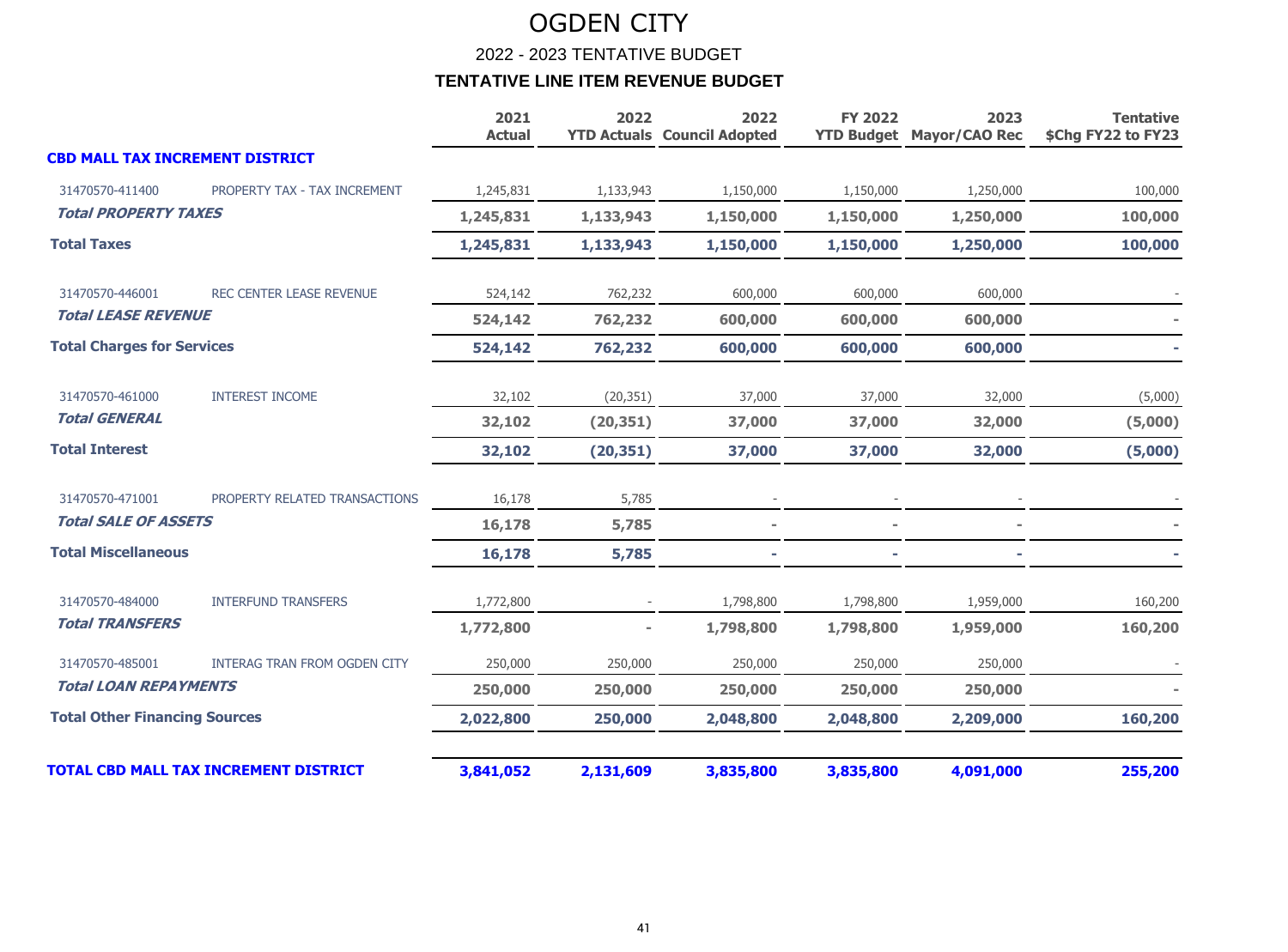2022 - 2023 TENTATIVE BUDGET

|                             |                                                    | 2021<br><b>Actual</b> | 2022   | 2022<br><b>YTD Actuals Council Adopted</b> | <b>FY 2022</b> | 2023<br><b>YTD Budget Mayor/CAO Rec</b> | <b>Tentative</b><br>\$Chg FY22 to FY23 |
|-----------------------------|----------------------------------------------------|-----------------------|--------|--------------------------------------------|----------------|-----------------------------------------|----------------------------------------|
|                             | <b>SOUTH CBD MALL TAX INCREMENT DISTRICT</b>       |                       |        |                                            |                |                                         |                                        |
| 31570570-411410             | PROPERTY TAX-HAIRCUT - TAX INC                     | 43,689                | 42,136 | 40,500                                     | 40,500         | 44,000                                  | 3,500                                  |
| <b>Total PROPERTY TAXES</b> |                                                    | 43,689                | 42,136 | 40,500                                     | 40,500         | 44,000                                  | 3,500                                  |
| <b>Total Taxes</b>          |                                                    | 43,689                | 42,136 | 40,500                                     | 40,500         | 44,000                                  | 3,500                                  |
| 31570570-461000             | <b>INTEREST INCOME</b>                             | 209                   | (223)  | 600                                        | 600            | 200                                     | (400)                                  |
| <b>Total GENERAL</b>        |                                                    | 209                   | (223)  | 600                                        | 600            | 200                                     | (400)                                  |
| <b>Total Interest</b>       |                                                    | 209                   | (223)  | 600                                        | 600            | 200                                     | (400)                                  |
|                             | <b>TOTAL SOUTH CBD MALL TAX INCREMENT DISTRICT</b> | 43,898                | 41,913 | 41,100                                     | 41,100         | 44,200                                  | 3,100                                  |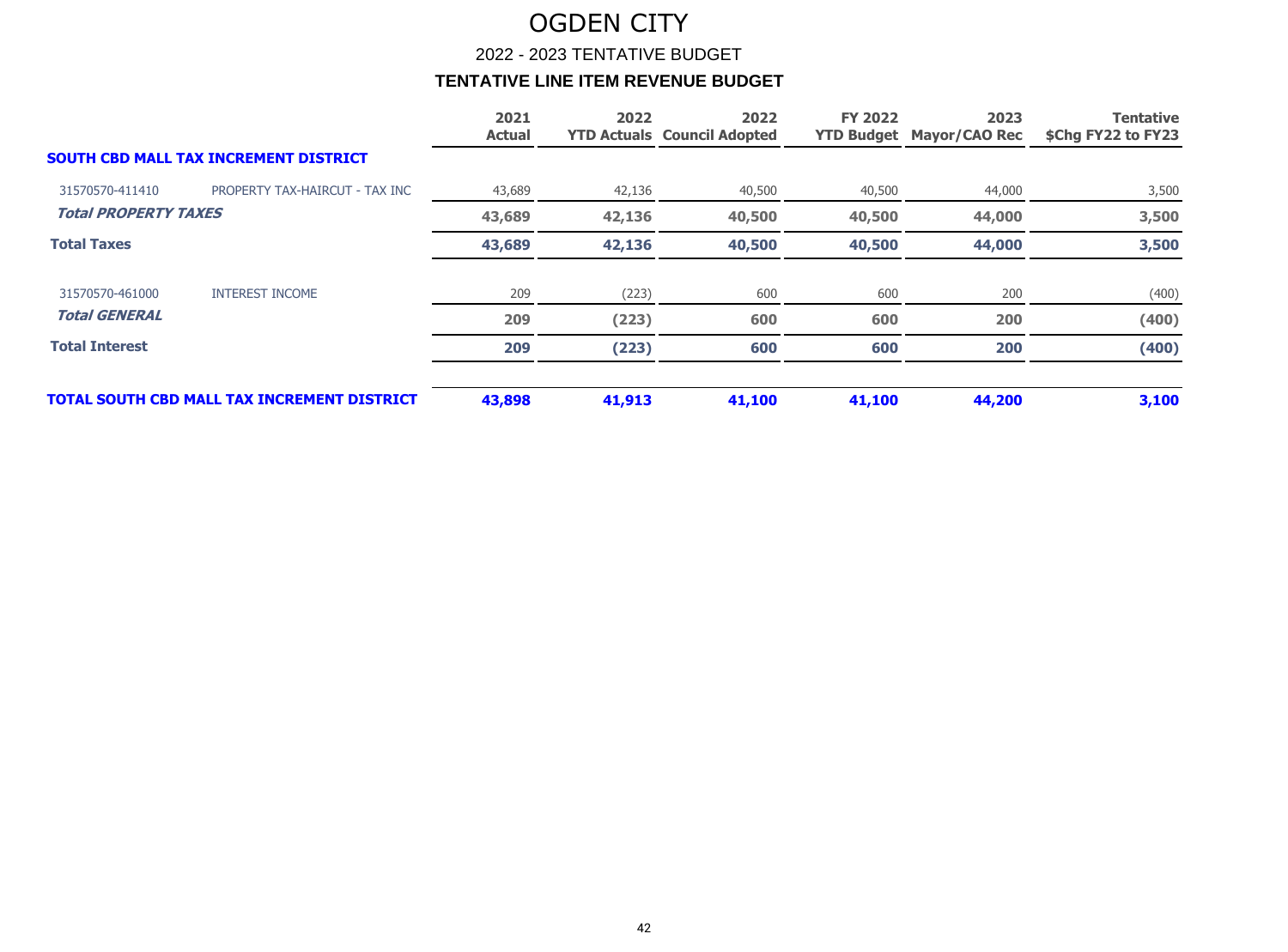2022 - 2023 TENTATIVE BUDGET

|                                       |                                             | 2021<br><b>Actual</b> | 2022     | 2022<br><b>YTD Actuals Council Adopted</b> | <b>FY 2022</b> | 2023<br><b>YTD Budget Mayor/CAO Rec</b> | <b>Tentative</b><br>\$Chg FY22 to FY23 |
|---------------------------------------|---------------------------------------------|-----------------------|----------|--------------------------------------------|----------------|-----------------------------------------|----------------------------------------|
| <b>LINCOLN TAX INCREMENT DISTRICT</b> |                                             |                       |          |                                            |                |                                         |                                        |
| 31670570-411410                       | PROPERTY TAX-HAIRCUT - TAX INC              | 440,650               | 387,834  | 406,500                                    | 406,500        | 442,000                                 | 35,500                                 |
| <b>Total PROPERTY TAXES</b>           |                                             | 440,650               | 387,834  | 406,500                                    | 406,500        | 442,000                                 | 35,500                                 |
| <b>Total Taxes</b>                    |                                             | 440,650               | 387,834  | 406,500                                    | 406,500        | 442,000                                 | 35,500                                 |
| 31670570-461000                       | <b>INTEREST INCOME</b>                      | 1,966                 | (1, 547) | 4,675                                      | 4,675          | 1,900                                   | (2,775)                                |
| <b>Total GENERAL</b>                  |                                             | 1,966                 | (1, 547) | 4,675                                      | 4,675          | 1,900                                   | (2,775)                                |
| <b>Total Interest</b>                 |                                             | 1,966                 | (1, 547) | 4,675                                      | 4,675          | 1,900                                   | (2,775)                                |
|                                       | <b>TOTAL LINCOLN TAX INCREMENT DISTRICT</b> | 442,616               | 386,287  | 411,175                                    | 411,175        | 443,900                                 | 32,725                                 |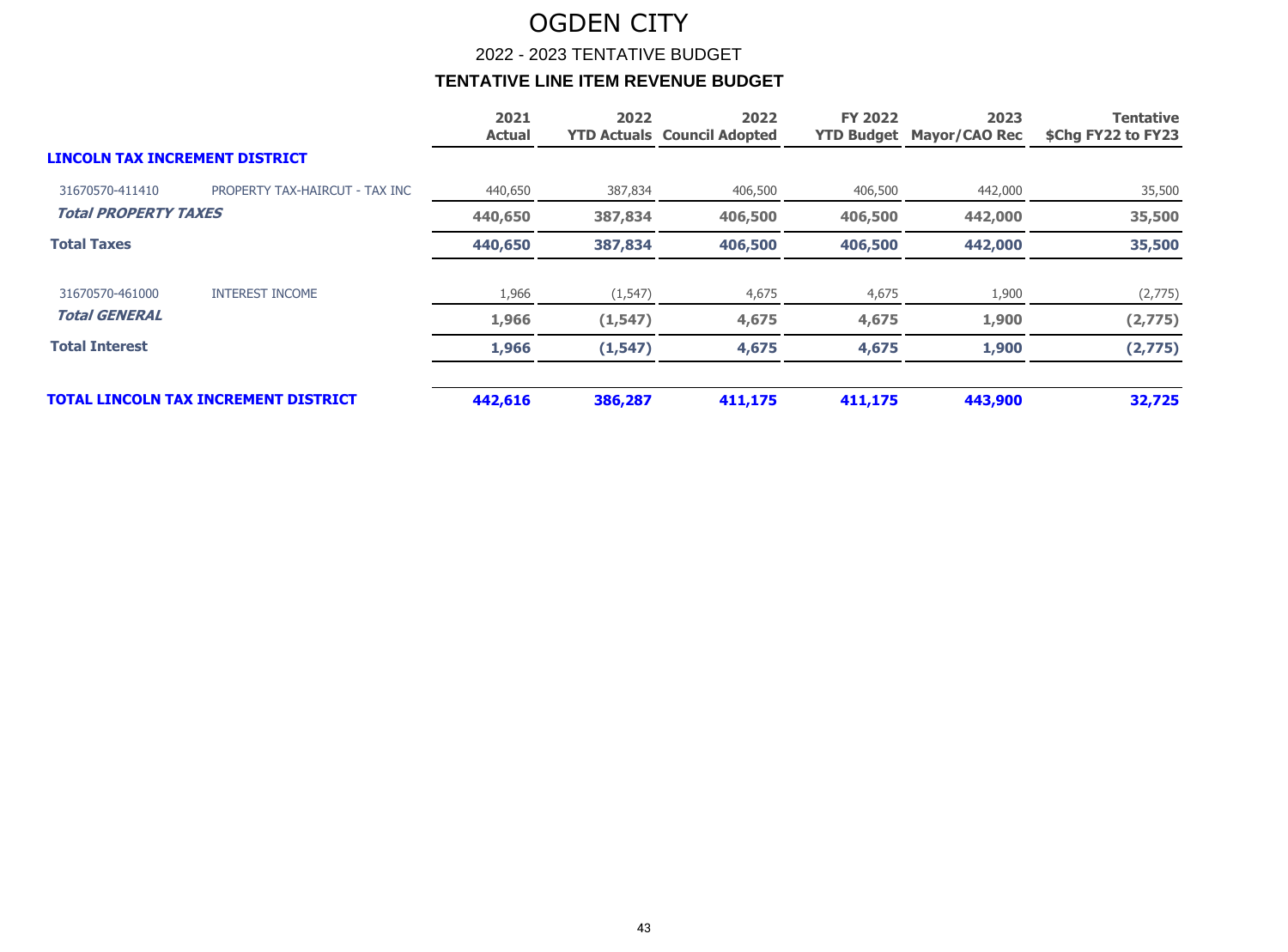2022 - 2023 TENTATIVE BUDGET

|                       |                                               | 2021<br><b>Actual</b> | 2022 | 2022<br><b>YTD Actuals Council Adopted</b> | <b>FY 2022</b> | 2023<br><b>YTD Budget Mayor/CAO Rec</b> | <b>Tentative</b><br>\$Chg FY22 to FY23 |
|-----------------------|-----------------------------------------------|-----------------------|------|--------------------------------------------|----------------|-----------------------------------------|----------------------------------------|
|                       | <b>WASHINGTON BLVD TAX INCREMENT DISTRICT</b> |                       |      |                                            |                |                                         |                                        |
| 31770570-461000       | <b>INTEREST INCOME</b>                        | 14                    | (15) |                                            |                | $\overline{\phantom{a}}$                |                                        |
| <b>Total GENERAL</b>  |                                               | 14                    | (15) |                                            | $\sim$         | $\sim$                                  |                                        |
| <b>Total Interest</b> |                                               | 14                    | (15) | ÷                                          | <b>COL</b>     | ×.                                      |                                        |
| <b>DISTRICT</b>       | <b>TOTAL WASHINGTON BLVD TAX INCREMENT</b>    | 14                    | (15) |                                            | $\blacksquare$ |                                         |                                        |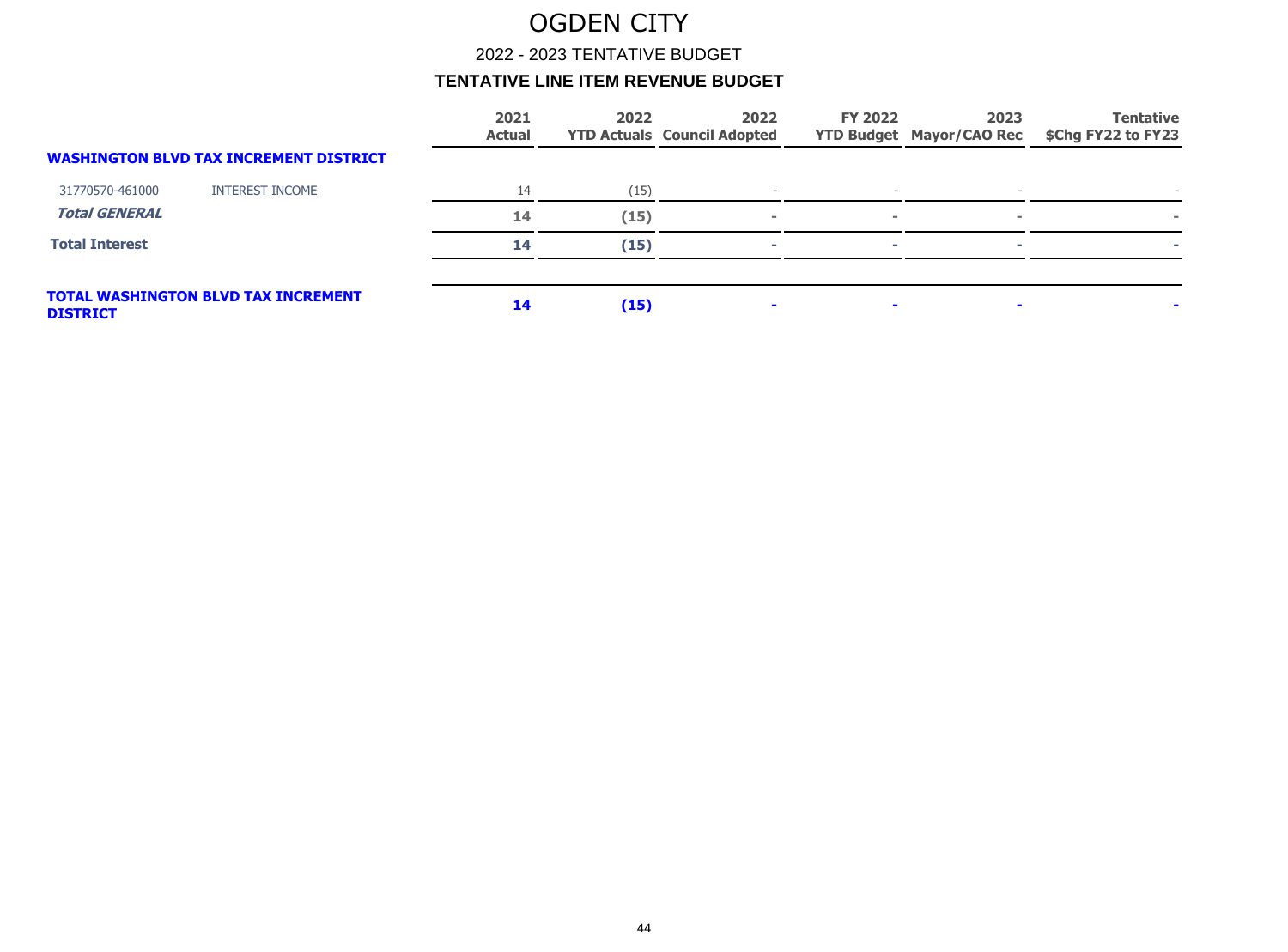2022 - 2023 TENTATIVE BUDGET

|                                                 | 2021<br><b>Actual</b> | 2022  | 2022 | <b>FY 2022</b>                     | 2023 | <b>Tentative</b><br>\$Chg FY22 to FY23 |
|-------------------------------------------------|-----------------------|-------|------|------------------------------------|------|----------------------------------------|
| <b>LESTER PARK TAX INCREMENT DISTRICT</b>       |                       |       |      |                                    |      |                                        |
| <b>INTEREST INCOME</b>                          | 223                   | (242) |      |                                    |      |                                        |
|                                                 | 223                   | (242) |      | $\sim$                             |      |                                        |
|                                                 | 223                   | (242) |      | <b>COL</b>                         |      |                                        |
| <b>TOTAL LESTER PARK TAX INCREMENT DISTRICT</b> | 223                   | (242) |      | $\mathbf{r}$                       |      |                                        |
|                                                 |                       |       |      | <b>YTD Actuals Council Adopted</b> |      | <b>YTD Budget Mayor/CAO Rec</b>        |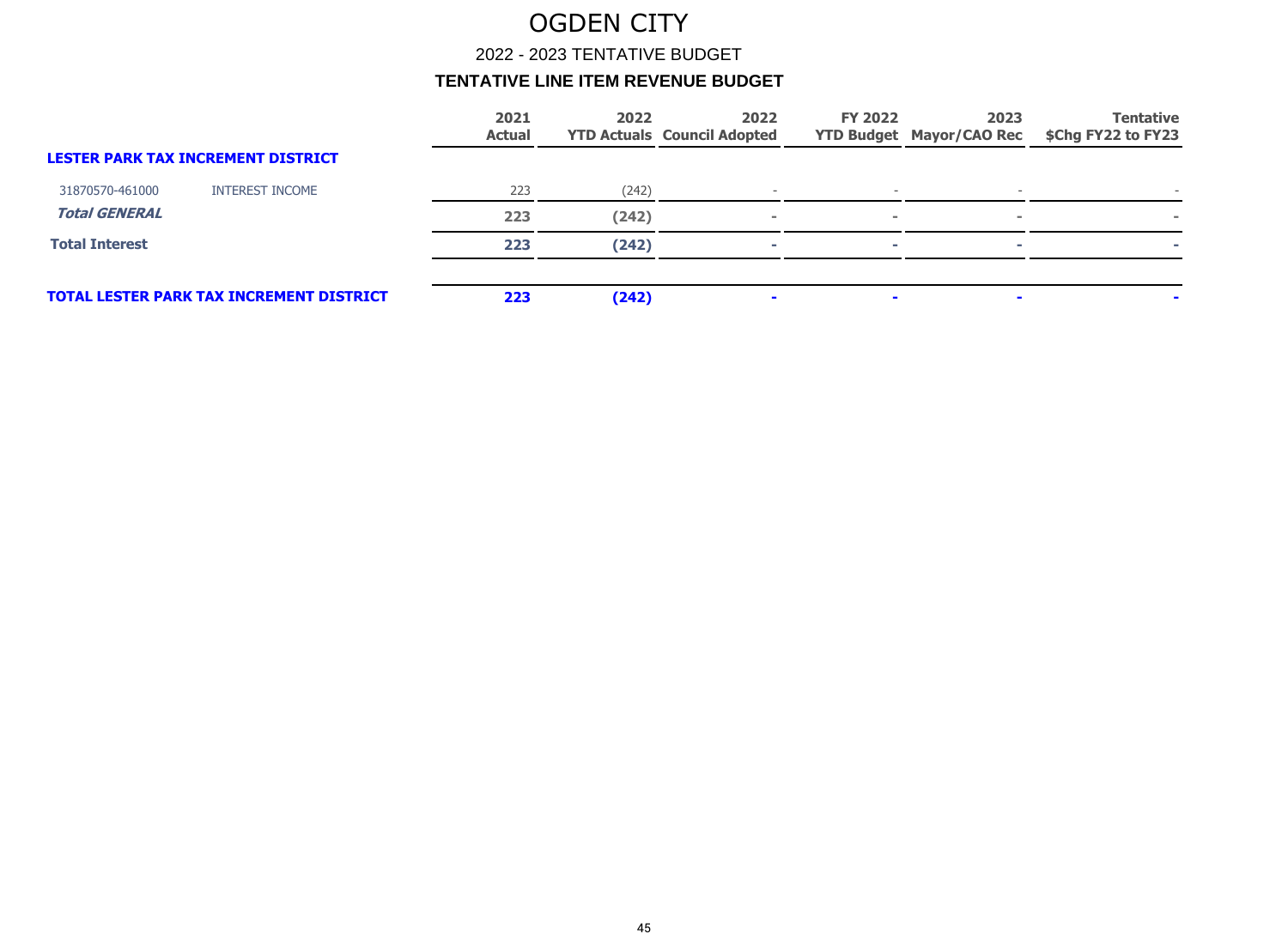2022 - 2023 TENTATIVE BUDGET

|                       |                                                  | 2021<br><b>Actual</b> | 2022     | 2022<br><b>YTD Actuals Council Adopted</b> | <b>FY 2022</b> | 2023<br><b>YTD Budget Mayor/CAO Rec</b> | <b>Tentative</b><br>\$Chg FY22 to FY23 |
|-----------------------|--------------------------------------------------|-----------------------|----------|--------------------------------------------|----------------|-----------------------------------------|----------------------------------------|
|                       | <b>GOLDEN LINKS TAX INCREMENT DISTRICT</b>       |                       |          |                                            |                |                                         |                                        |
| 31970570-461000       | <b>INTEREST INCOME</b>                           |                       |          |                                            |                |                                         |                                        |
| <b>Total GENERAL</b>  |                                                  |                       | (1)      |                                            | $\blacksquare$ |                                         |                                        |
| <b>Total Interest</b> |                                                  |                       | $\bf(1)$ |                                            | <b>COL</b>     |                                         |                                        |
|                       | <b>TOTAL GOLDEN LINKS TAX INCREMENT DISTRICT</b> |                       | $\bf(1)$ |                                            |                |                                         |                                        |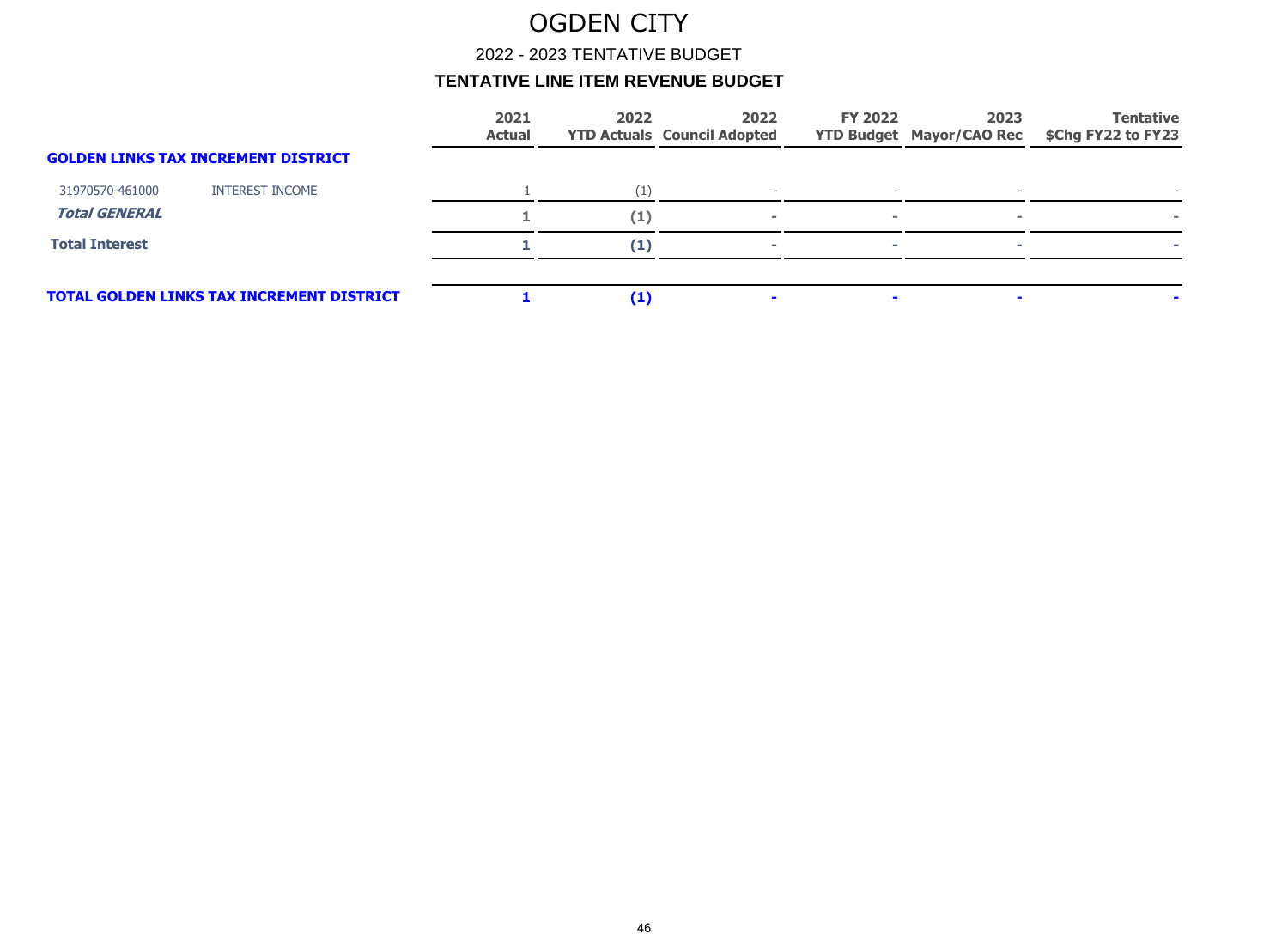2022 - 2023 TENTATIVE BUDGET

|                                         |                                               | 2021<br><b>Actual</b> | 2022 | 2022<br><b>YTD Actuals Council Adopted</b> | <b>FY 2022</b> | 2023<br><b>YTD Budget Mayor/CAO Rec</b> | <b>Tentative</b><br>\$Chg FY22 to FY23 |
|-----------------------------------------|-----------------------------------------------|-----------------------|------|--------------------------------------------|----------------|-----------------------------------------|----------------------------------------|
| <b>PARK BLVD TAX INCREMENT DISTRICT</b> |                                               |                       |      |                                            |                |                                         |                                        |
| 32070570-461000                         | <b>INTEREST INCOME</b>                        | 77                    | (83) |                                            |                |                                         |                                        |
| <b>Total GENERAL</b>                    |                                               | 77                    | (83) |                                            | $\sim$         |                                         |                                        |
| <b>Total Interest</b>                   |                                               | 77                    | (83) |                                            | <b>COL</b>     |                                         |                                        |
|                                         | <b>TOTAL PARK BLVD TAX INCREMENT DISTRICT</b> | 77                    | (83) |                                            | $\blacksquare$ |                                         |                                        |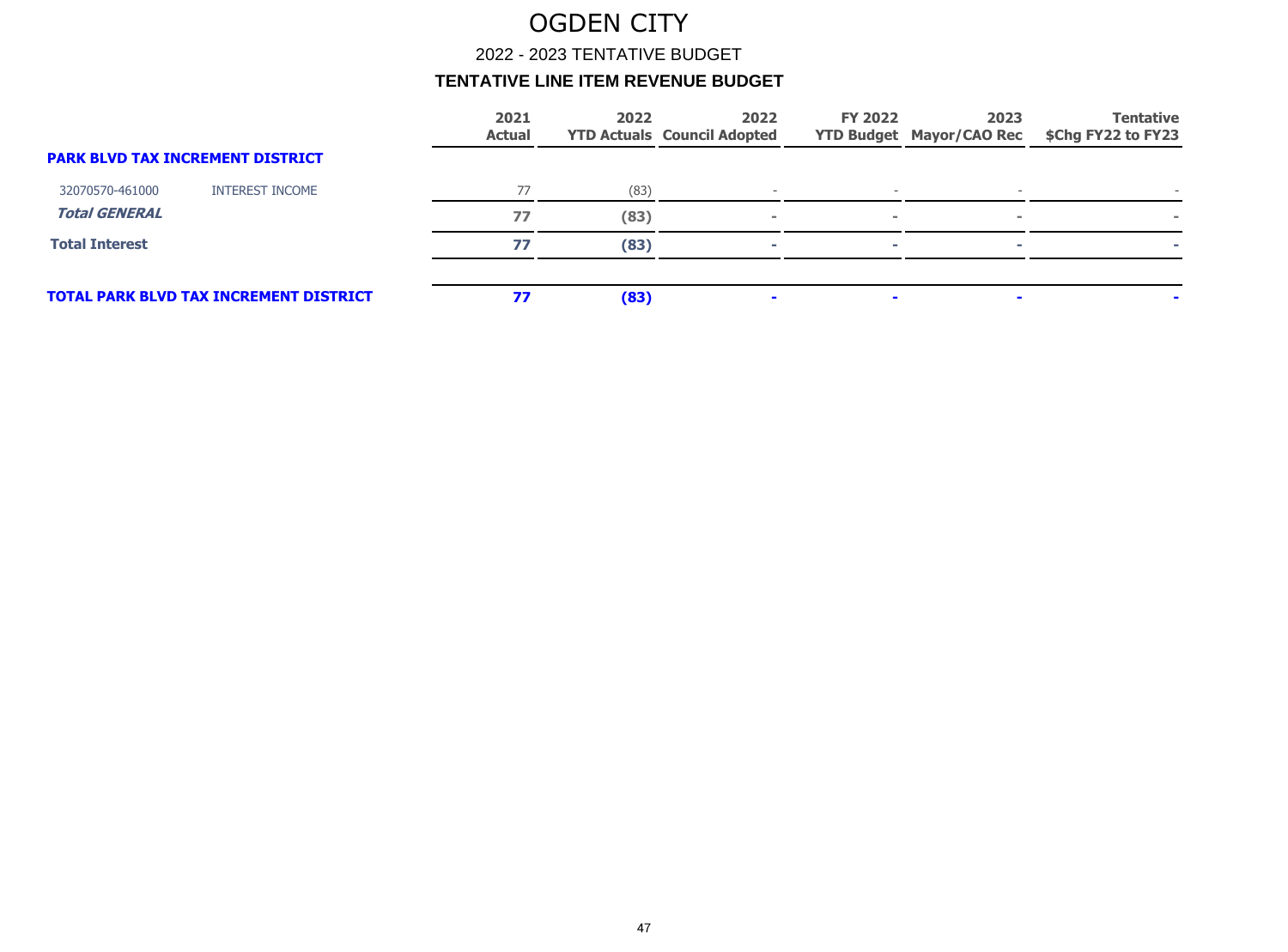2022 - 2023 TENTATIVE BUDGET

|                                      |                                                 | 2021<br><b>Actual</b> | 2022     | 2022<br><b>YTD Actuals Council Adopted</b> | <b>FY 2022</b> | 2023<br><b>YTD Budget Mayor/CAO Rec</b> | <b>Tentative</b><br>\$Chg FY22 to FY23 |
|--------------------------------------|-------------------------------------------------|-----------------------|----------|--------------------------------------------|----------------|-----------------------------------------|----------------------------------------|
|                                      | <b>25TH STREET TAX INCREMENT DISTRICT</b>       |                       |          |                                            |                |                                         |                                        |
| 32170570-461000                      | <b>INTEREST INCOME</b>                          | 7,963                 | (9,398)  |                                            |                |                                         |                                        |
| <b>Total GENERAL</b>                 |                                                 | 7,963                 | (9, 398) |                                            | $\sim$         |                                         |                                        |
| <b>Total Interest</b>                |                                                 | 7,963                 | (9, 398) |                                            |                |                                         |                                        |
| 32170570-485001                      | <b>INTERAG TRAN FROM OGDEN CITY</b>             | 860,000               | 260,000  | 260,000                                    | 260,000        |                                         | (260,000)                              |
| <b>Total LOAN REPAYMENTS</b>         |                                                 | 860,000               | 260,000  | 260,000                                    | 260,000        |                                         | (260,000)                              |
| <b>Total Other Financing Sources</b> |                                                 | 860,000               | 260,000  | 260,000                                    | 260,000        |                                         | (260, 000)                             |
|                                      | <b>TOTAL 25TH STREET TAX INCREMENT DISTRICT</b> | 867,963               | 250,602  | 260,000                                    | 260,000        |                                         | (260,000)                              |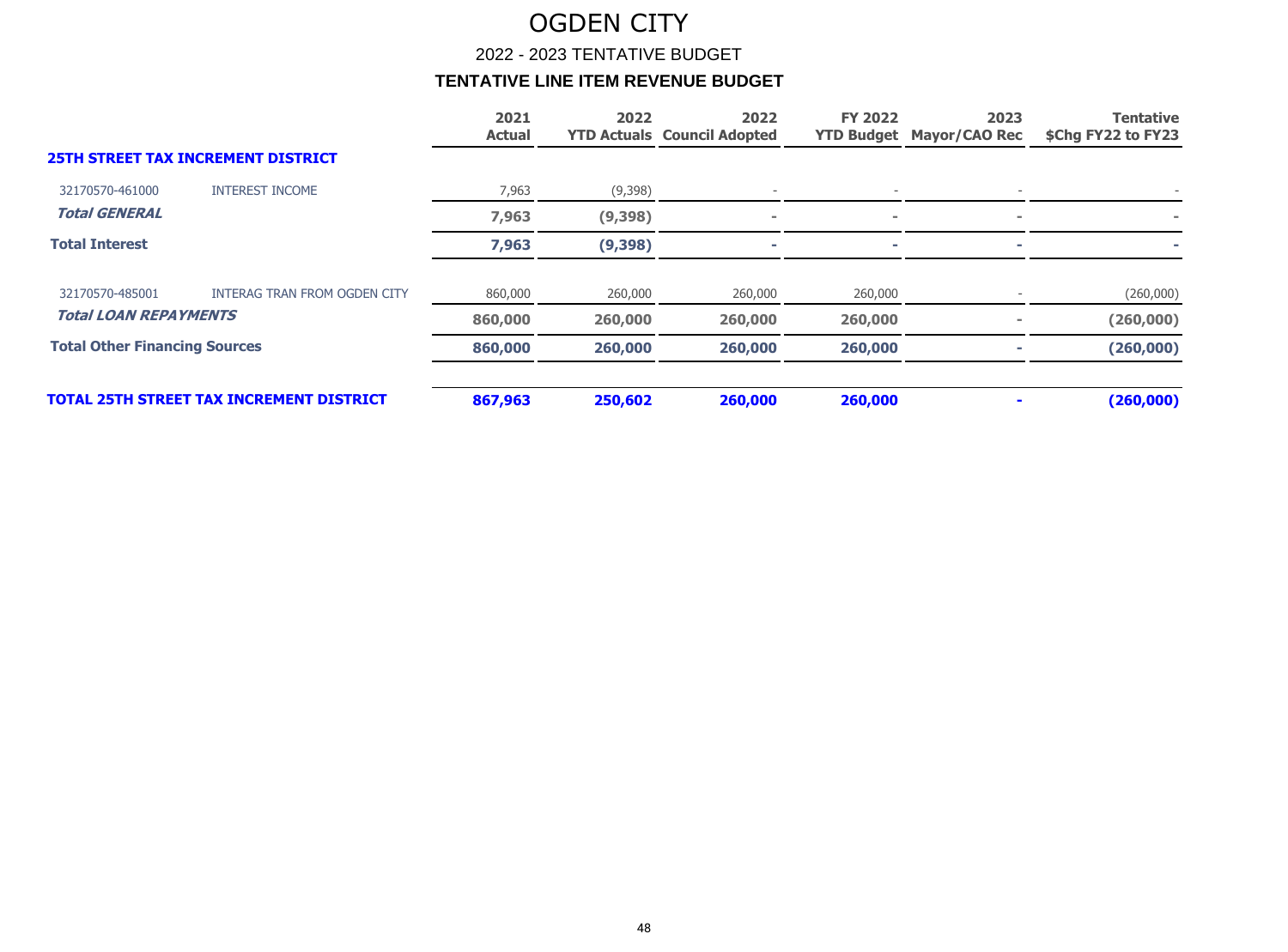2022 - 2023 TENTATIVE BUDGET

|                       |                                                  | 2021<br><b>Actual</b> | 2022 | 2022<br><b>YTD Actuals Council Adopted</b> | <b>FY 2022</b> | 2023<br><b>YTD Budget Mayor/CAO Rec</b> | <b>Tentative</b><br>\$Chg FY22 to FY23 |
|-----------------------|--------------------------------------------------|-----------------------|------|--------------------------------------------|----------------|-----------------------------------------|----------------------------------------|
|                       | <b>ST.BENEDICTS TAX INCREMENT DISTRICT</b>       |                       |      |                                            |                |                                         |                                        |
| 32270570-461000       | <b>INTEREST INCOME</b>                           |                       | (2)  |                                            |                |                                         |                                        |
| <b>Total GENERAL</b>  |                                                  |                       | (2)  |                                            | <b>COL</b>     |                                         |                                        |
| <b>Total Interest</b> |                                                  |                       | (2)  |                                            | <b>COL</b>     |                                         |                                        |
|                       | <b>TOTAL ST.BENEDICTS TAX INCREMENT DISTRICT</b> |                       | (2)  |                                            | $\blacksquare$ |                                         |                                        |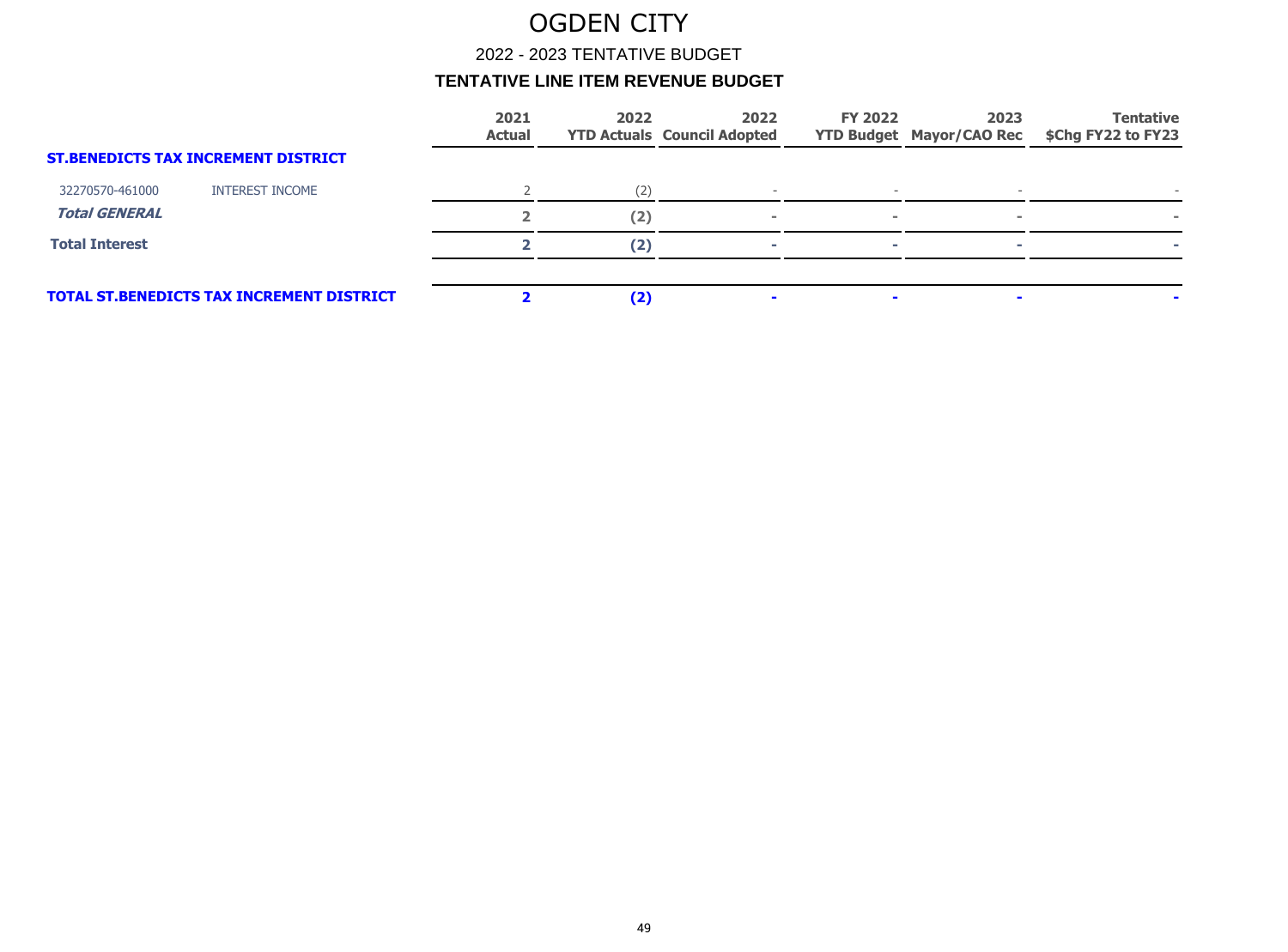2022 - 2023 TENTATIVE BUDGET

|                       |                                                   | 2021<br><b>Actual</b> | 2022     | 2022<br><b>YTD Actuals Council Adopted</b> | <b>FY 2022</b> | 2023<br><b>YTD Budget Mayor/CAO Rec</b> | <b>Tentative</b><br>\$Chg FY22 to FY23 |
|-----------------------|---------------------------------------------------|-----------------------|----------|--------------------------------------------|----------------|-----------------------------------------|----------------------------------------|
|                       | UNION GARDENS TAX INCREMENT DISTRICT              |                       |          |                                            |                |                                         |                                        |
| 32370570-461000       | <b>INTEREST INCOME</b>                            |                       |          |                                            |                |                                         |                                        |
| <b>Total GENERAL</b>  |                                                   |                       | (1)      |                                            | $\blacksquare$ |                                         |                                        |
| <b>Total Interest</b> |                                                   |                       | (1)      |                                            | <b>COL</b>     |                                         |                                        |
|                       | <b>TOTAL UNION GARDENS TAX INCREMENT DISTRICT</b> |                       | $\bf(1)$ |                                            | $\blacksquare$ |                                         |                                        |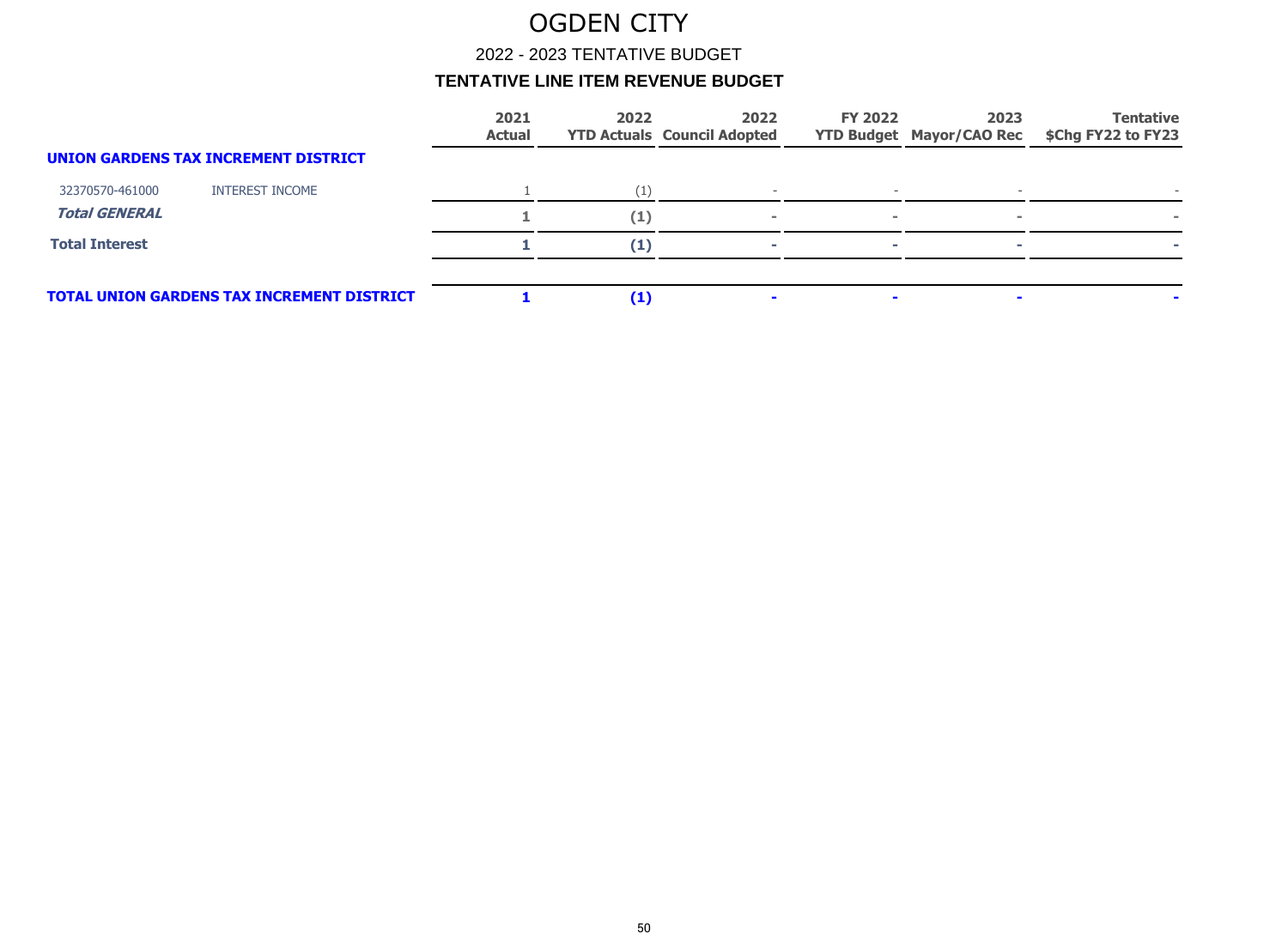2022 - 2023 TENTATIVE BUDGET

|                             |                                                 | 2021<br><b>Actual</b> | 2022    | 2022<br><b>YTD Actuals Council Adopted</b> | <b>FY 2022</b> | 2023<br><b>YTD Budget Mayor/CAO Rec</b> | <b>Tentative</b><br>\$Chg FY22 to FY23 |
|-----------------------------|-------------------------------------------------|-----------------------|---------|--------------------------------------------|----------------|-----------------------------------------|----------------------------------------|
|                             | <b>12TH STREET TAX INCREMENT DISTRICT</b>       |                       |         |                                            |                |                                         |                                        |
| 32470570-411410             | PROPERTY TAX-HAIRCUT - TAX INC                  | 201,943               | 168,838 | 186,800                                    | 186,800        | 205,000                                 | 18,200                                 |
| <b>Total PROPERTY TAXES</b> |                                                 | 201,943               | 168,838 | 186,800                                    | 186,800        | 205,000                                 | 18,200                                 |
| <b>Total Taxes</b>          |                                                 | 201,943               | 168,838 | 186,800                                    | 186,800        | 205,000                                 | 18,200                                 |
| 32470570-461000             | <b>INTEREST INCOME</b>                          | 631                   | (314)   | 1,500                                      | 1,500          | 600                                     | (900)                                  |
| <b>Total GENERAL</b>        |                                                 | 631                   | (314)   | 1,500                                      | 1,500          | 600                                     | (900)                                  |
| <b>Total Interest</b>       |                                                 | 631                   | (314)   | 1,500                                      | 1,500          | 600                                     | (900)                                  |
|                             | <b>TOTAL 12TH STREET TAX INCREMENT DISTRICT</b> | 202,575               | 168,524 | 188,300                                    | 188,300        | 205,600                                 | 17,300                                 |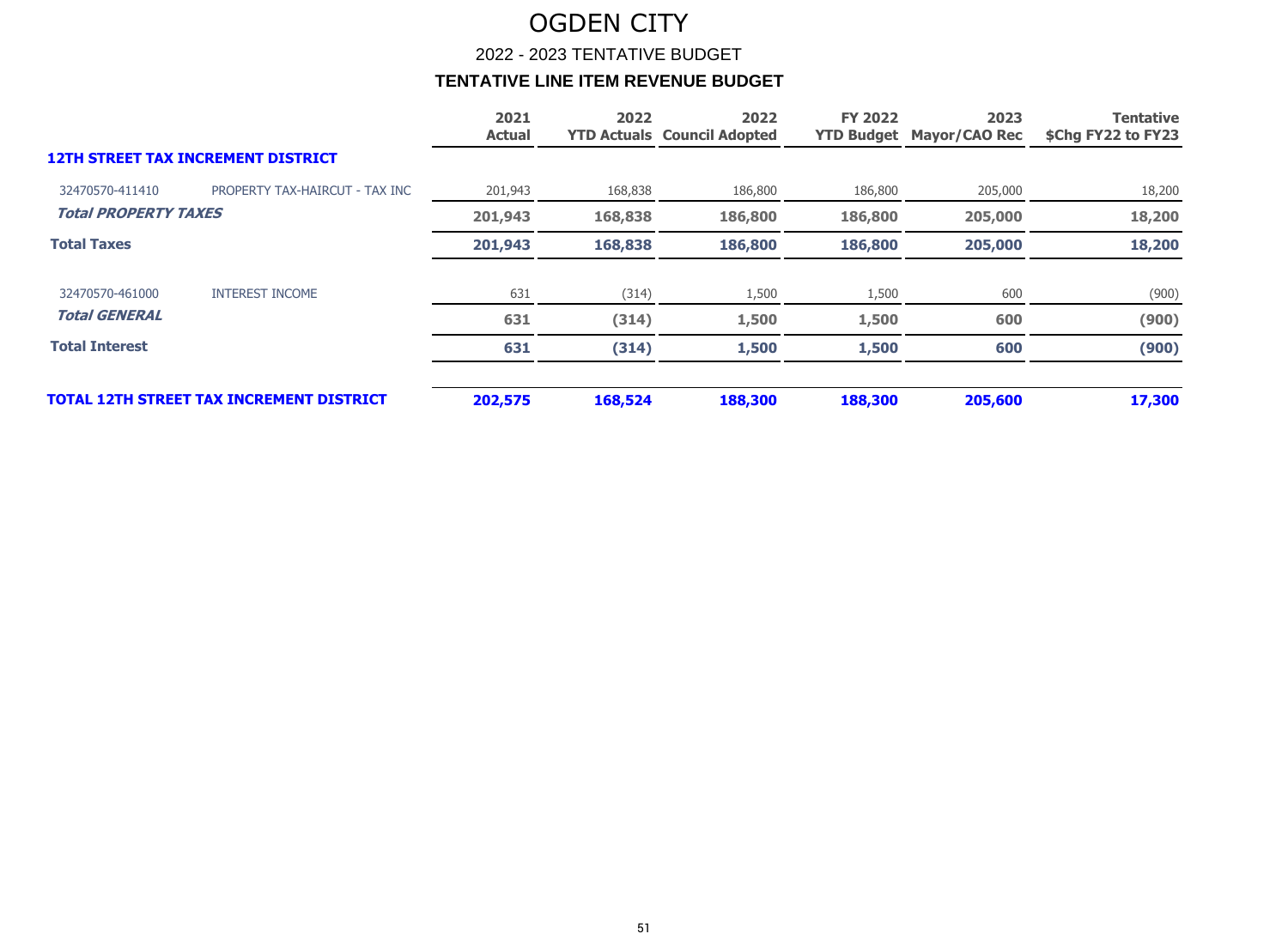2022 - 2023 TENTATIVE BUDGET

|                                      |                                                   | 2021<br><b>Actual</b> | 2022                     | 2022<br><b>YTD Actuals Council Adopted</b> | <b>FY 2022</b> | 2023<br><b>YTD Budget Mayor/CAO Rec</b> | <b>Tentative</b><br>\$Chg FY22 to FY23 |
|--------------------------------------|---------------------------------------------------|-----------------------|--------------------------|--------------------------------------------|----------------|-----------------------------------------|----------------------------------------|
|                                      | <b>UNION STATION TAX INCREMENT DISTRICT</b>       |                       |                          |                                            |                |                                         |                                        |
| 32570570-461000                      | <b>GENERAL INTEREST</b>                           |                       |                          |                                            |                | 100                                     | 100                                    |
| <b>Total GENERAL</b>                 |                                                   | $\sim$                | $\overline{\phantom{a}}$ | $\blacksquare$                             | $\sim$         | 100                                     | 100                                    |
| <b>Total Interest</b>                |                                                   |                       |                          |                                            |                | 100                                     | 100                                    |
| 32570570-484000                      | <b>INTERAGENCY TRANSFER FROM</b>                  |                       |                          |                                            |                | 318,000                                 | 318,000                                |
| <b>Total TRANSFERS</b>               |                                                   | $\blacksquare$        | $\sim$                   | $\sim$                                     | $\sim$         | 318,000                                 | 318,000                                |
| <b>Total Other Financing Sources</b> |                                                   |                       | ÷                        | ÷                                          |                | 318,000                                 | 318,000                                |
|                                      | <b>TOTAL UNION STATION TAX INCREMENT DISTRICT</b> |                       | $\blacksquare$           |                                            |                | 318,100                                 | 318,100                                |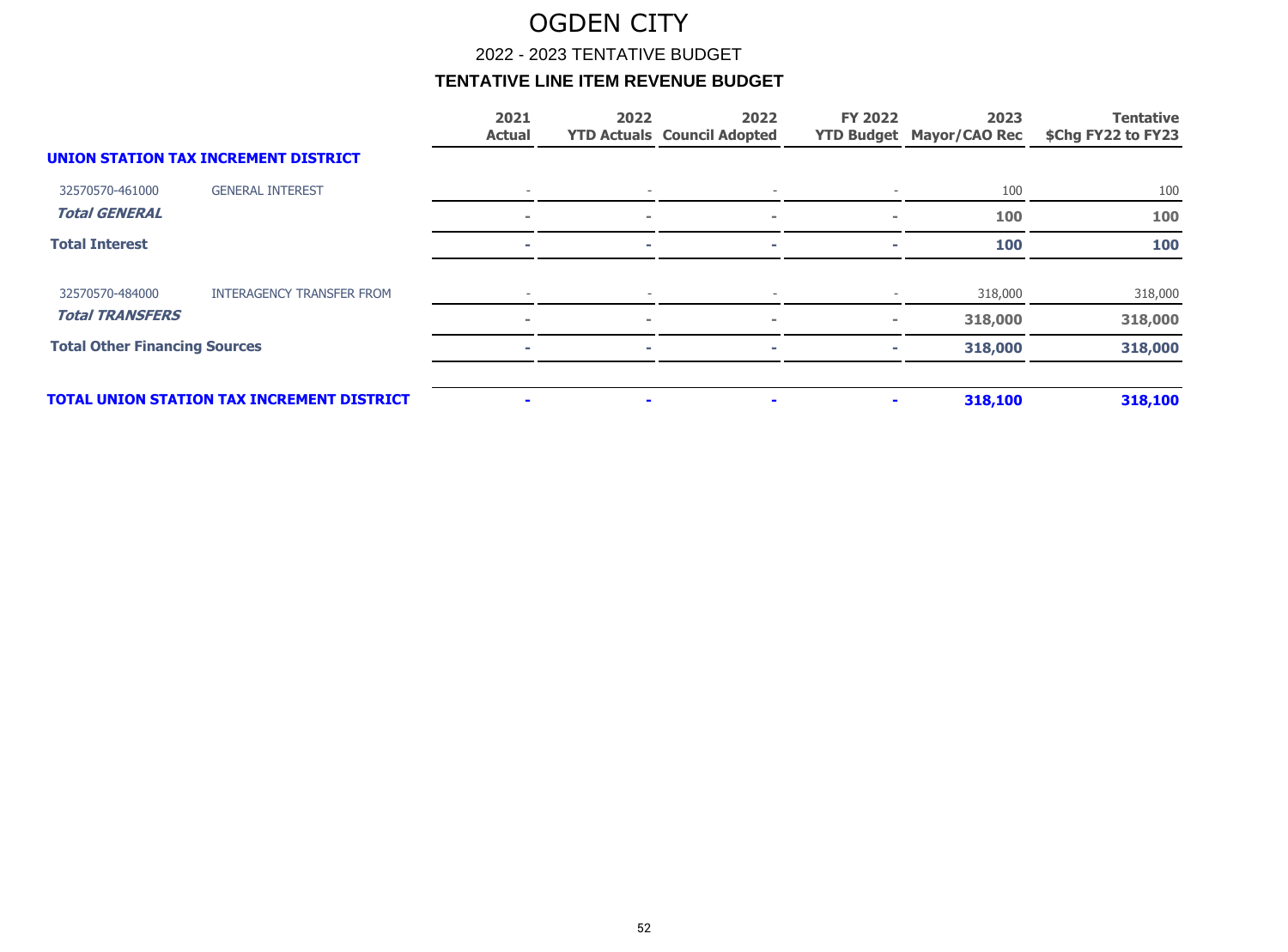2022 - 2023 TENTATIVE BUDGET

|                                   |                                         | 2021<br><b>Actual</b> | 2022     | 2022<br><b>YTD Actuals Council Adopted</b> | <b>FY 2022</b> | 2023<br><b>YTD Budget Mayor/CAO Rec</b> | <b>Tentative</b><br>\$Chg FY22 to FY23 |
|-----------------------------------|-----------------------------------------|-----------------------|----------|--------------------------------------------|----------------|-----------------------------------------|----------------------------------------|
| <b>DDO TAX INCREMENT DISTRICT</b> |                                         |                       |          |                                            |                |                                         |                                        |
| 32670570-461000                   | <b>INTEREST INCOME</b>                  | 32,579                | (4, 910) |                                            |                |                                         |                                        |
| <b>Total GENERAL</b>              |                                         | 32,579                | (4, 910) | $\sim$                                     |                | $\sim$                                  |                                        |
| <b>Total Interest</b>             |                                         | 32,579                | (4, 910) | $\sim$                                     |                |                                         | ٠                                      |
| 32670570-472000                   | MISCELLANEOUS REVENUE                   |                       |          | 150,000                                    | 150,000        | 150,000                                 |                                        |
| <b>Total OTHER</b>                |                                         | $\equiv$              | $\sim$   | 150,000                                    | 150,000        | 150,000                                 |                                        |
| <b>Total Miscellaneous</b>        |                                         |                       | $\sim$   | 150,000                                    | 150,000        | 150,000                                 |                                        |
|                                   | <b>TOTAL DDO TAX INCREMENT DISTRICT</b> | 32,579                | (4, 910) | 150,000                                    | 150,000        | 150,000                                 |                                        |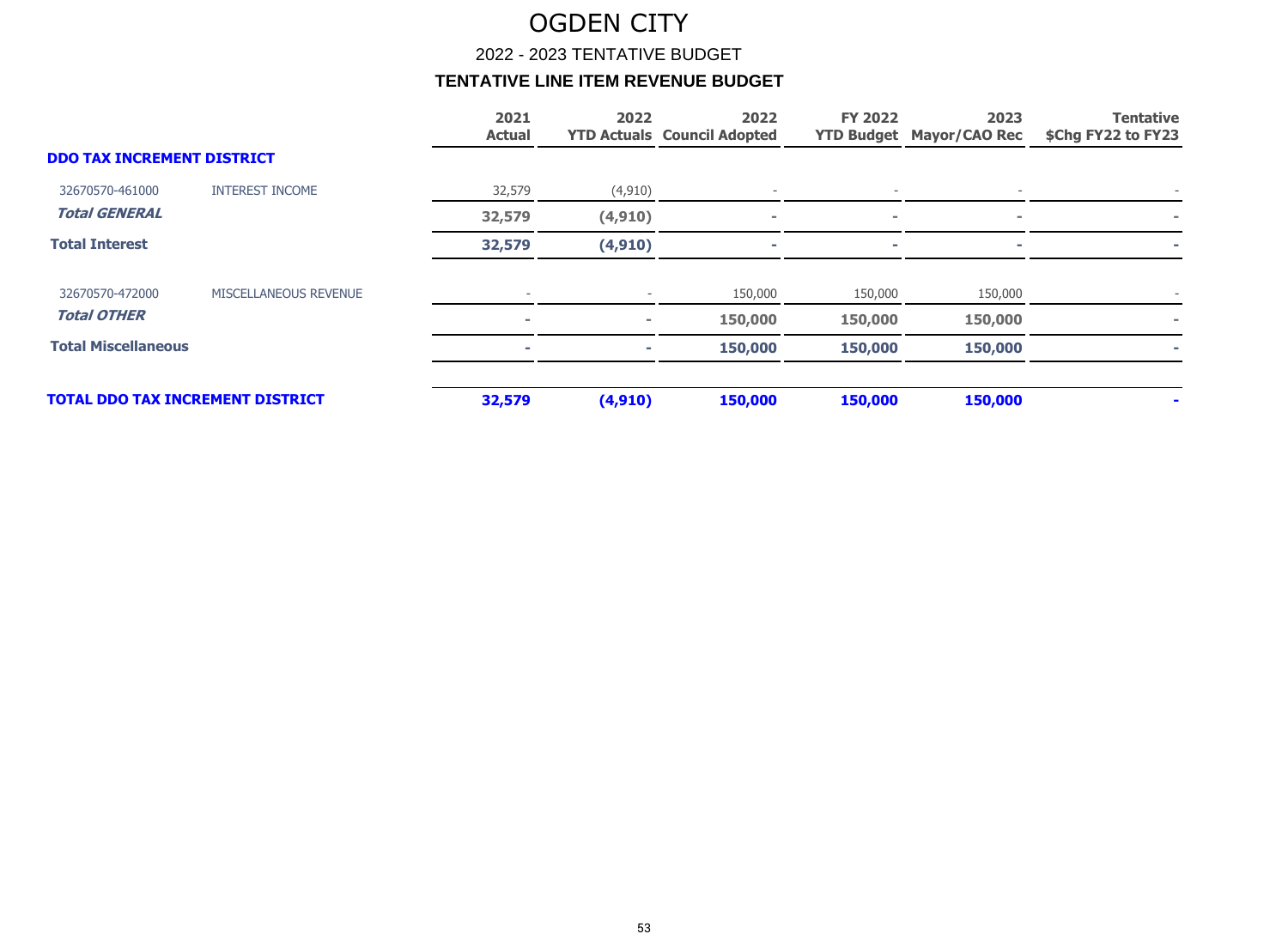2022 - 2023 TENTATIVE BUDGET

|                       |                                                  | 2021<br><b>Actual</b> | 2022     | 2022<br><b>YTD Actuals Council Adopted</b> | <b>FY 2022</b> | 2023<br><b>YTD Budget Mayor/CAO Rec</b> | <b>Tentative</b><br>\$Chg FY22 to FY23 |
|-----------------------|--------------------------------------------------|-----------------------|----------|--------------------------------------------|----------------|-----------------------------------------|----------------------------------------|
|                       | AMERICAN CAN TAX INCREMENT DISTRICT              |                       |          |                                            |                |                                         |                                        |
| 32770570-461000       | <b>INTEREST INCOME</b>                           | 2,640                 | (2,861)  |                                            |                |                                         |                                        |
| <b>Total GENERAL</b>  |                                                  | 2,640                 | (2, 861) |                                            | $\sim$         | $\sim$                                  |                                        |
| <b>Total Interest</b> |                                                  | 2,640                 | (2, 861) |                                            | ×.             |                                         |                                        |
|                       |                                                  |                       |          |                                            |                |                                         |                                        |
|                       | <b>TOTAL AMERICAN CAN TAX INCREMENT DISTRICT</b> | 2,640                 | (2,861)  |                                            | $\mathbf{r}$   |                                         |                                        |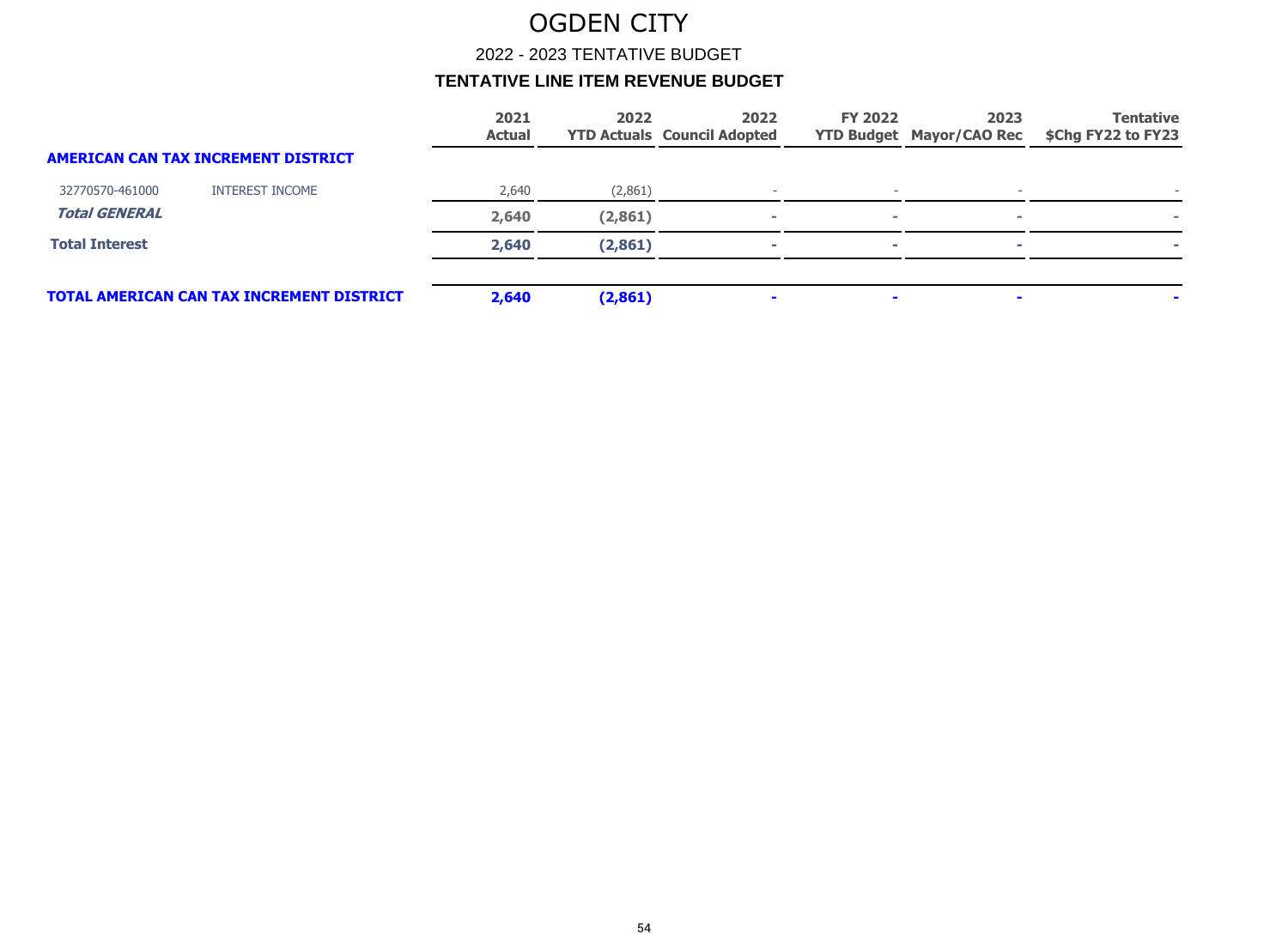2022 - 2023 TENTATIVE BUDGET

|                                         |                                               | 2021<br><b>Actual</b>    | 2022           | 2022<br><b>YTD Actuals Council Adopted</b> | <b>FY 2022</b> | 2023<br><b>YTD Budget Mayor/CAO Rec</b> | <b>Tentative</b><br>\$Chg FY22 to FY23 |
|-----------------------------------------|-----------------------------------------------|--------------------------|----------------|--------------------------------------------|----------------|-----------------------------------------|----------------------------------------|
| <b>FLAG SHIP TAX INCREMENT DISTRICT</b> |                                               |                          |                |                                            |                |                                         |                                        |
| 32870570-411400                         | PROPERTY TAX INCREMENT                        |                          |                |                                            |                | 290,000                                 | 290,000                                |
| <b>Total PROPERTY TAXES</b>             |                                               | $\blacksquare$           | $\sim$         | $\sim$                                     |                | 290,000                                 | 290,000                                |
| <b>Total Taxes</b>                      |                                               |                          |                |                                            | $\sim$         | 290,000                                 | 290,000                                |
| 32870570-461000                         | <b>GENERAL INTEREST</b>                       |                          |                |                                            |                | 100                                     | 100                                    |
| <b>Total GENERAL</b>                    |                                               | $\blacksquare$           | $\sim$         | $\equiv$                                   | $\sim$         | 100                                     | 100                                    |
| <b>Total Interest</b>                   |                                               | $\overline{\phantom{a}}$ | ×              | ÷                                          | m.             | 100                                     | 100                                    |
|                                         | <b>TOTAL FLAG SHIP TAX INCREMENT DISTRICT</b> | $\blacksquare$           | $\blacksquare$ | $\blacksquare$                             |                | 290,100                                 | 290,100                                |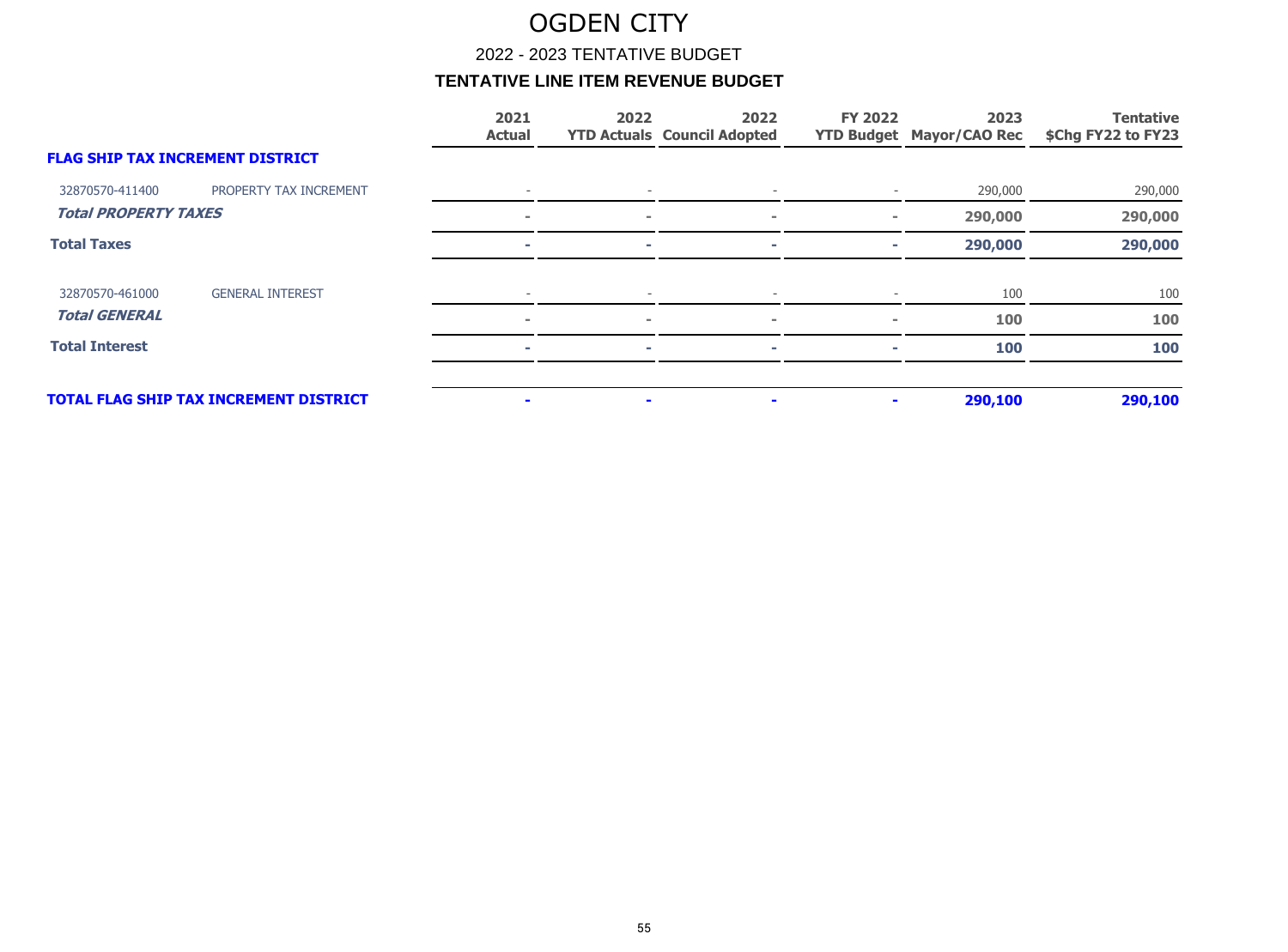2022 - 2023 TENTATIVE BUDGET

|                                        |                                              | 2021<br><b>Actual</b> | 2022    | 2022<br><b>YTD Actuals Council Adopted</b> | <b>FY 2022</b> | 2023<br><b>YTD Budget Mayor/CAO Rec</b> | <b>Tentative</b><br>\$Chg FY22 to FY23 |
|----------------------------------------|----------------------------------------------|-----------------------|---------|--------------------------------------------|----------------|-----------------------------------------|----------------------------------------|
| <b>WALL AVE TAX INCREMENT DISTRICT</b> |                                              |                       |         |                                            |                |                                         |                                        |
| 32970570-461000                        | <b>INTEREST INCOME</b>                       | 3,317                 | (3,587) |                                            |                |                                         |                                        |
| <b>Total GENERAL</b>                   |                                              | 3,317                 | (3,587) |                                            | $\sim$         | $\blacksquare$                          |                                        |
| <b>Total Interest</b>                  |                                              | 3,317                 | (3,587) |                                            | <b>COL</b>     |                                         |                                        |
|                                        | <b>TOTAL WALL AVE TAX INCREMENT DISTRICT</b> | 3,317                 | (3,587) |                                            | $\mathbf{r}$   |                                         |                                        |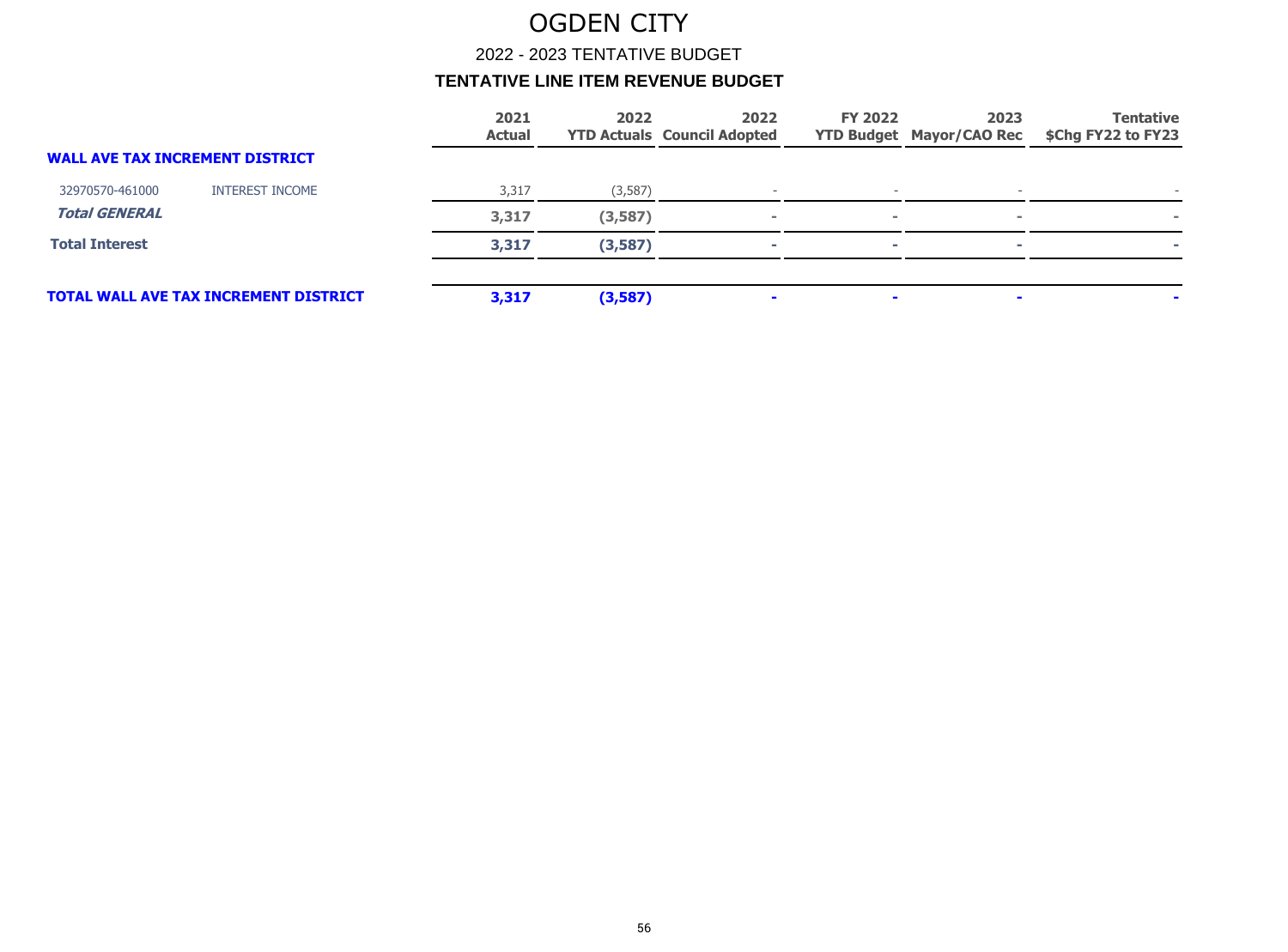2022 - 2023 TENTATIVE BUDGET

|                       |                                               | 2021<br><b>Actual</b> | 2022     | 2022<br><b>YTD Actuals Council Adopted</b> | <b>FY 2022</b> | 2023<br><b>YTD Budget Mayor/CAO Rec</b> | <b>Tentative</b><br>\$Chg FY22 to FY23 |
|-----------------------|-----------------------------------------------|-----------------------|----------|--------------------------------------------|----------------|-----------------------------------------|----------------------------------------|
|                       | <b>WEST 12TH TAX INCREMENT DISTRICT</b>       |                       |          |                                            |                |                                         |                                        |
| 33070570-461000       | <b>INTEREST INCOME</b>                        | 3,870                 | (4, 193) |                                            |                |                                         |                                        |
| <b>Total GENERAL</b>  |                                               | 3,870                 | (4,193)  |                                            | $\sim$         | $\sim$                                  |                                        |
| <b>Total Interest</b> |                                               | 3,870                 | (4, 193) |                                            | -              |                                         |                                        |
|                       | <b>TOTAL WEST 12TH TAX INCREMENT DISTRICT</b> | 3,870                 | (4, 193) |                                            | $\sim$         |                                         |                                        |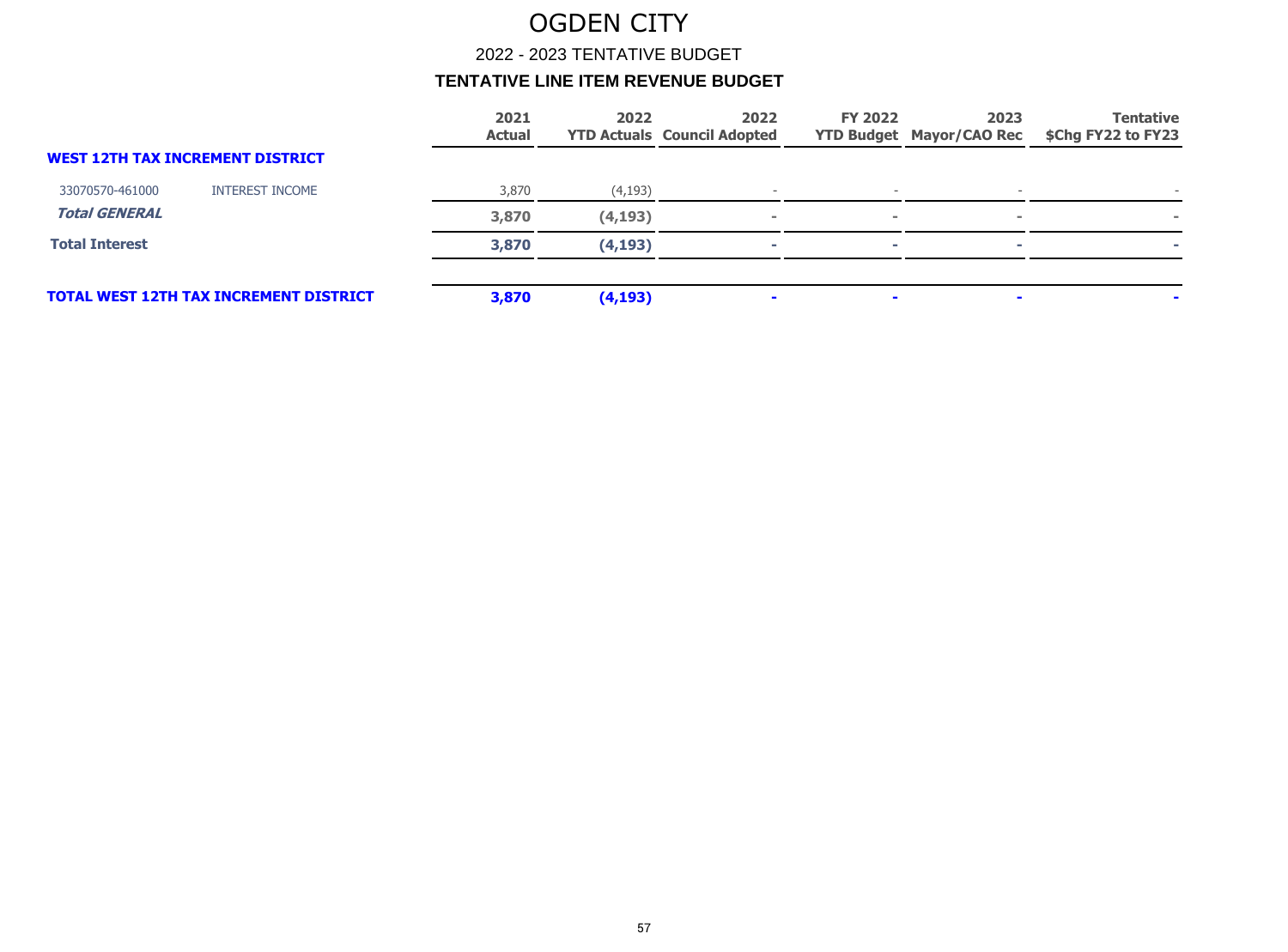2022 - 2023 TENTATIVE BUDGET

|                       |                                              | 2021<br><b>Actual</b> | 2022    | 2022<br><b>YTD Actuals Council Adopted</b> | <b>FY 2022</b> | 2023<br><b>YTD Budget Mayor/CAO Rec</b> | <b>Tentative</b><br>\$Chg FY22 to FY23 |
|-----------------------|----------------------------------------------|-----------------------|---------|--------------------------------------------|----------------|-----------------------------------------|----------------------------------------|
|                       | <b>HINCKLEY DRIVE TAX INCREMENT DISTRICT</b> |                       |         |                                            |                |                                         |                                        |
| 33170570-461000       | <b>INTEREST INCOME</b>                       | 4,417                 | (4,786) |                                            |                |                                         |                                        |
| <b>Total GENERAL</b>  |                                              | 4,417                 | (4,786) | $\sim$                                     | $\sim$         | $\sim$                                  |                                        |
| <b>Total Interest</b> |                                              | 4,417                 | (4,786) |                                            | $\sim$         |                                         |                                        |
|                       | TOTAL HINCKLEY DRIVE TAX INCREMENT DISTRICT  | 4,417                 | (4,786) | $\sim$                                     | $\sim$         |                                         |                                        |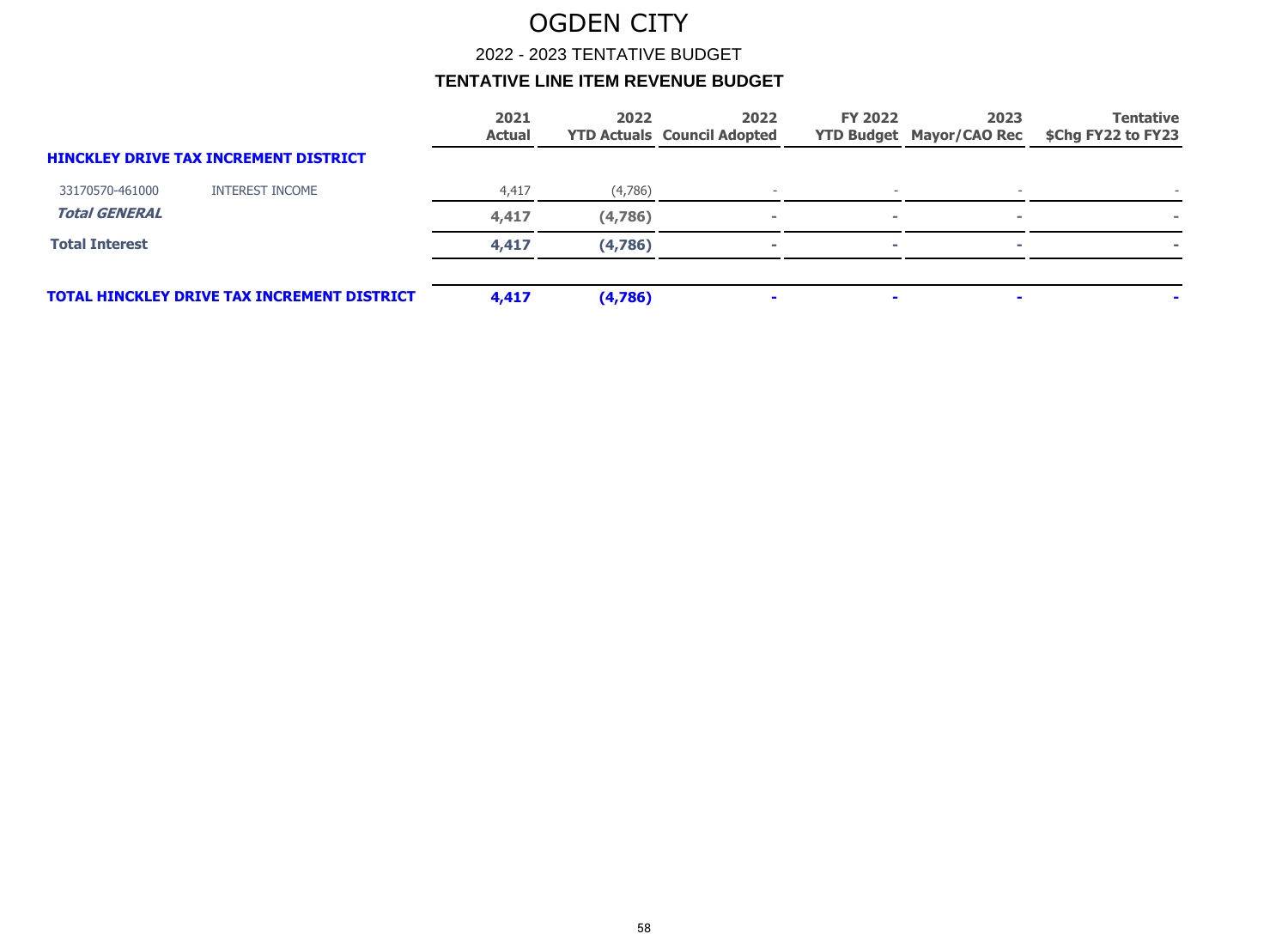2022 - 2023 TENTATIVE BUDGET

|                                      |                                                 | 2021<br><b>Actual</b> | 2022     | 2022<br><b>YTD Actuals Council Adopted</b> | <b>FY 2022</b> | 2023<br><b>YTD Budget Mayor/CAO Rec</b> | <b>Tentative</b><br>\$Chg FY22 to FY23 |
|--------------------------------------|-------------------------------------------------|-----------------------|----------|--------------------------------------------|----------------|-----------------------------------------|----------------------------------------|
|                                      | <b>OGDEN RIVER TAX INCREMENT DISTRICT</b>       |                       |          |                                            |                |                                         |                                        |
| 33270570-411400                      | PROPERTY TAX - TAX INCREMENT                    | 334,425               | 376,235  | 327,200                                    | 327,200        | 340,000                                 | 12,800                                 |
| <b>Total PROPERTY TAXES</b>          |                                                 | 334,425               | 376,235  | 327,200                                    | 327,200        | 340,000                                 | 12,800                                 |
| <b>Total Taxes</b>                   |                                                 | 334,425               | 376,235  | 327,200                                    | 327,200        | 340,000                                 | 12,800                                 |
| 33270570-446000                      | <b>LEASE REVENUE</b>                            | 3,830                 | 650      |                                            |                |                                         |                                        |
| <b>Total LEASE REVENUE</b>           |                                                 | 3,830                 | 650      |                                            |                |                                         |                                        |
| <b>Total Charges for Services</b>    |                                                 | 3,830                 | 650      |                                            |                |                                         |                                        |
| 33270570-461000                      | <b>INTEREST INCOME</b>                          | 3,298                 | (3, 173) | 3,000                                      | 3,000          | 3,200                                   | 200                                    |
| <b>Total GENERAL</b>                 |                                                 | 3,298                 | (3, 173) | 3,000                                      | 3,000          | 3,200                                   | 200                                    |
| <b>Total Interest</b>                |                                                 | 3,298                 | (3, 173) | 3,000                                      | 3,000          | 3,200                                   | 200                                    |
| 33270570-484001                      | <b>INTERFUND TRANSFERS</b>                      |                       |          | 150,000                                    | 150,000        | 150,000                                 |                                        |
| <b>Total TRANSFERS</b>               |                                                 |                       |          | 150,000                                    | 150,000        | 150,000                                 |                                        |
| 33270570-485001                      | <b>INTERAG TRAN FROM OGDEN CITY</b>             | 170,000               | 170,000  | 170,000                                    | 170,000        | 170,000                                 |                                        |
| <b>Total LOAN REPAYMENTS</b>         |                                                 | 170,000               | 170,000  | 170,000                                    | 170,000        | 170,000                                 |                                        |
| <b>Total Other Financing Sources</b> |                                                 | 170,000               | 170,000  | 320,000                                    | 320,000        | 320,000                                 |                                        |
|                                      | <b>TOTAL OGDEN RIVER TAX INCREMENT DISTRICT</b> | 511,553               | 543,712  | 650,200                                    | 650,200        | 663,200                                 | 13,000                                 |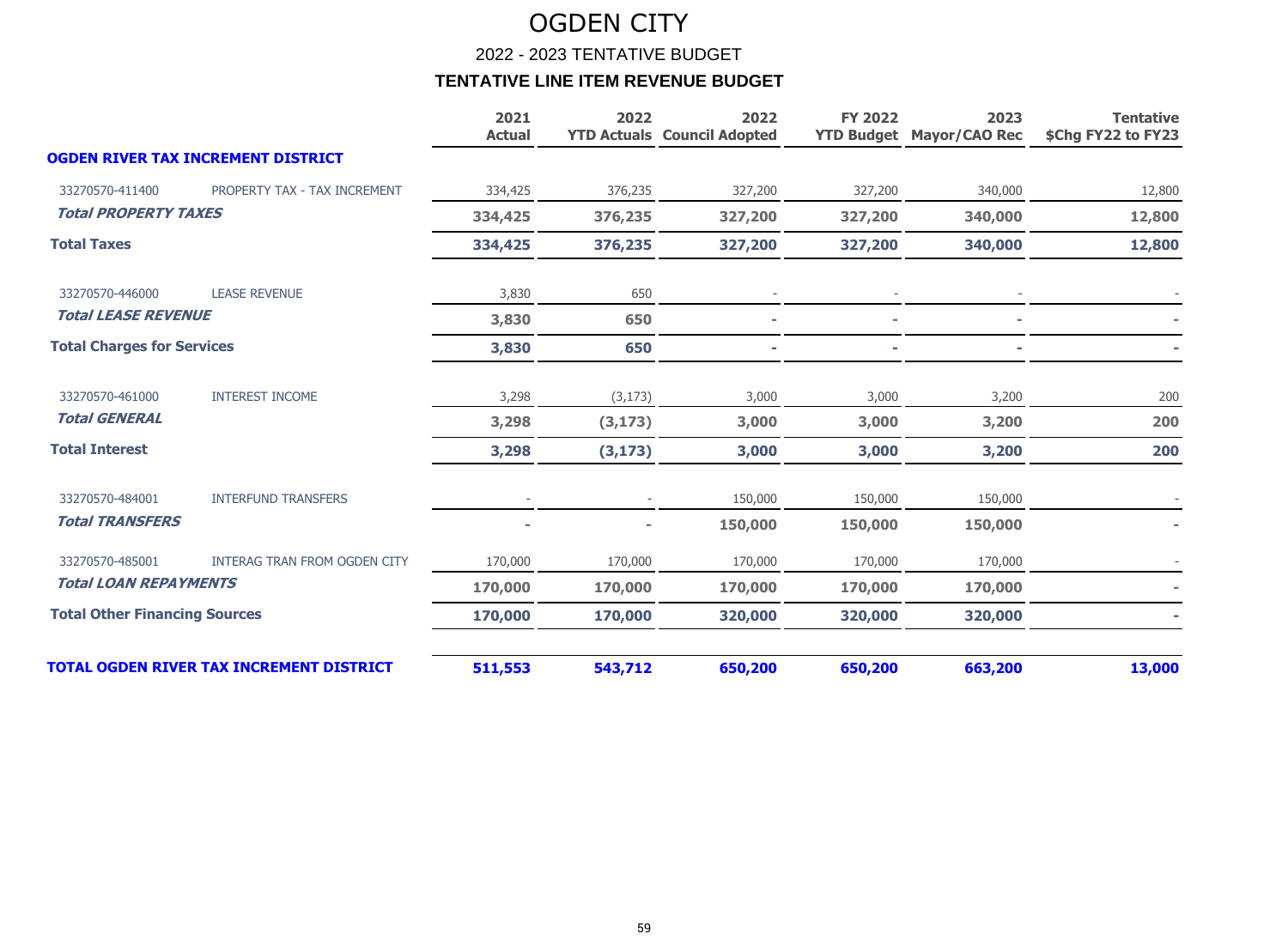2022 - 2023 TENTATIVE BUDGET

|                             |                                         | 2021<br><b>Actual</b> | 2022    | 2022<br><b>YTD Actuals Council Adopted</b> | <b>FY 2022</b> | 2023<br><b>YTD Budget Mayor/CAO Rec</b> | <b>Tentative</b><br>\$Chg FY22 to FY23 |
|-----------------------------|-----------------------------------------|-----------------------|---------|--------------------------------------------|----------------|-----------------------------------------|----------------------------------------|
|                             | HINCKLEY AIRPORT TAX INCREMENT DISTRICT |                       |         |                                            |                |                                         |                                        |
| 33370570-411400             | PROPERTY TAX - TAX INCREMENT            | 190,297               | 211,659 | 186,250                                    | 186,250        |                                         | (186, 250)                             |
| <b>Total PROPERTY TAXES</b> |                                         | 190,297               | 211,659 | 186,250                                    | 186,250        | ٠                                       | (186, 250)                             |
| <b>Total Taxes</b>          |                                         | 190,297               | 211,659 | 186,250                                    | 186,250        |                                         | (186, 250)                             |
| 33370570-461000             | <b>INTEREST INCOME</b>                  | 2,878                 | (2,940) | 4,500                                      | 4,500          |                                         | (4,500)                                |
| <b>Total GENERAL</b>        |                                         | 2,878                 | (2,940) | 4,500                                      | 4,500          |                                         | (4,500)                                |
| <b>Total Interest</b>       |                                         | 2,878                 | (2,940) | 4,500                                      | 4,500          |                                         | (4,500)                                |
| <b>DISTRICT</b>             | TOTAL HINCKLEY AIRPORT TAX INCREMENT    | 193,175               | 208,720 | 190,750                                    | 190,750        |                                         | (190, 750)                             |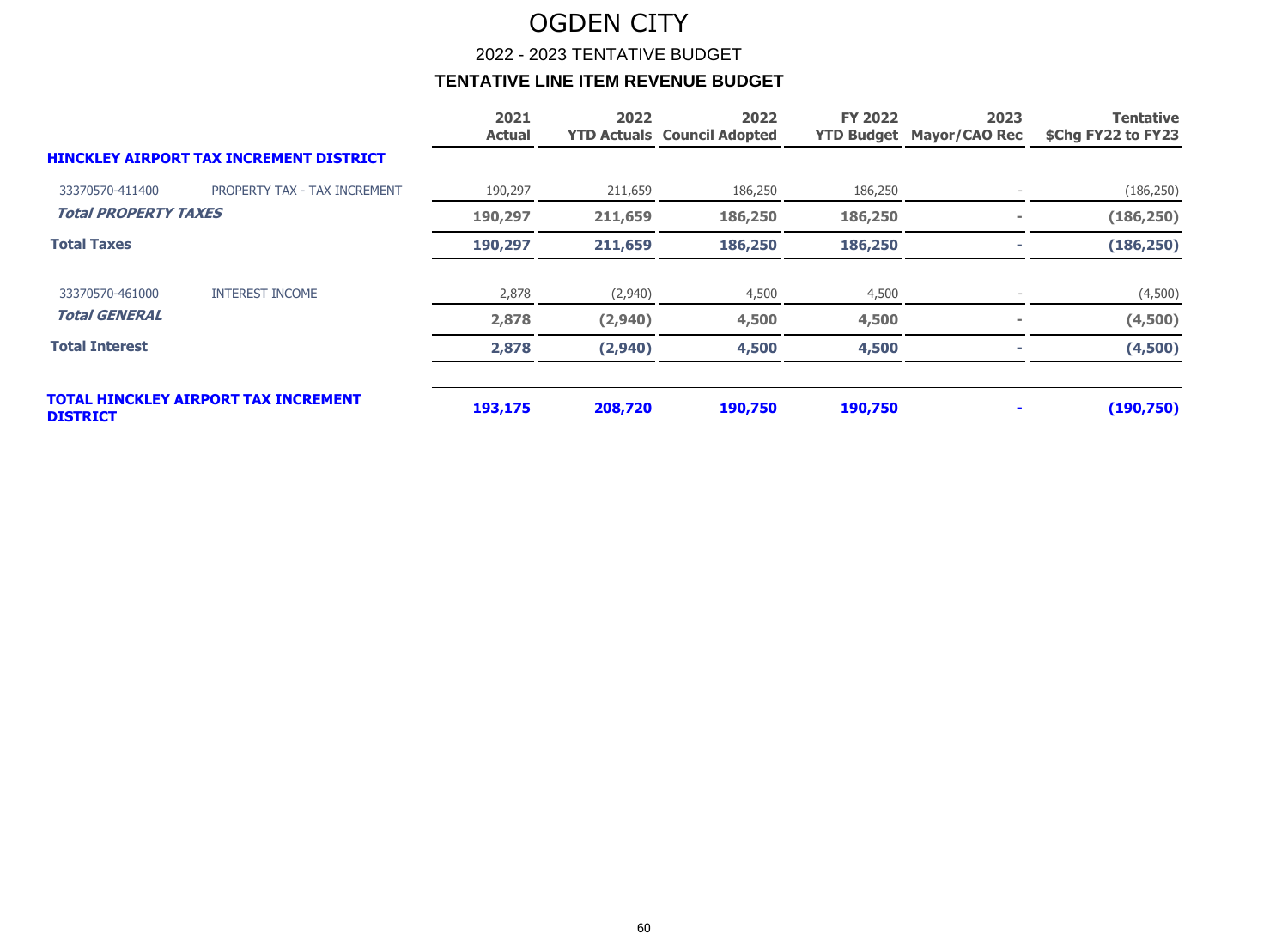2022 - 2023 TENTATIVE BUDGET

|                             |                                                | 2021<br><b>Actual</b> | 2022    | 2022<br><b>YTD Actuals Council Adopted</b> | <b>FY 2022</b> | 2023<br><b>YTD Budget Mayor/CAO Rec</b> | <b>Tentative</b><br>\$Chg FY22 to FY23 |
|-----------------------------|------------------------------------------------|-----------------------|---------|--------------------------------------------|----------------|-----------------------------------------|----------------------------------------|
|                             | SOUTH WALL TAX INCREMENT DISTRICT              |                       |         |                                            |                |                                         |                                        |
| 33470570-411400             | PROPERTY TAX - TAX INCREMENT                   | 137,511               | 142,672 | 134,375                                    | 134,375        | 140,000                                 | 5,625                                  |
| <b>Total PROPERTY TAXES</b> |                                                | 137,511               | 142,672 | 134,375                                    | 134,375        | 140,000                                 | 5,625                                  |
| <b>Total Taxes</b>          |                                                | 137,511               | 142,672 | 134,375                                    | 134,375        | 140,000                                 | 5,625                                  |
| 33470570-461000             | <b>INTEREST INCOME</b>                         | 595                   | (624)   | 750                                        | 750            | 550                                     | (200)                                  |
| <b>Total GENERAL</b>        |                                                | 595                   | (624)   | 750                                        | 750            | 550                                     | (200)                                  |
| <b>Total Interest</b>       |                                                | 595                   | (624)   | 750                                        | 750            | 550                                     | (200)                                  |
|                             | <b>TOTAL SOUTH WALL TAX INCREMENT DISTRICT</b> | 138,106               | 142,048 | 135,125                                    | 135,125        | 140,550                                 | 5,425                                  |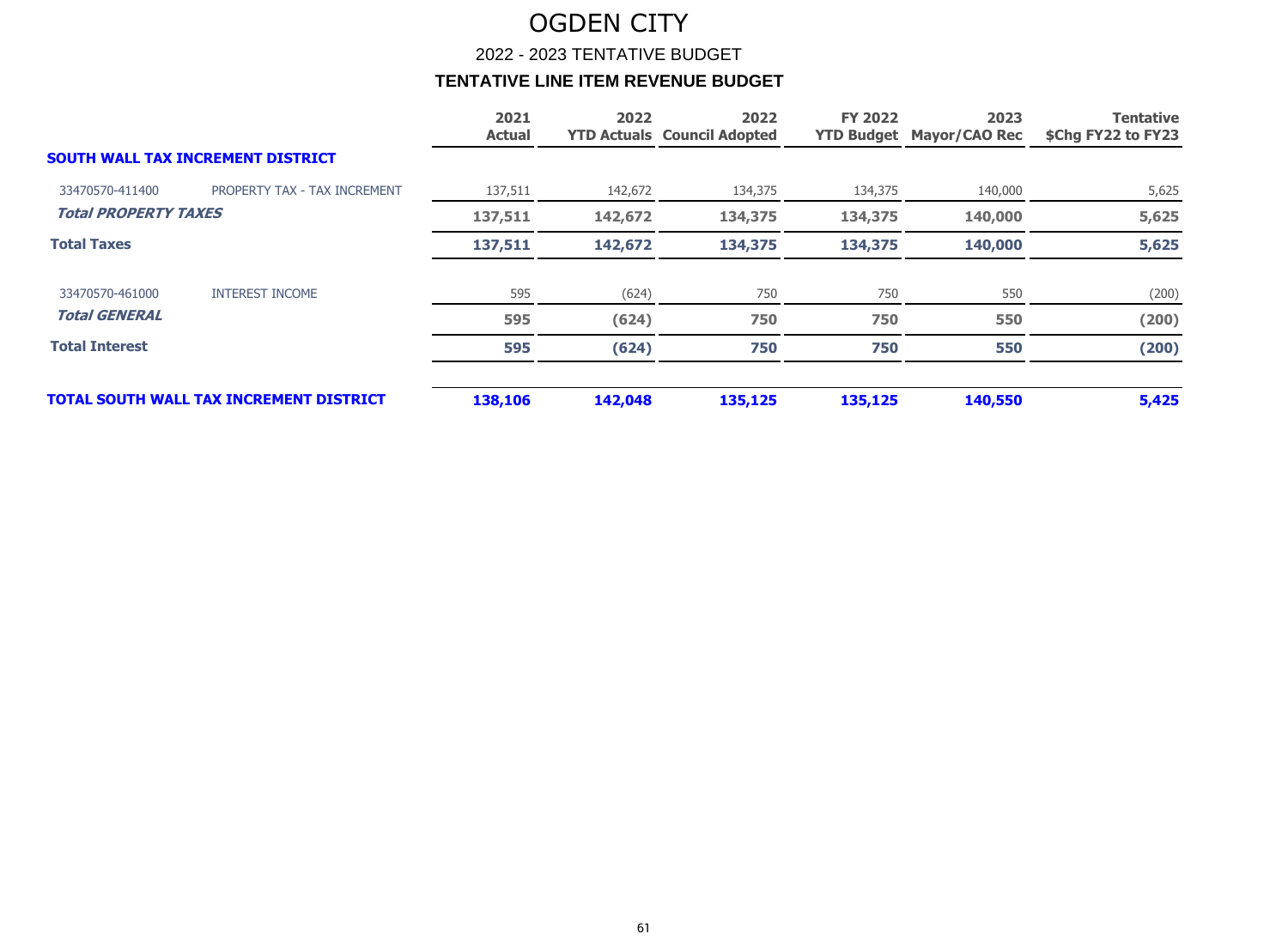2022 - 2023 TENTATIVE BUDGET

|                                               |                                  | 2021<br><b>Actual</b> | 2022    | 2022<br><b>YTD Actuals Council Adopted</b> | <b>FY 2022</b><br><b>YTD Budget</b> | 2023<br><b>Mayor/CAO Rec</b> | <b>Tentative</b><br>\$Chg FY22 to FY23 |
|-----------------------------------------------|----------------------------------|-----------------------|---------|--------------------------------------------|-------------------------------------|------------------------------|----------------------------------------|
| <b>TRACKLINE TAX INCREMENT DISTRICT</b>       |                                  |                       |         |                                            |                                     |                              |                                        |
| 33570570-411400                               | PROPERTY TAX - TAX INCREMENT     | 409,943               | 421,744 | 400,700                                    | 400,700                             | 420,000                      | 19,300                                 |
| <b>Total PROPERTY TAXES</b>                   |                                  | 409,943               | 421,744 | 400,700                                    | 400,700                             | 420,000                      | 19,300                                 |
| <b>Total Taxes</b>                            |                                  | 409,943               | 421,744 | 400,700                                    | 400,700                             | 420,000                      | 19,300                                 |
| 33570570-461000                               | <b>INTEREST INCOME</b>           | (6,750)               | (3,838) |                                            |                                     |                              |                                        |
| <b>Total GENERAL</b>                          |                                  | (6,750)               | (3,838) |                                            |                                     |                              |                                        |
| <b>Total Interest</b>                         |                                  | (6,750)               | (3,838) |                                            |                                     |                              |                                        |
| 33570570-483000                               | PRIOR YEAR FUND BALANCE          |                       |         | 51,850                                     | 51,850                              |                              | (51, 850)                              |
| <b>Total FUND BALANCE/CARRYOVERS</b>          |                                  |                       |         | 51,850                                     | 51,850                              |                              | (51, 850)                              |
| 33570570-484000                               | <b>INTERAGENCY TRANSFER FROM</b> | 1,392,000             | 94,000  | 94,000                                     | 94,000                              | 500,000                      | 406,000                                |
| <b>Total TRANSFERS</b>                        |                                  | 1,392,000             | 94,000  | 94,000                                     | 94,000                              | 500,000                      | 406,000                                |
| <b>Total Other Financing Sources</b>          |                                  | 1,392,000             | 94,000  | 145,850                                    | 145,850                             | 500,000                      | 354,150                                |
| <b>TOTAL TRACKLINE TAX INCREMENT DISTRICT</b> |                                  | 1,795,193             | 511,906 | 546,550                                    | 546,550                             | 920,000                      | 373,450                                |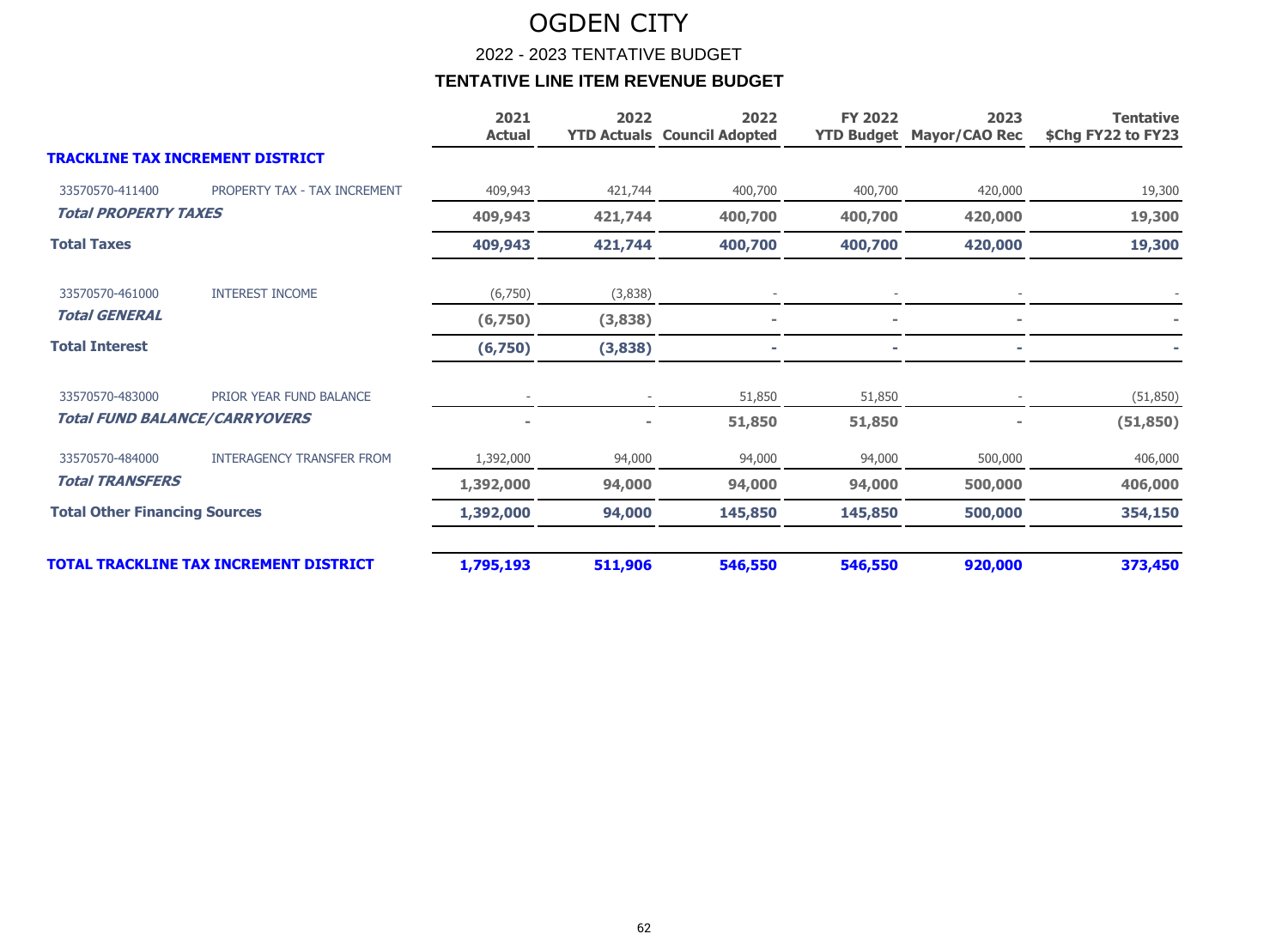2022 - 2023 TENTATIVE BUDGET

|                             |                                               | 2021<br><b>Actual</b> | 2022     | 2022<br><b>YTD Actuals Council Adopted</b> | <b>FY 2022</b> | 2023<br><b>YTD Budget Mayor/CAO Rec</b> | <b>Tentative</b><br>\$Chg FY22 to FY23 |
|-----------------------------|-----------------------------------------------|-----------------------|----------|--------------------------------------------|----------------|-----------------------------------------|----------------------------------------|
|                             | <b>EAST WASHINGTON TAX INCREMENT DISTRICT</b> |                       |          |                                            |                |                                         |                                        |
| 33670570-411400             | PROPERTY TAX - TAX INCREMENT                  | 354,881               | 345,734  | 346,825                                    | 346,825        | 360,000                                 | 13,175                                 |
| <b>Total PROPERTY TAXES</b> |                                               | 354,881               | 345,734  | 346,825                                    | 346,825        | 360,000                                 | 13,175                                 |
| <b>Total Taxes</b>          |                                               | 354,881               | 345,734  | 346,825                                    | 346,825        | 360,000                                 | 13,175                                 |
| 33670570-461000             | <b>INTEREST INCOME</b>                        | 2,651                 | (3, 126) | 6,100                                      | 6,100          | 2,600                                   | (3,500)                                |
| <b>Total GENERAL</b>        |                                               | 2,651                 | (3, 126) | 6,100                                      | 6,100          | 2,600                                   | (3,500)                                |
| <b>Total Interest</b>       |                                               | 2,651                 | (3, 126) | 6,100                                      | 6,100          | 2,600                                   | (3,500)                                |
| <b>DISTRICT</b>             | <b>TOTAL EAST WASHINGTON TAX INCREMENT</b>    | 357,532               | 342,608  | 352,925                                    | 352,925        | 362,600                                 | 9,675                                  |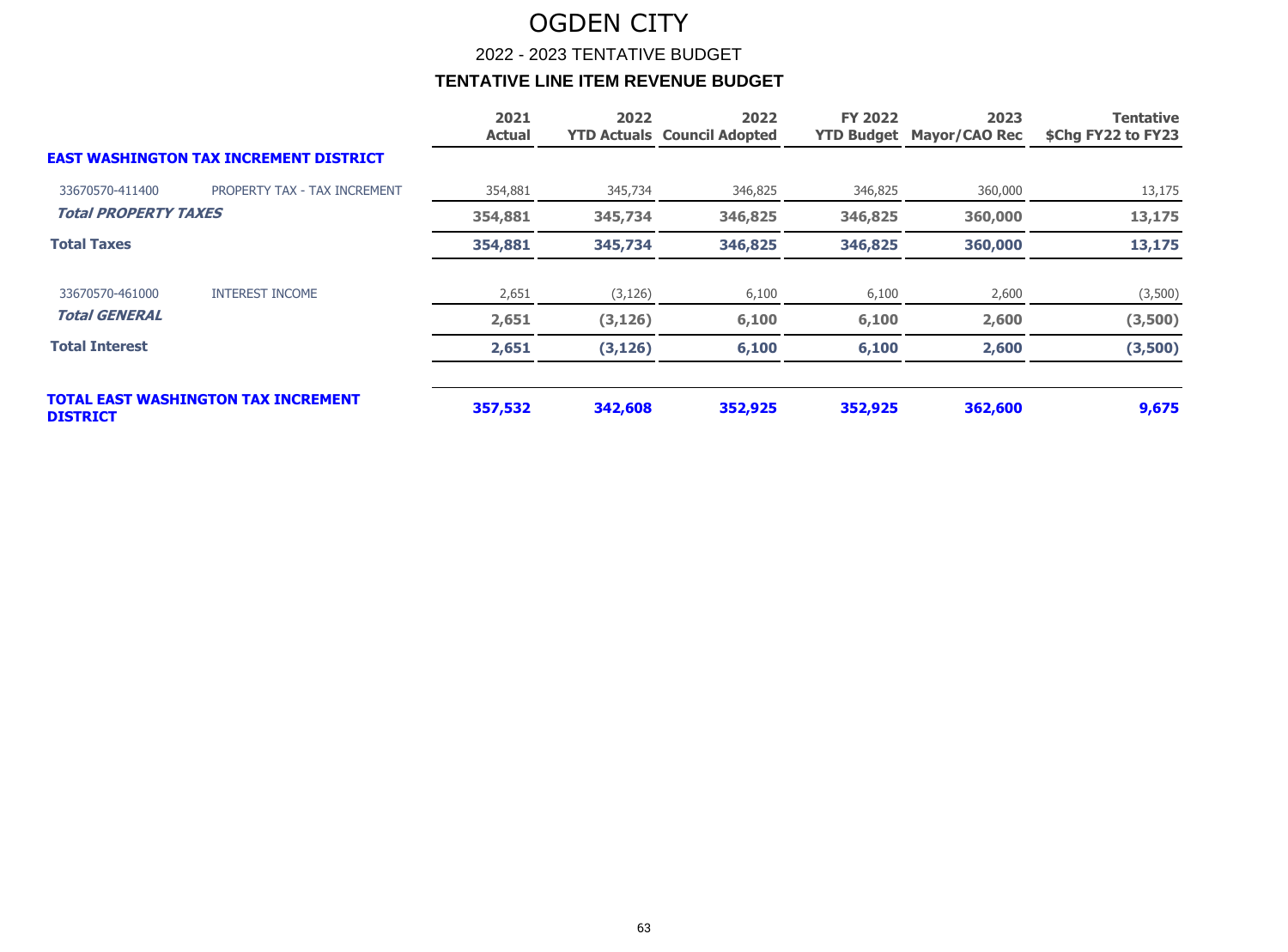2022 - 2023 TENTATIVE BUDGET

|                             |                                                | 2021<br><b>Actual</b> | 2022    | 2022<br><b>YTD Actuals Council Adopted</b> | <b>FY 2022</b> | 2023<br><b>YTD Budget Mayor/CAO Rec</b> | <b>Tentative</b><br>\$Chg FY22 to FY23 |
|-----------------------------|------------------------------------------------|-----------------------|---------|--------------------------------------------|----------------|-----------------------------------------|----------------------------------------|
|                             | <b>KIESEL COMMUNITY TAX INCREMENT DISTRICT</b> |                       |         |                                            |                |                                         |                                        |
| 33770570-411400             | PROPERTY TAX - TAX INCREMENT                   | 394,566               | 482,030 | 381,875                                    | 381,875        | 400,000                                 | 18,125                                 |
| <b>Total PROPERTY TAXES</b> |                                                | 394,566               | 482,030 | 381,875                                    | 381,875        | 400,000                                 | 18,125                                 |
| <b>Total Taxes</b>          |                                                | 394,566               | 482,030 | 381,875                                    | 381,875        | 400,000                                 | 18,125                                 |
| 33770570-461000             | <b>INTEREST INCOME</b>                         | 1,346                 | (1,666) | 3,600                                      | 3,600          | 1,300                                   | (2,300)                                |
| <b>Total GENERAL</b>        |                                                | 1,346                 | (1,666) | 3,600                                      | 3,600          | 1,300                                   | (2,300)                                |
| <b>Total Interest</b>       |                                                | 1,346                 | (1,666) | 3,600                                      | 3,600          | 1,300                                   | (2,300)                                |
| <b>DISTRICT</b>             | <b>TOTAL KIESEL COMMUNITY TAX INCREMENT</b>    | 395,912               | 480,364 | 385,475                                    | 385,475        | 401,300                                 | 15,825                                 |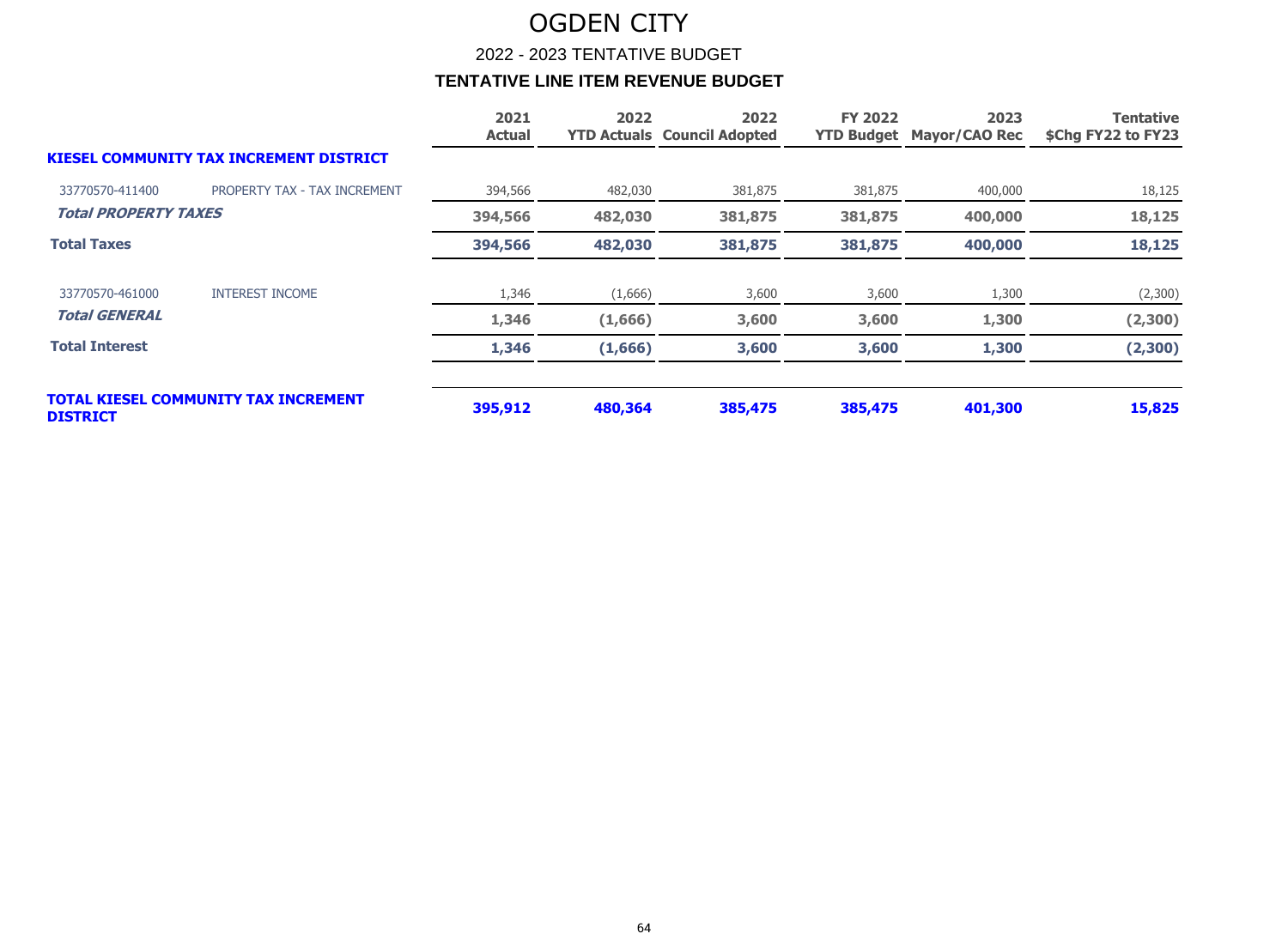2022 - 2023 TENTATIVE BUDGET

|                             |                                               | 2021<br><b>Actual</b> | 2022    | 2022<br><b>YTD Actuals Council Adopted</b> | <b>FY 2022</b> | 2023<br><b>YTD Budget Mayor/CAO Rec</b> | <b>Tentative</b><br>\$Chg FY22 to FY23 |
|-----------------------------|-----------------------------------------------|-----------------------|---------|--------------------------------------------|----------------|-----------------------------------------|----------------------------------------|
|                             | <b>ADAMS CRA TAX INCREMENT DISTRICT</b>       |                       |         |                                            |                |                                         |                                        |
| 33870570-411400             | PROPERTY TAX INCREMENT                        | 478,798               | 763,133 | 229,000                                    | 229,000        | 240,000                                 | 11,000                                 |
| <b>Total PROPERTY TAXES</b> |                                               | 478,798               | 763,133 | 229,000                                    | 229,000        | 240,000                                 | 11,000                                 |
| <b>Total Taxes</b>          |                                               | 478,798               | 763,133 | 229,000                                    | 229,000        | 240,000                                 | 11,000                                 |
| 33870570-461000             | <b>INTEREST INCOME</b>                        | 1,894                 | (2,316) | 100                                        | 100            | 1,800                                   | 1,700                                  |
| <b>Total GENERAL</b>        |                                               | 1,894                 | (2,316) | 100                                        | 100            | 1,800                                   | 1,700                                  |
| <b>Total Interest</b>       |                                               | 1,894                 | (2,316) | 100                                        | 100            | 1,800                                   | 1,700                                  |
|                             | <b>TOTAL ADAMS CRA TAX INCREMENT DISTRICT</b> | 480,692               | 760.817 | 229,100                                    | 229,100        | 241,800                                 | 12,700                                 |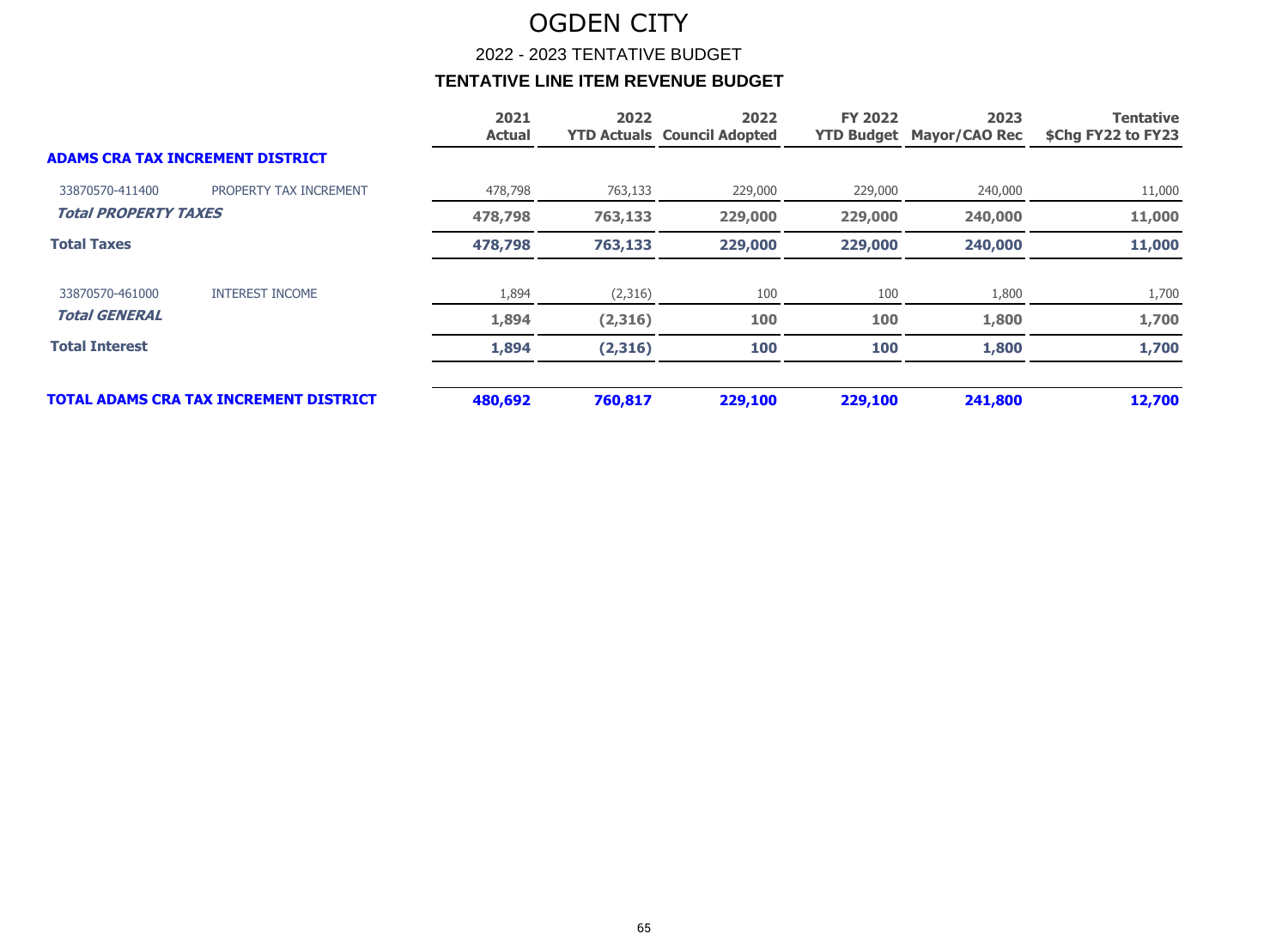2022 - 2023 TENTATIVE BUDGET

|                                      |                                                     | 2021<br><b>Actual</b> | 2022      | 2022<br><b>YTD Actuals Council Adopted</b> | <b>FY 2022</b> | 2023<br><b>YTD Budget Mayor/CAO Rec</b> | <b>Tentative</b><br>\$Chg FY22 to FY23 |
|--------------------------------------|-----------------------------------------------------|-----------------------|-----------|--------------------------------------------|----------------|-----------------------------------------|----------------------------------------|
|                                      | <b>CONTINENTAL CRA TAX INCREMENT DISTRICT</b>       |                       |           |                                            |                |                                         |                                        |
| 33970570-411100                      | <b>TAX INCREMENT REVENUE</b>                        |                       |           |                                            | 17,075         |                                         |                                        |
| 33970570-411400                      | PROPERTY TAX INCREMENT                              | 92,115                | 110,685   | 84,825                                     | 84,825         | 93,000                                  | 8,175                                  |
| <b>Total PROPERTY TAXES</b>          |                                                     | 92,115                | 110,685   | 84,825                                     | 101,900        | 93,000                                  | 8,175                                  |
| <b>Total Taxes</b>                   |                                                     | 92,115                | 110,685   | 84,825                                     | 101,900        | 93,000                                  | 8,175                                  |
| 33970570-446000                      | <b>LEASE REVENUE</b>                                | 1,925                 | 919       |                                            |                |                                         |                                        |
| <b>Total LEASE REVENUE</b>           |                                                     | 1,925                 | 919       |                                            |                |                                         |                                        |
| <b>Total Charges for Services</b>    |                                                     | 1,925                 | 919       |                                            |                |                                         |                                        |
| 33970570-461000                      | <b>GENERAL INTEREST</b>                             | 896                   | (24, 403) |                                            |                | 900                                     | 900                                    |
| <b>Total GENERAL</b>                 |                                                     | 896                   | (24, 403) |                                            |                | 900                                     | 900                                    |
| <b>Total Interest</b>                |                                                     | 896                   | (24, 403) |                                            |                | 900                                     | 900                                    |
| 33970570-482000                      | <b>BOND AND LOAN PROCEEDS</b>                       |                       | 3,771,010 |                                            | 1,887,425      |                                         |                                        |
| <b>Total BOND AND LOAN PROCEEDS</b>  |                                                     | $\blacksquare$        | 3,771,010 | $\sim$                                     | 1,887,425      |                                         |                                        |
| 33970570-484000                      | <b>INTERAGENCY TRANSFER FROM</b>                    | 60,200                | 60,200    | 60,200                                     | 60,200         | 2,431,875                               | 2,371,675                              |
| <b>Total TRANSFERS</b>               |                                                     | 60,200                | 60,200    | 60,200                                     | 60,200         | 2,431,875                               | 2,371,675                              |
| <b>Total Other Financing Sources</b> |                                                     | 60,200                | 3,831,210 | 60,200                                     | 1,947,625      | 2,431,875                               | 2,371,675                              |
|                                      | <b>TOTAL CONTINENTAL CRA TAX INCREMENT DISTRICT</b> | 155,136               | 3,918,413 | 145,025                                    | 2,049,525      | 2,525,775                               | 2,380,750                              |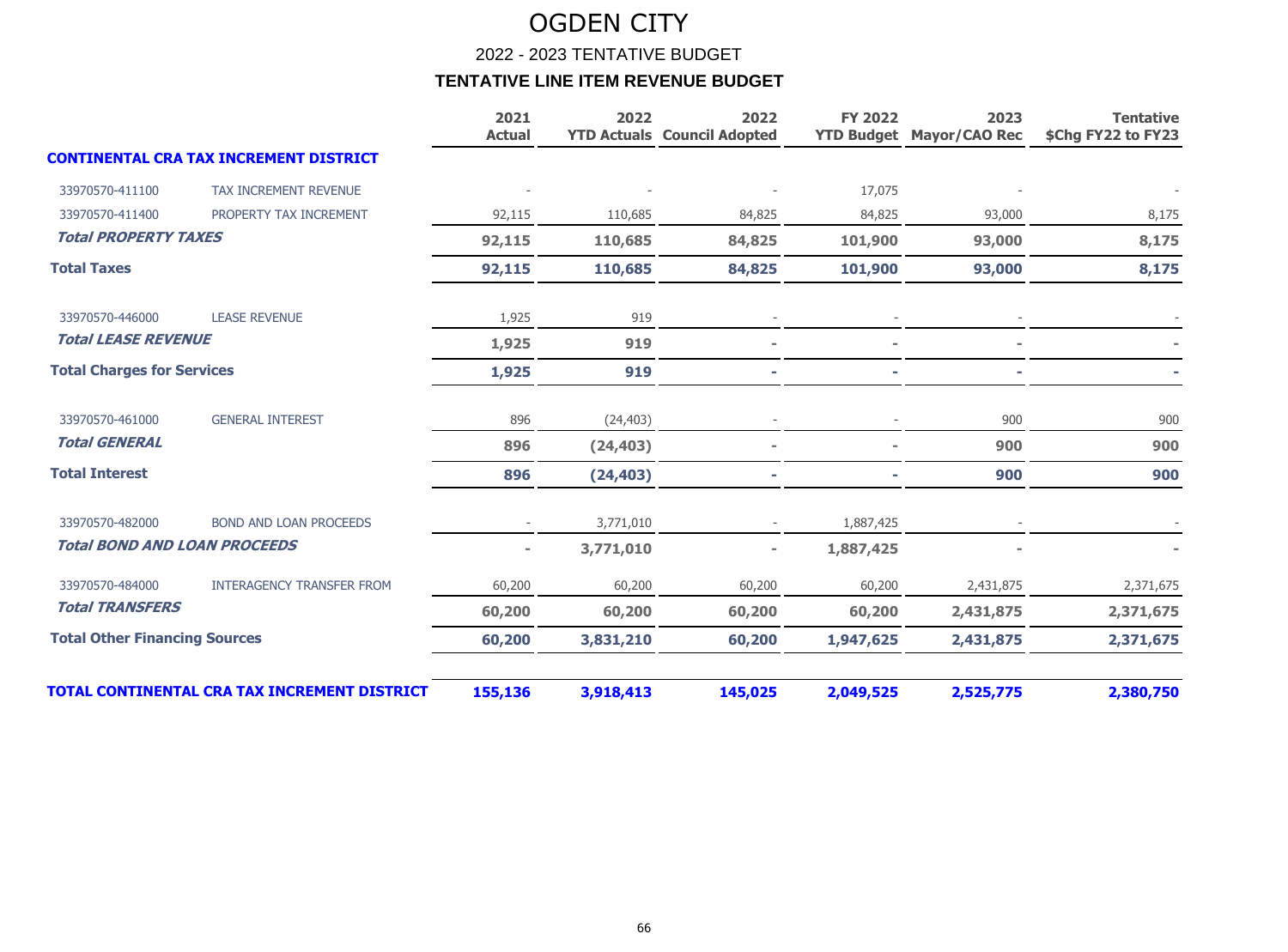2022 - 2023 TENTATIVE BUDGET

|                                      |                                         | 2021<br><b>Actual</b> | 2022       | 2022<br><b>YTD Actuals Council Adopted</b> | <b>FY 2022</b> | 2023<br><b>YTD Budget Mayor/CAO Rec</b> | <b>Tentative</b><br>\$Chg FY22 to FY23 |
|--------------------------------------|-----------------------------------------|-----------------------|------------|--------------------------------------------|----------------|-----------------------------------------|----------------------------------------|
| <b>REDEVELOPMENT HOUSING FUND</b>    |                                         |                       |            |                                            |                |                                         |                                        |
| 39070100-446000                      | <b>LEASE REVENUE</b>                    | 14,521                |            |                                            | 150,000        |                                         |                                        |
| <b>Total LEASE REVENUE</b>           |                                         | 14,521                |            | $\sim$                                     | 150,000        |                                         |                                        |
| <b>Total Charges for Services</b>    |                                         | 14,521                |            |                                            | 150,000        |                                         |                                        |
| 39070100-461000                      | <b>INTEREST INCOME</b>                  | 917                   | (6,031)    | 3,275                                      | 3,275          | 3,275                                   |                                        |
| <b>Total GENERAL</b>                 |                                         | 917                   | (6,031)    | 3,275                                      | 3,275          | 3,275                                   |                                        |
| <b>Total Interest</b>                |                                         | 917                   | (6,031)    | 3,275                                      | 3,275          | 3,275                                   |                                        |
| 39070100-471001                      | <b>SALE OF PROPERTY</b>                 | 108,857               | 100,000    |                                            | 331,850        |                                         |                                        |
| <b>Total SALE OF ASSETS</b>          |                                         | 108,857               | 100,000    |                                            | 331,850        |                                         |                                        |
| <b>Total Miscellaneous</b>           |                                         | 108,857               | 100,000    | ٠.                                         | 331,850        | ×.                                      |                                        |
| 39070100-484000                      | <b>INTERFUND TRANSFER - HOUSING</b>     | 294,975               |            | 451,675                                    |                |                                         | (451, 675)                             |
| 39070100-484001                      | <b>INTERAGENCY TRANSFER FROM</b>        | 1,680,775             | 1,370,125  | 1,370,125                                  | 1,000,000      | 1,394,625                               | 24,500                                 |
| 39070575-484000                      | <b>INTERFUND TRANSFERS-HOUSING</b>      |                       |            |                                            | 451,675        | 399,600                                 | 399,600                                |
| 39070575-484001                      | <b>INTERAGENCY TRANSFER FROM</b>        |                       |            |                                            | 370,125        |                                         |                                        |
| <b>Total TRANSFERS</b>               |                                         | 1,975,750             | 1,370,125  | 1,821,800                                  | 1,821,800      | 1,794,225                               | (27, 575)                              |
| <b>Total Other Financing Sources</b> |                                         | 1,975,750             | 1,370,125  | 1,821,800                                  | 1,821,800      | 1,794,225                               | (27, 575)                              |
|                                      | <b>TOTAL REDEVELOPMENT HOUSING FUND</b> | 2,100,046             | 1,464,094  | 1,825,075                                  | 2,306,925      | 1,797,500                               | (27, 575)                              |
| TOTAL REDEVELOPMENT AGENCY           |                                         | 12,973,881            | 12,478,710 | 10,658,975                                 | 13,045,325     | 14,026,800                              | 3,367,825                              |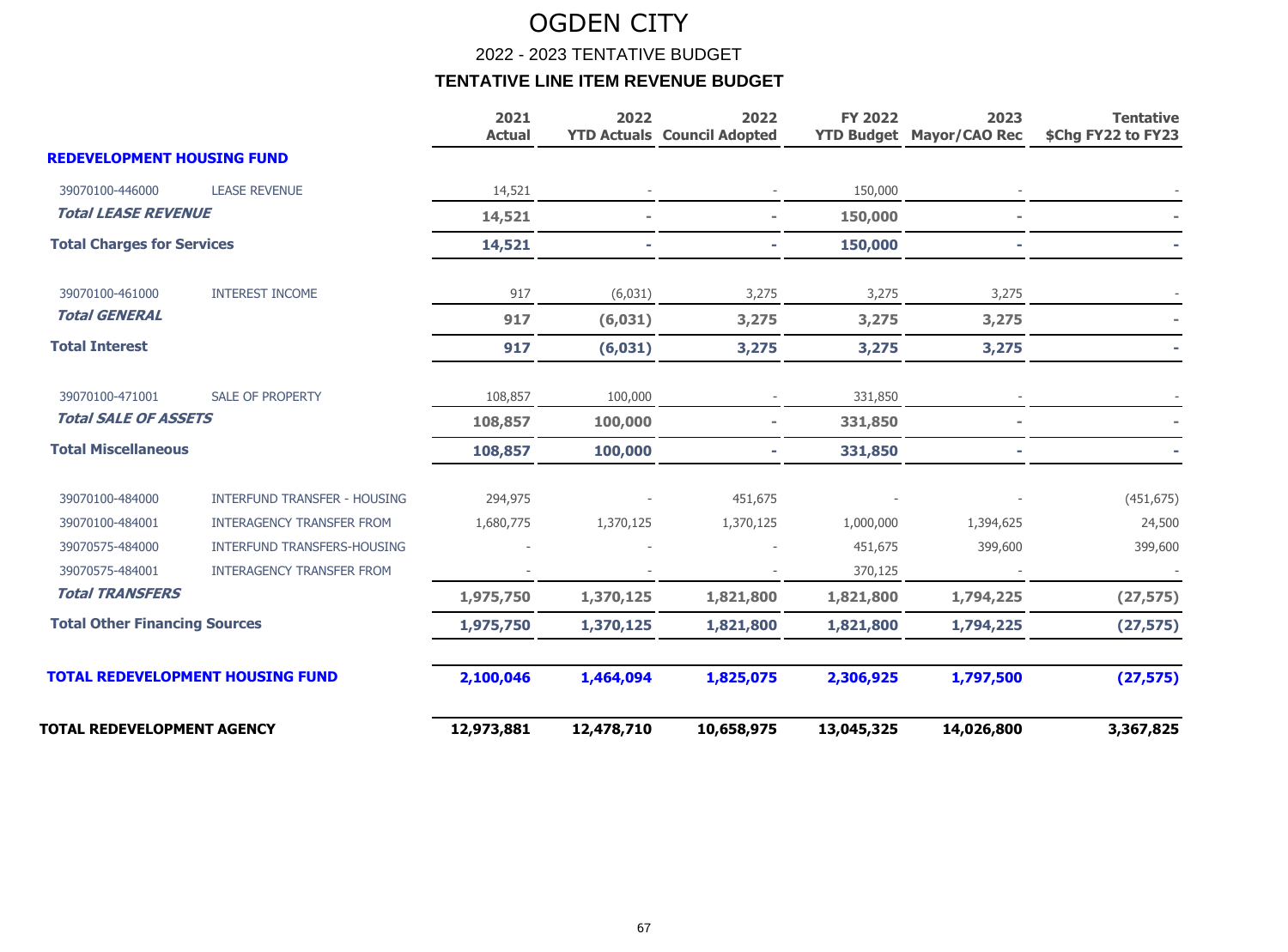2022 - 2023 TENTATIVE BUDGET

|                                      |                                           | 2021<br><b>Actual</b> | 2022     | 2022<br><b>YTD Actuals Council Adopted</b> | <b>FY 2022</b> | 2023<br><b>YTD Budget Mayor/CAO Rec</b> | <b>Tentative</b><br>\$Chg FY22 to FY23 |
|--------------------------------------|-------------------------------------------|-----------------------|----------|--------------------------------------------|----------------|-----------------------------------------|----------------------------------------|
| <b>MUNICIPAL BUILDING AUTHORITY</b>  |                                           |                       |          |                                            |                |                                         |                                        |
| <b>MUNICIPAL BUILDING AUTHORITY</b>  |                                           |                       |          |                                            |                |                                         |                                        |
| 31060100-460000                      | <b>LEASE PAYMENTS</b>                     | 292,175               |          |                                            |                |                                         |                                        |
| 31060100-461000                      | <b>INTEREST INCOME</b>                    | 3,126                 | (4, 713) |                                            |                |                                         |                                        |
| <b>Total GENERAL</b>                 |                                           | 295,301               | (4, 713) | $\blacksquare$                             | $\sim$         | ÷                                       |                                        |
| <b>Total Interest</b>                |                                           | 295,301               | (4, 713) |                                            |                |                                         |                                        |
| 31060100-483000                      | <b>BEGINNING FUND BALANCE</b>             |                       |          | 5,000                                      | 5,000          | 5,000                                   |                                        |
| <b>Total FUND BALANCE/CARRYOVERS</b> |                                           |                       |          | 5,000                                      | 5,000          | 5,000                                   |                                        |
| <b>Total Other Financing Sources</b> |                                           |                       |          | 5,000                                      | 5,000          | 5,000                                   |                                        |
|                                      | <b>TOTAL MUNICIPAL BUILDING AUTHORITY</b> | 295,301               | (4, 713) | 5,000                                      | 5,000          | 5,000                                   |                                        |
|                                      | TOTAL MUNICIPAL BUILDING AUTHORITY        | 295,301               | (4, 713) | 5,000                                      | 5,000          | 5,000                                   |                                        |